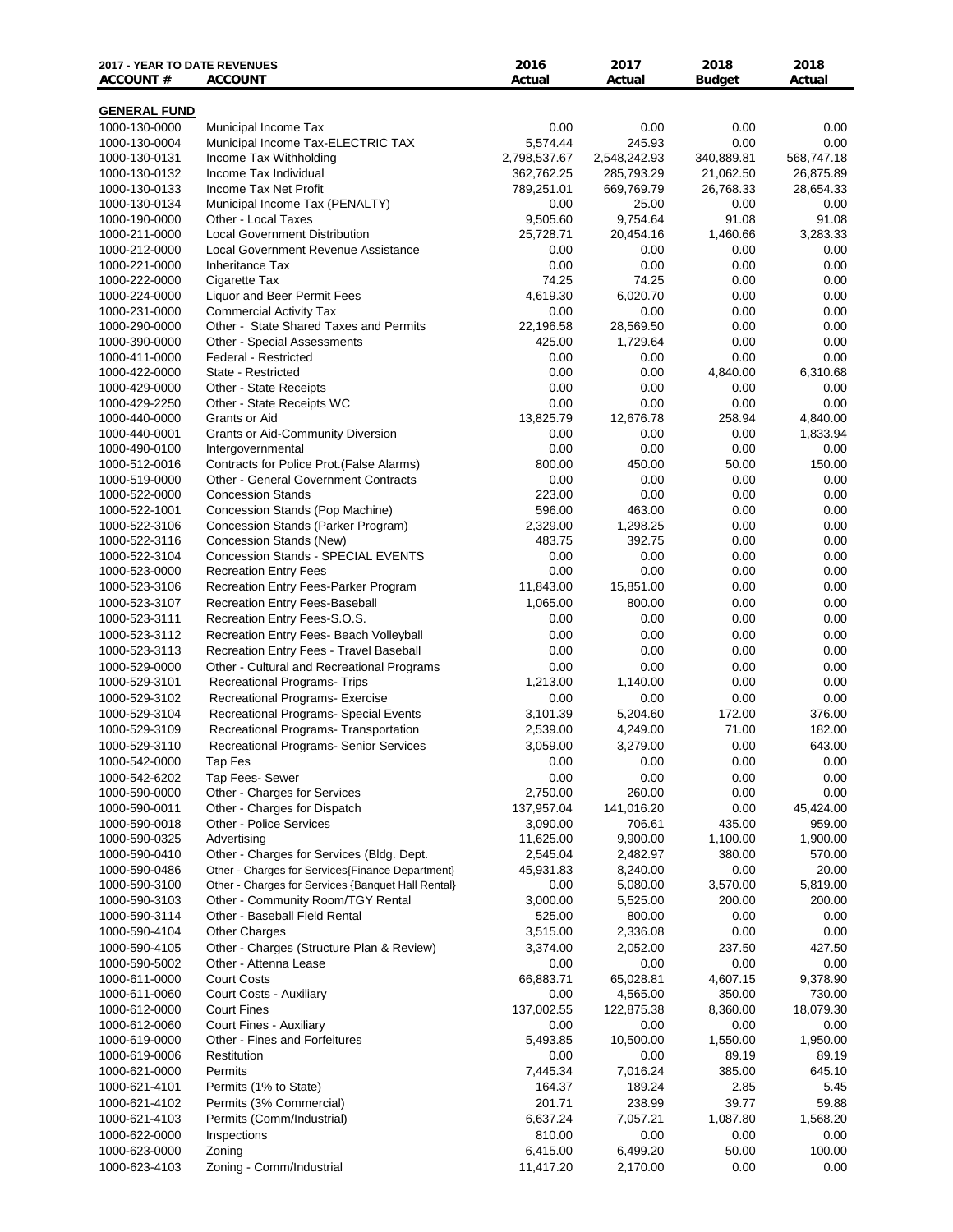| 2017 - YEAR TO DATE REVENUES<br><b>ACCOUNT #</b> | <b>ACCOUNT</b>                                              | 2016<br>Actual       | 2017<br>Actual       | 2018<br><b>Budget</b> | 2018<br>Actual     |
|--------------------------------------------------|-------------------------------------------------------------|----------------------|----------------------|-----------------------|--------------------|
| 1000-624-0000                                    | <b>Street Opening</b>                                       | 200.00               | 400.00               | 0.00                  | 0.00               |
| 1000-625-0000                                    | <b>Cable Franchise Fees</b>                                 | 35,238.93            | 30,227.63            | 0.00                  | 0.00               |
| 1000-629-0000                                    | <b>Other - Licenses and Permits</b>                         | 500.00               | 0.00                 | 0.00                  | 0.00               |
| 1000-629-0411                                    | Other Licenses and Permits (General)                        | 18,100.00            | 18,215.00            | 4,050.00              | 5,950.00           |
| 1000-690-0000                                    | Other - Fines, Licenses and Permits                         | 130.00               | 0.00                 | 0.00                  | 0.00               |
| 1000-690-5225                                    | Fire dept permits                                           | 0.00                 | 200.00               | 0.00                  | 0.00               |
| 1000-701-0000                                    | Interest- Transferred to Capital                            | 2,679.48             | 4,720.72             | 602.32                | 1,165.13           |
| 1000-820-0000                                    | <b>Contributions and Donations</b>                          | 602.00               | 3,500.00             | 0.00                  | 0.00               |
| 1000-820-3104                                    | <b>Contributions and Donations-Special Events</b>           | 2,125.00             | 2,350.00             | 0.00                  |                    |
| 1000-820-3106                                    | Contributions and Donations (Parker Program)                | 390.00               | 14.00                | 0.00                  | 0.00               |
| 1000-820-3107                                    | Contributions and Donations-baseball                        | 150.00               | 0.00                 | 0.00                  | 0.00               |
| 1000-820-3111                                    | Contributions and Donations - SOS                           | 0.00                 | 0.00                 | 0.00                  | 0.00               |
| 1000-891-0000                                    | Other - Miscellaneous Operating                             | 20.00                | 8,674.85             | 0.00                  | 0.00               |
| 1000-891-5001                                    | Other - Miscellaneous Recycling                             | 0.00                 | 0.00                 | 0.00                  | 0.00               |
| 1000-892-0000                                    | Other - Miscellaneous Non-Operating                         | 31,498.82            | 25,005.26            | 1,246.65              | 1,389.01           |
| 1000-892-0002                                    | Other - Miscellaneous                                       | 3.13                 | 10.00                | 5.00                  | 5.00               |
| 1000-892-0003                                    | Other - Prisoner Housing                                    | 0.00                 | 0.00                 | 0.00                  | 0.00               |
| 1000-892-0005                                    | <b>Printing/Advertising Directory</b>                       | 58.97                | 185.22               | 0.67                  | 3.58               |
| 1000-892-0009                                    | Other - Vehicle Release                                     | 4,745.50             | 6,950.00             | 445.00                | 1,345.00           |
| 1000-892-0014                                    | Other - Title Search                                        | 10.00                | 0.00                 | 0.00                  | 0.00               |
| 1000-892-3105                                    | Garage Sale                                                 | 854.00               | 631.00               | 0.00                  | 0.00               |
| 1000-892-3110                                    | <b>Senior Services</b>                                      | 0.00                 | 0.00                 | 0.00                  | 0.00               |
| 1000-931-0000                                    | Transfers - In                                              | 391,560.99           | 485,788.60           | 0.00                  | 0.00               |
| 1000-941-0000                                    | Advances - In                                               | 0.00                 | 0.00                 | 0.00                  | 0.00               |
| 1000-961-0000                                    | Sale of Fixed Assets                                        | 0.00                 | 0.00                 | 0.00                  | 0.00               |
| 1000-961-0018                                    | Sale of Fixed Assets{POLICE SERVICES}<br>TOTAL GENERAL FUND | 0.00<br>5,005,403.44 | 0.00<br>4,607,895.42 | 0.00<br>424,458.22    | 0.00<br>739,770.67 |
| <b>S.C.M.R.</b>                                  |                                                             |                      |                      |                       |                    |
| 2011-225-0000                                    | Gasoline Tax (State)                                        | 112,069.70           | 115,022.25           | 8,384.42              | 18,840.93          |
| 2011-430-0000                                    | License Tax - County Levied                                 | 55,503.79            | 64,045.30            | 16,800.85             | 19,400.02          |
| 2011-440-0000                                    | Grants or Aid (Non-Federal or State)                        | 0.00                 | 0.00                 | 0.00                  | 0.00               |
| 2011-701-0000                                    | Interest- Transferred to Capital                            | 0.00                 | 0.00                 | 0.00                  | 0.00               |
| 2011-892-0000                                    | Other - Miscellaneous Non-Operating                         | 1,992.75             | 1,176.95             | 0.00                  | 0.00               |
| 2011-931-0000                                    | Transfers in- General Fund                                  | 660,000.00           | 500,000.00           | 0.00                  | 0.00               |
| 2011-941-0000                                    | Advances - In                                               | 0.00                 | 0.00                 | 0.00                  | 0.00               |
| 2011-961-0000                                    | Sale of Fixed Assets                                        | 0.00                 | 0.00                 | 0.00                  | 0.00               |
| <b>STATE HIGHWAY</b>                             |                                                             |                      |                      |                       |                    |
| 2021-225-0000                                    | Gasoline Tax (State)                                        | 9,086.76             | 5,659.65             | 0.00                  | 847.82             |
| 2021-430-0000                                    | License Tax - County Levied                                 | 7,525.96             | 4,456.68             | 0.00                  | 210.74             |
| 2021-701-0000                                    | Interest                                                    | 0.00                 | 0.00                 | 0.00                  | 0.00               |
| 2021-941-0000                                    | Advances - In                                               | 0.00                 | 0.00                 | 0.00                  | 0.00               |
| <u>LEFT</u>                                      |                                                             |                      |                      |                       |                    |
| 2091-413-0000                                    | Federal - Pass Through Grants                               | 0.00                 | 0.00                 | 0.00                  | 0.00               |
| 2091-422-0000                                    | State - Pass Through Grants                                 | 0.00                 | 0.00                 | 0.00                  | 0.00               |
| 2091-612-0000                                    | <b>Court Fines</b>                                          | 1,530.00             | 1,770.00             | 50.00                 | 85.00              |
| 2091-619-0000                                    | Other - Fines and Forfeitures                               | 392.00               | 140.00               | 0.00                  | 0.00               |
| 2091-820-0000                                    | <b>Contributions and Donations</b>                          | 0.00                 | 0.00                 | 0.00                  | 0.00               |
| 2091-931-0000                                    | Transfers - In                                              | 0.00                 | 0.00                 | 0.00                  | 0.00               |
| 2091-961-0000                                    | Sale of Fixed Assets                                        | 3,463.81             | 18,193.10            | 0.00                  | 0.00               |
| <b>MOTOR VEHICLE</b>                             |                                                             |                      |                      |                       |                    |
| 2101-290-0000                                    | Other - State Shared Taxes and Permits                      | 25,873.71            | 21,825.61            | 2,366.19              | 4,241.19           |
| 2101-701-0000                                    | Interest-Transferred to Capital                             | 0.00                 | 0.00                 | 0.00                  | 0.00               |
| 2101-931-0000                                    | Transfers - In                                              | 0.00                 | 0.00                 | 0.00                  | 0.00               |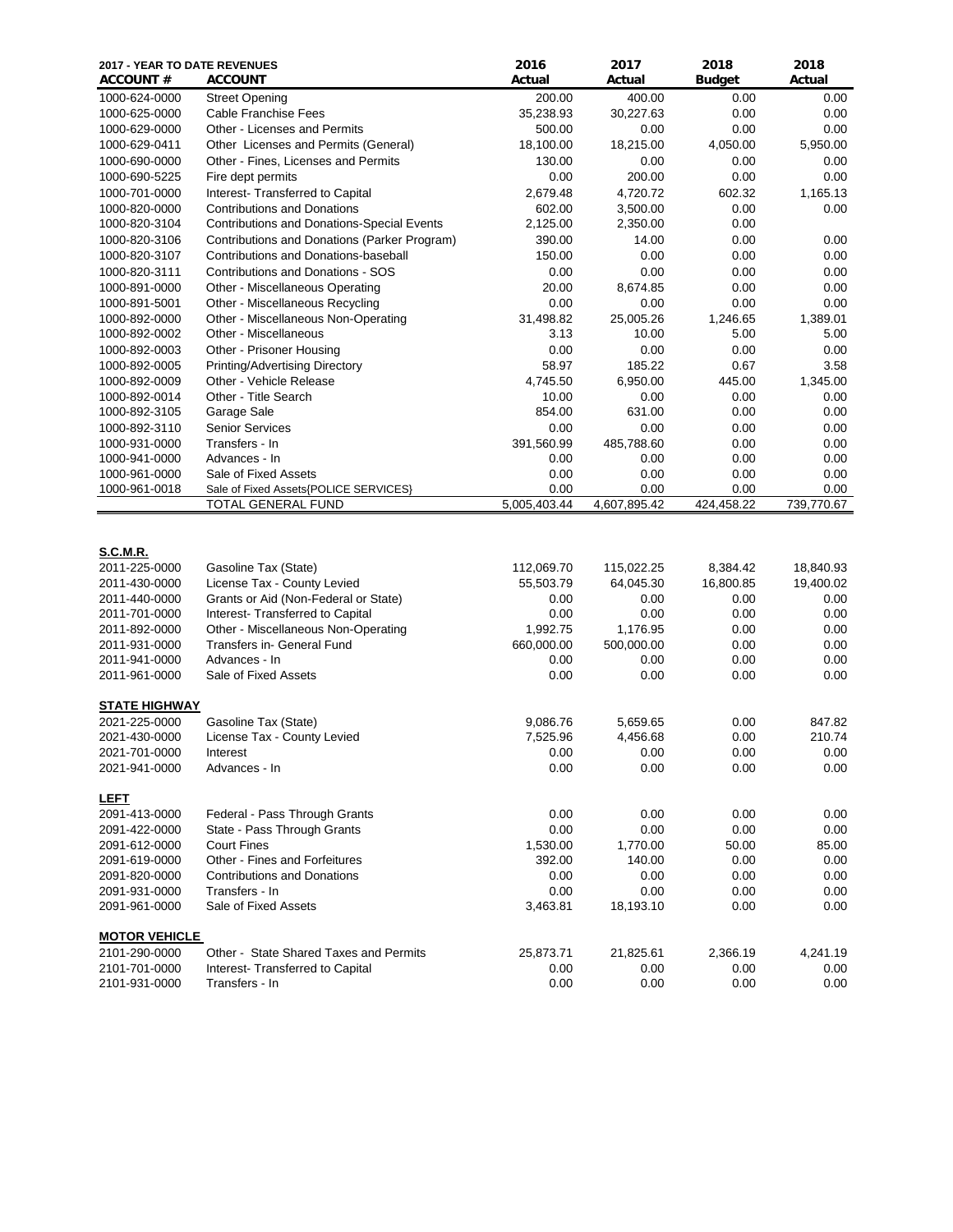| 2017 - YEAR TO DATE REVENUES   |                                              | 2016         | 2017         | 2018          | 2018     |
|--------------------------------|----------------------------------------------|--------------|--------------|---------------|----------|
| <b>ACCOUNT#</b>                | <b>ACCOUNT</b>                               | Actual       | Actual       | <b>Budget</b> | Actual   |
| <b>POLICE PENSION</b>          |                                              |              |              |               |          |
| 2131-110-0000                  | General Property Tax - Real Estate           | 34,936.91    | 38,394.80    | 0.00          | 0.00     |
| 2131-120-0000                  | <b>Tangible Personal Property Tax</b>        | 0.00         | 0.00         | 0.00          | 0.00     |
| 2131-120-0020                  | Tangible Personal Prop Tac (CAT Tax)         | 0.00         | 0.00         | 0.00          | 0.00     |
| 2131-190-0000                  | Other - Local Taxes                          | 3,200.46     | 3,158.23     | 0.00          | 0.00     |
| 2131-231-0000                  | <b>Property Tax Rollbacks</b>                | 0.00         | 0.00         | 0.00          | 0.00     |
| 2131-290-0000                  | Other - State Shared Taxes & Permit          | 0.00         | 0.00         | 0.00          | 0.00     |
| 2131-931-0000                  | Transfers - In                               | 150,000.00   | 120,000.00   | 0.00          | 0.00     |
| <b>WATER METER REPAIR FUND</b> |                                              |              |              |               |          |
| 2901-542-0000                  | <b>Tap Fees</b>                              | 400.00       | 150.00       | 0.00          | 0.00     |
| 2901-701-0000                  | Interest                                     | 0.00         | 0.00         | 0.00          | 0.00     |
| 2901-931-0000                  | Transfers - In                               | 9,000.00     | 9,000.00     | 0.00          | 0.00     |
| <b>MAYOR'S COURT COMPUTER</b>  |                                              |              |              |               |          |
| 2903-612-0000                  | <b>Court Fines</b>                           | 6,030.00     | 5,490.00     | 360.00        | 740.00   |
|                                |                                              |              |              |               |          |
|                                | SPECIAL BOND RETIREMENT FUND                 |              |              |               |          |
| 3101-390-0000                  | Other - Special Assessments                  | 0.00         | 0.00         | 0.00          | 0.00     |
|                                | Transfer In - Capital                        | 0.00         | 0.00         | 0.00          | 0.00     |
| 3101-701-0000                  | Interest- Transferred to Capital             | 0.00         | 0.00         | 0.00          | 0.00     |
| 3101-892-0000                  | Other- Misc. Non-Operating                   | 9,828.00     | 0.00         | 0.00          | 0.00     |
| 3101-911-4905                  | <b>BONDS</b>                                 | 0.00         | 0.00         | 0.00          | 0.00     |
| 3101-911-4905                  | Premium and Accrued Interest-Bonds           | 0.00         | 12,654.00    | 0.00          | 0.00     |
| 3101-921-0000                  | Sale of Notes                                | 1,170,000.00 | 1,710,000.00 | 0.00          | 0.00     |
| 3101-931-0000                  | Transfers - In                               | 170,000.00   | 50,000.00    | 0.00          | 0.00     |
| <b>THIRD PARTY</b>             |                                              |              |              |               |          |
| 4101-892-0000                  | Other - Miscellaneous Non-Operating          | 0.00         | 0.00         | 0.00          | 0.00     |
| 4101-892-3110                  | Other - Miscellaneous                        | 0.00         | 0.00         | 0.00          | 0.00     |
| 4101-931-0000                  | Transfers - In                               | 0.00         | 0.00         | 0.00          | 0.00     |
| <b>ISSUE I and II</b>          |                                              |              |              |               |          |
| 4201-422-0000                  | State - Restricted                           | 0.00         | 0.00         | 0.00          | 0.00     |
| 4201-422-4905                  | State - Restricted-Dunham Rd Sanitary        | 0.00         | 0.00         | 0.00          | 0.00     |
| 4201-931-0000                  | Advance- In                                  | 0.00         | 0.00         | 0.00          | 0.00     |
| 4201-422-0000                  | State-Restricted                             | 0.00         | 0.00         | 0.00          | 0.00     |
| 4201-931-0000                  | Transfers - In                               | 0.00         | 0.00         | 0.00          | 0.00     |
| 4201-941-0000                  | Advance- In                                  | 0.00         | 0.00         | 0.00          | 0.00     |
| CAPITAL                        |                                              |              |              |               |          |
| 4901-440-0000                  | Grants or Aid                                | 75,338.44    | 16,687.66    | 0.00          | 0.00     |
| 4901-490-0000                  | Other - Intergovernmental                    | 294,208.49   | 0.00         | 0.00          | 0.00     |
| 4901-490-0801                  | <b>Fueling Facilty Rheab</b>                 | 0.00         | 0.00         | 0.00          | 0.00     |
| 4901-542-0000                  | TAP FEES                                     | 0.00         | 0.00         | 0.00          | 0.00     |
| 4901-549-4910                  | <b>Barclay Sewer Fees</b>                    | 20,735.00    | 15,551.25    | 0.00          | 0.00     |
| 4901-612-0000                  | Court fines                                  | 0.00         | 0.00         | 0.00          | 0.00     |
| 4901-612-0015                  | Court Fines - Safety Vehicle                 | 12,060.00    | 21,094.00    | 1,440.00      | 2,979.00 |
| 4901-624-0000                  |                                              | 0.00         | 0.00         | 0.00          | 0.00     |
| 4901-629-0000                  |                                              | 0.00         | 0.00         | 0.00          | 0.00     |
| 4901-701-0000                  | Interest                                     | 19,125.00    | 0.00         | 0.00          | 0.00     |
| 4901-701-0135                  | Interest                                     | 0.00         | 0.00         | 0.00          | 0.00     |
| 4901-820-0000                  | <b>Contributions and Donations</b>           | 15,000.00    | 0.00         | 0.00          | 0.00     |
| 4901-892-0000                  | Other - Miscellaneous Non-Operating          | 4,663.69     | 242.00       | 0.00          | 0.00     |
| 4901-921-0000                  | Sale of Notes                                | 550,000.00   | 0.00         | 0.00          | 0.00     |
| 4901-931-0000                  | Trans (Adv) - In (Interest from other Funds) | 110,000.00   | 460,000.00   | 0.00          | 0.00     |
| 4901-941-0000                  | Advances - In                                | 0.00         | 0.00         | 0.00          | 0.00     |
| 4901-961-0000                  | Sale of Fixed Assets                         | 1,372.50     | 0.00         | 0.00          | 0.00     |
| 4901-971-0000                  | <b>Other Debt Proceeds</b>                   | 0.00         | 4,000.00     | 0.00          | 0.00     |
|                                |                                              | 0.00         | 0.00         | 0.00          | 0.00     |
| <b>VETERAN'S MEMORIAL</b>      |                                              |              |              |               |          |
| 4902-820-0000                  | <b>Memorial Bricks</b>                       | 50.00        | 200.00       | 0.00          | 0.00     |
| 4902-892-0000                  | Recycling                                    | 644.45       | 521.78       | 88.02<br>0.00 | 137.77   |
| 4902-931-0000                  | Transfers- General                           | 0.00         | 0.00         |               | 0.00     |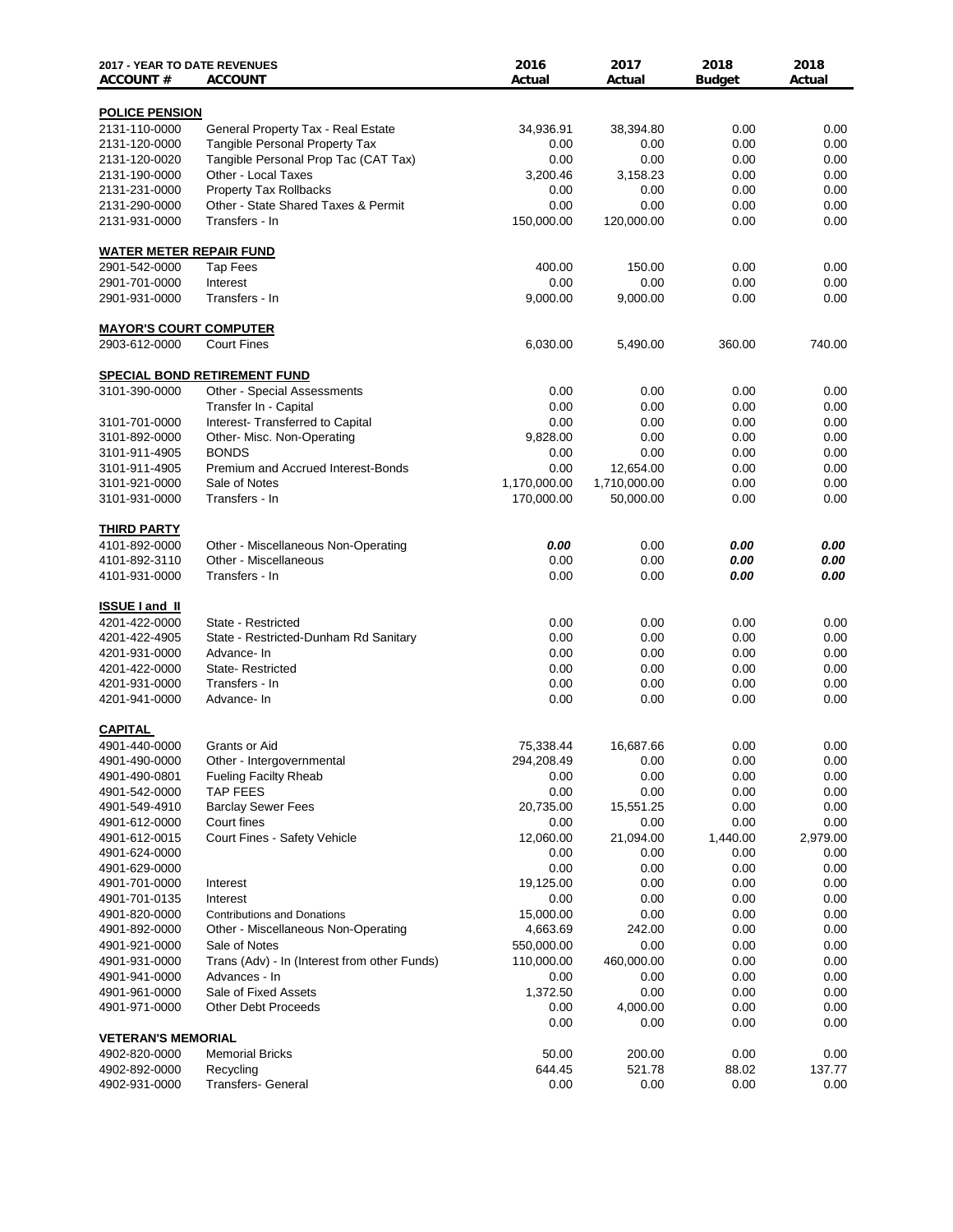| 2017 - YEAR TO DATE REVENUES<br><b>ACCOUNT#</b> | <b>ACCOUNT</b>                          | 2016<br>Actual | 2017<br>Actual | 2018<br><b>Budget</b> | 2018<br>Actual |
|-------------------------------------------------|-----------------------------------------|----------------|----------------|-----------------------|----------------|
| <b>BUILDING BOND</b>                            |                                         |                |                |                       |                |
| 7001-701-0000                                   | <b>INTEREST</b>                         | 0.00           | 0.00           | 0.00                  | 0.00           |
| 7001-892-0000                                   | <b>OTHER</b>                            | 0.00           | 0.00           | 0.00                  | 0.00           |
| <b>UNCLAIMED MONIES</b>                         |                                         |                |                |                       |                |
| 9101-892-0000                                   | Other - Miscellaneous Non-Operating     | 0.00           | 0.00           | 0.00                  | 0.00           |
| <b>BUILDING BOND</b>                            |                                         |                |                |                       |                |
| 9901-544-0000                                   | Deposits                                | 2,500.00       | 5,000.00       | 0.00                  | 0.00           |
| 9901-892-0000                                   | Other - Miscellaneous Non-Operating     | 0.00           | 0.00           | 0.00                  | 0.00           |
| <b>Mayor's Court</b>                            |                                         |                |                |                       |                |
| 9902-690-0000                                   | Other-Fines, Licenses, & Permits        | 306,178.65     | 302,636.65     | 21,368.40             | 38,350.00      |
| 9902-892-0000                                   | Other- Misc. Non Operating              | 0.00           | 0.00           | 0.00                  | 0.00           |
| <b>SECOND PARTY SERVICE</b>                     |                                         |                |                |                       |                |
| 9903-544-0000                                   | Other - Miscellaneous Non-Operating     | 23,174.70      | 24,176.35      | 0.00                  | 0.00           |
| 9903-544-0001                                   | Deposits (Comm. Diversion Program)      | 0.00           | 0.00           | 0.00                  | 0.00           |
| 9903-544-0007                                   | Deposits (Benevolent Fund-General)      | 1,272.00       | 3,765.50       | 70.00                 | 70.00          |
| 9903-544-0008                                   | Deposits (Benevolent Fund-Events)       | 605.00         | 0.00           | 0.00                  | 0.00           |
| 9903-544-0013                                   | Deposits (Animal Fund)                  | 0.00           | 525.00         | 0.00                  | 0.00           |
| 9903-544-3200                                   | Deposits (Sr. Snow Plow)                | 9,744.00       | 10,920.00      | 0.00                  | 0.00           |
| 9903-892-0000                                   | Other - Miscellaneous Non-Operating     | 10.00          | 0.00           | 0.00                  | 0.00           |
| 9903-931-0000                                   | Transfers-In                            | 0.00           | 0.00           | 0.00                  | 0.00           |
|                                                 | <b>WALTON HILLS/SAGAMORE HILLS JEDD</b> |                |                |                       |                |
| 9904-130-0131                                   | Income Tax Withholding                  | 774,915.46     | 763,518.79     | 63,080.69             | 123,287.44     |
| 9904-130-0132                                   | Income Tax Individual                   | 298.65         | 314.77         | 0.00                  | 0.00           |
| 9904-130-0133                                   | Income Tax Net Profit                   |                | 32.00          | 0.00                  | 0.00           |
|                                                 | <b>TOTAL</b>                            | 9,658,133.32   | 8,918,217.74   | 538,466.79            | 948.960.58     |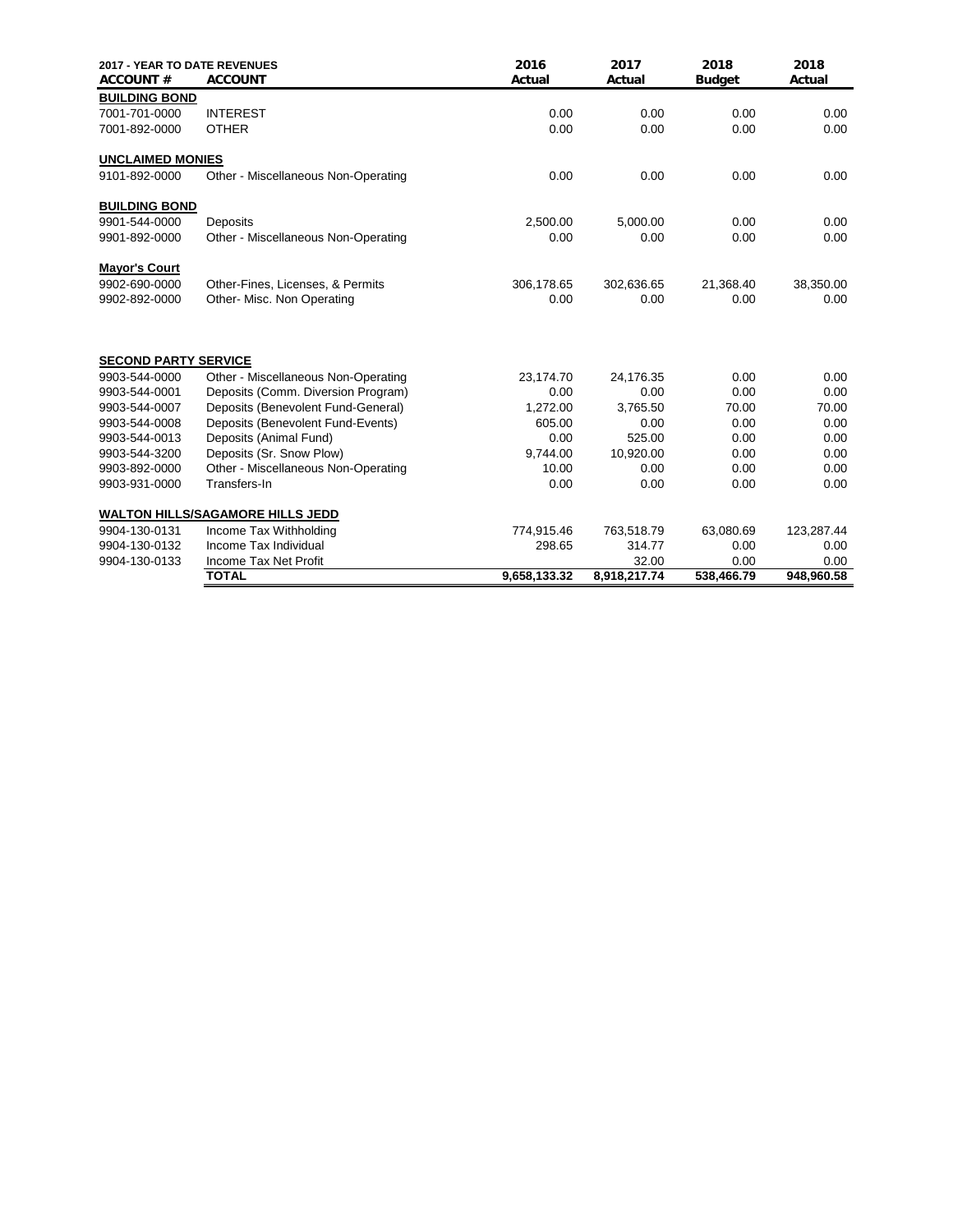| <b>2017 - YEAR TO DATE EXPENDITURES</b> |                                              | 2016       | 2017       | 2018          | 2018       |
|-----------------------------------------|----------------------------------------------|------------|------------|---------------|------------|
| <b>Account Code</b>                     | <b>Account Name</b>                          | Actual     | Actual     | <b>Budget</b> | Actual     |
|                                         |                                              |            |            |               |            |
| <b>General Fund</b>                     | <b>POLICE</b>                                |            |            |               |            |
| 1000-110-190-0000                       | Police Salary-FT                             | 917,754.60 | 907,310.19 | 0.00          | 137,455.26 |
| 1000-110-190-0001                       | Salary-Community Diversion                   | 0.00       | 0.00       | 0.00          | 0.00       |
| 1000-110-190-0010                       | Overtime Police                              | 21,697.38  | 41,548.50  | 0.00          | 3,818.96   |
| 1000-110-190-0011                       | Dispatch Salary-FT                           | 204,946.44 | 187,120.86 | 0.00          | 27,625.55  |
| 1000-110-190-0012                       | Dispatch Overtime                            | 10,392.37  | 7,658.86   | 0.00          | 906.72     |
| 1000-110-190-0190                       | Police Salary-PT                             | 122,816.96 | 79,062.49  | 0.00          | 8,425.10   |
| 1000-110-190-0198                       | Auxillary Salary - PT                        | 32,479.24  | 34,060.04  | 0.00          | 3,526.28   |
| 1000-110-190-0191                       | Dispatch Salary-PT                           | 172,196.51 | 169,410.04 | 0.00          | 27,876.20  |
| 1000-110-190-0194                       | Longevity                                    | 21,160.42  | 19,611.76  | 0.00          | 3,100.00   |
| 1000-110-190-0195                       | <b>Employee Uniform Police</b>               | 0.00       | 0.00       | 0.00          | 0.00       |
| 1000-110-190-0196                       | Employee Weapons Allowance                   | 7,650.00   | 0.00       | 0.00          | 0.00       |
| 1000-110-190-0197                       | Employee Uniform Dispatch                    | 0.00       | 0.00       | 0.00          | 185.41     |
| 1000-110-190-0200                       | <b>Sick Leave Conversion</b>                 | 49,739.54  | 0.00       | 0.00          | 0.00       |
| 1000-110-190-0201                       | Sick Leave Conversion-Dispatch               | 0.00       | 0.00       | 0.00          | 0.00       |
| 1000-110-190-0202                       | Sick Leave - Police                          | 7,463.94   | 9,049.79   | 0.00          | 1,066.98   |
| 1000-110-190-0203                       | Sick Leave - Injury Pay                      | 0.00       | 0.00       | 0.00          | 0.00       |
| 1000-110-190-0204                       | Sick Leave - Dispatch                        | 2,602.89   | 1,748.34   | 0.00          | 0.00       |
| 1000-110-190-7906                       | Payments in Lieu of Healthcare               | 0.00       | 0.00       | 0.00          | 0.00       |
| 1000-110-190-7916                       | Payments in Lieu of Healthcare-Dispatch      | 0.00       | 0.00       | 0.00          | 0.00       |
| 1000-110-211-0000                       | OPERS-Police                                 | 23,745.82  | 17,849.19  | 0.00          | 1,919.49   |
| 1000-110-211-0011                       | OPERS-Dispatch                               | 54,548.18  | 53,791.44  | 0.00          | 8,319.07   |
| 1000-110-213-0000                       | Medicare- Police                             | 15,622.92  | 14,623.22  | 0.00          | 2,224.13   |
| 1000-110-213-0011                       | Medicare-Dispatch                            | 5,509.31   | 5,396.16   | 0.00          | 791.28     |
| 1000-110-215-0000                       | Ohio Police and Fire Pension                 |            | 13,021.01  | 0.00          | 25,786.13  |
| 1000-110-221-0000                       | Medical/Hospitalization-Police               | 140,894.11 | 139,768.05 | 0.00          | 22,544.48  |
| 1000-110-221-0011                       | Medical/Hospitalization-Dispatch             | 36,597.34  | 30,498.98  | 0.00          | 6,228.20   |
| 1000-110-222-0000                       | Life Insurance-Police                        | 4,976.20   | 4,268.95   | 0.00          | 990.00     |
| 1000-110-222-0011                       | Life Insurance-Dispatch                      | 892.00     | 703.48     | 0.00          | 180.00     |
| 1000-110-225-0000                       | <b>Workers' Compensation</b>                 | 22,053.45  | 650.95     | 0.00          | 1,012.05   |
| 1000-110-225-0011                       | Workers' Compensation-Dispatch               | 8,158.33   | 267.23     | 0.00          | 373.21     |
| 1000-110-240-0000                       | Unemployment Compensation                    | 0.00       | 0.00       | 0.00          | 0.00       |
| 1000-110-240-0011                       | Unemployment Compensation (Dispatch)         | 0.00       | 1,179.00   | 0.00          | 0.00       |
| 1000-110-251-0000                       | Uniform, Tool, and Equip Reimbursements      | 0.00       | 0.00       | 0.00          | 0.00       |
| 1000-110-252-0000                       | <b>Travel and Transportation-Police</b>      | 390.26     | 87.63      | 0.00          | 0.00       |
| 1000-110-252-0001                       | Travel and Transportation-Community Div      | 1,010.00   | 790.00     | 0.00          | 10.00      |
| 1000-110-260-0000                       | Lodging and Meals                            | 950.28     | 82.77      | 0.00          | 0.00       |
| 1000-110-270-0000                       | Uniforms and Clothing                        | 30,767.83  | 15,080.52  | 0.00          | 2,120.15   |
| 1000-110-270-0060                       | Uniforms and Clothing (Auxiliary)            | 3,237.93   | 3,095.36   | 0.00          | 0.00       |
| 1000-110-290-0000                       | Income Tax Reimbursement                     | 0.00       | 0.00       | 0.00          | 0.00       |
| 1000-110-321-0000                       | Telephone & Pagers                           | 4,337.74   | 4,544.58   | 0.00          | 361.63     |
| 1000-110-324-0000                       | Printing and Reproduction                    | 1,922.83   | 1,795.70   | 0.00          | 166.74     |
| 1000-110-330-0000                       | Rents and Leases                             | 0.00       | 0.00       | 0.00          | 0.00       |
| 1000-110-348-0000                       | <b>Training Services</b>                     | 5,976.85   | 1,015.00   | 0.00          | 1,151.00   |
| 1000-110-348-0060                       | Training Services (Auxiliary)                | 0.00       | 0.00       | 0.00          | 0.00       |
| 1000-110-349-0000                       | Professional and Technical Services          | 11,383.62  | 4,827.01   | 0.00          | 1,718.00   |
| 1000-110-391-0000                       | Dues and Fees                                | 27,513.00  | 26,883.35  | 0.00          | 699.00     |
| 1000-110-394-0000                       | Machinery, Equipment & Furniture             | 16,960.45  | 80.69      | 0.00          | 0.00       |
| 1000-110-399-0000                       | <b>Contractual Services</b>                  | 11,914.62  | 108,925.39 | 0.00          | 1,200.00   |
| 1000-110-410-0000                       | Office Supplies and Materials                | 9,808.69   | 9,426.31   | 0.00          | 484.62     |
| 1000-110-420-0000                       | <b>Operating Supplies and Materials</b>      | 30,332.11  | 22,539.65  | 0.00          | 1,164.81   |
|                                         | <b>Auxiliary - Supplies</b>                  | 0.00       | 0.00       | 0.00          | 0.00       |
| 1000-110-420-0060                       |                                              |            | 27,661.07  |               | 4,243.93   |
| 1000-110-420-6700                       | Fuel                                         | 26,315.68  |            | 0.00          |            |
| 1000-110-420-0120                       | <b>Operating Supplies - Auxiliary Police</b> | 0.00       | 0.00       | 0.00          | 0.00       |
| 1000-110-431-0000                       | R & M of Buildings and Land                  | 0.00       | 0.00       | 0.00          | 0.00       |
| 1000-110-432-0000                       | R & M of Machinery & Equipment               | 5,638.35   | 5,491.56   | 0.00          | 547.60     |
| 1000-110-433-0000                       | R & M of Motor vehicles                      | 24,175.22  | 12,923.60  | 0.00          | 1,402.80   |
| 1000-110-440-0000                       | Small Tools and Minor Equipment              | 1,011.79   | 1,110.55   | 0.00          | 0.00       |
| 1000-110-490-0000                       | Other - Supplies and Materials               | 1,413.78   | 0.00       | 0.00          | 71.64      |
| 1000-110-490-0003                       | Supplies and Materials- Prisoners            | 6,235.29   | 4,918.85   | 0.00          | 1,393.06   |
| 1000-110-520-0000                       | Equipment                                    | 7,003.23   | 0.00       | 0.00          | 0.00       |
| 1000-110-520-0482                       | <b>Equipment-Emergency Warning Sirens</b>    | 5,000.00   | 5,000.00   | 0.00          | 0.00       |
| 1000-110-550-0000                       | Motor Vehicle Equipment                      | 0.00       | 0.00       | 0.00          | 0.00       |
| 1000-110-600-0852                       | <b>Computers &amp; Supplies</b>              | 0.00       | 29,980.10  | 0.00          | 18,308.47  |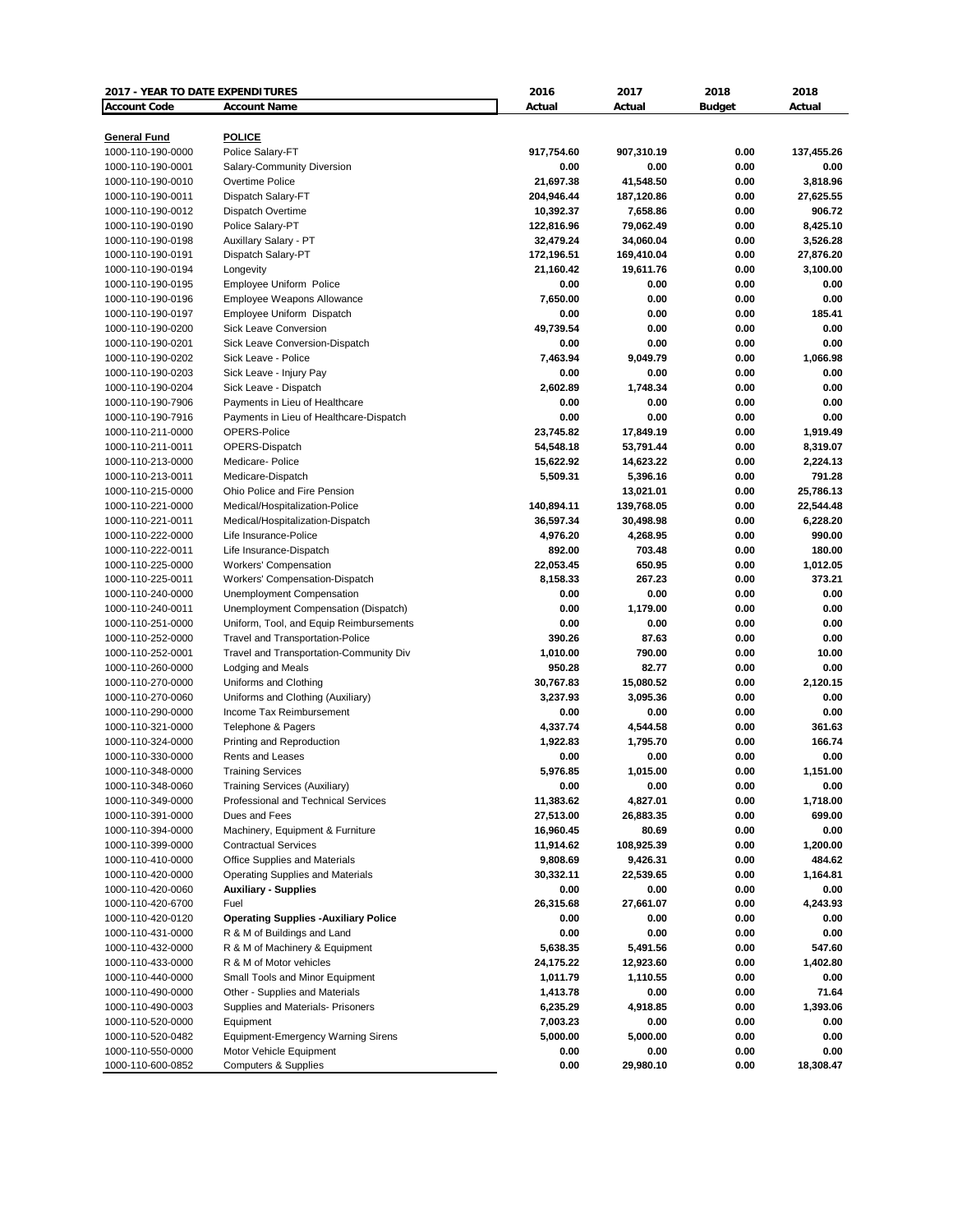| 2017 - YEAR TO DATE EXPENDITURES |                                                 | 2016                | 2017                  | 2018          | 2018             |
|----------------------------------|-------------------------------------------------|---------------------|-----------------------|---------------|------------------|
| <b>Account Code</b>              | <b>Account Name</b>                             | Actual              | Actual                | <b>Budget</b> | Actual           |
|                                  |                                                 |                     |                       |               |                  |
|                                  |                                                 |                     |                       |               |                  |
|                                  | <b>OTHER SECURITY OF PERSONS &amp; PROPERTY</b> |                     |                       |               |                  |
| 1000-120-440-0000                | Small Tool and Minor Equipment                  | 0.00                | 0.00                  | 0.00          | 0.00             |
| 1000-120-590-0000                | Capital Outlay                                  | 0.00                | 0.00                  | 0.00          | 0.00             |
| 1000-120-640-0000                | <b>Fire Contract</b>                            | 535,910.04          | 546,628.24            | 0.00          | 139,336.75       |
| 1000-130-311-0000                | <b>Electricity- Street Lights</b>               | 0.00                | 0.00                  | 0.00          | 0.00             |
| 1000-140-399-0000                | <b>Contractual Services</b>                     | 3,500.00            | 3,500.00              | 0.00          | 3,500.00         |
| 1000-150-311-0000                | <b>Electricity- Traffic Lights</b>              | 0.00                | 0.00                  | 0.00          | 0.00             |
| 1000-150-349-0000                | Professional and Technical Services             | 0.00                | 0.00                  | 0.00          | 0.00             |
| 1000-160-349-0000                | <b>Other Professional</b>                       | 449.61              | 3,061.85              | 0.00          | 259.25           |
| 1000-210-349-2110                | Board of Health                                 | 8,941.52            | 9,397.72              | 0.00          | 0.00             |
|                                  |                                                 |                     |                       |               |                  |
| 1000-310-190-0000                | <b>RECREATION and COMMUNITY LIFE</b>            |                     |                       | 0.00          |                  |
| 1000-310-190-0010                | Salary<br>Overtime                              | 48,968.28<br>915.93 | 53,576.11<br>1,136.94 | 0.00          | 7,212.98<br>0.00 |
| 1000-310-190-0192                |                                                 | 38,736.04           | 36,948.09             | 0.00          | 0.00             |
| 1000-310-190-0193                | Seasonal Salary<br><b>Transportation Salary</b> | 12,076.51           | 14,784.38             | 0.00          | 2,449.04         |
| 1000-310-211-0000                | Ohio Public Employees Retirement System         | 14,100.35           | 14,669.88             | 0.00          | 1,508.87         |
| 1000-310-212-0000                | Social Security                                 | 0.00                | 0.00                  | 0.00          | 0.00             |
| 1000-310-213-0000                | Medicare                                        | 1,460.11            | 1,543.48              | 0.00          | 136.62           |
| 1000-310-225-0000                | <b>Workers' Compensation</b>                    | 2,200.24            | 74.80                 | 0.00          | 100.53           |
| 1000-310-252-0000                | Travel & Transportation                         | 179.37              | 0.00                  | 0.00          | 0.00             |
| 1000-310-260-0000                | Lodging & Meals                                 | 1,576.15            | 499.54                | 0.00          | 0.00             |
| 1000-310-270-0000                | Uniforms                                        | 420.00              | 174.00                | 0.00          | 0.00             |
| 1000-310-324-0000                | Printing and Reproduction                       | 16.00               | 0.00                  | 0.00          | 0.00             |
| 1000-310-330-0000                | Rents and Leases                                | 0.00                | 0.00                  | 0.00          | 0.00             |
| 1000-310-348-0000                | Training                                        | 0.00                | 0.00                  | 0.00          | 0.00             |
| 1000-310-349-0000                | Professional and Technical Services             | 962.09              | 3,568.01              | 0.00          | 20.00            |
| 1000-310-349-2569                | Professional - Golf Outing                      | 0.00                | 0.00                  | 0.00          | 0.00             |
| 1000-310-349-3101                | Trips                                           | 2,646.80            | 1,688.33              | 0.00          | 352.00           |
| 1000-310-349-3102                | <b>Exercise Program</b>                         | 0.00                | 0.00                  | 0.00          | 0.00             |
| 1000-310-349-3104                | <b>Special Events</b>                           | 14,782.18           | 14,294.02             | 0.00          | 501.52           |
| 1000-310-349-3105                | Garage Sale                                     | 526.24              | 242.50                | 0.00          | 0.00             |
| 1000-310-349-3106                | Parker program                                  | 11,667.43           | 8,693.99              | 0.00          | 157.90           |
| 1000-310-349-3107                | Baseball                                        | 8,413.46            | 2,967.62              | 0.00          | 6,740.00         |
| 1000-310-349-4587                | <b>Community Day</b>                            | 24,018.29           | 24,349.22             | 0.00          | 0.00             |
| 1000-310-349-9633                | Music                                           | 0.00                | 0.00                  | 0.00          | 0.00             |
| 1000-310-351-0000                | Insurance and Bonding                           | 265.00              | 263.00                | 0.00          | 0.00             |
| 1000-310-353-3107                | Liability Insurance                             | 0.00                | 0.00                  | 0.00          | 0.00             |
| 1000-310-391-0000                | Dues & Fees                                     | 1,700.00            | 771.58                | 0.00          | 129.47           |
| 1000-310-394-0000                | Machinery, Equipment & Furniture                | 0.00                | 1,592.21              | 0.00          | 0.00             |
| 1000-310-399-0000                | Contractual                                     | 20,000.00           | 20,000.00             | 0.00          | 0.00             |
| 1000-310-420-0000                | <b>Operating Supplies and Materials</b>         | 3.635.20            | 3,464.12              | 0.00          | 168.86           |
| 1000-310-420-3108                | <b>Operating Supplies -Concessions</b>          | 1,609.94            | 1,940.08              | 0.00          | 0.00             |
| 1000-310-420-3110                | <b>Senior Services</b>                          | 8,121.20            | 9,144.32              | 0.00          | 1,305.89         |
| 1000-310-420-6700                | Fuel                                            | 2,279.06            | 2,312.89              | 0.00          | 327.86           |
| 1000-310-420-8522                | Operating Supplies and Materials-TGY            | 80.39               | 91.07                 | 0.00          | 0.00             |
| 1000-310-431-0000                | Land & Buildings                                | 399.00              | 3,113.31              | 0.00          | 570.00           |
| 1000-310-432-0000                | Repairs and Maint of Machinery & Equip          | 0.00                | 236.50                | 0.00          | 75.00            |
| 1000-310-433-0000                | Repairs and Maint of Motor Vehicles             | 2,486.73            | 1,627.13              | 0.00          | 407.89           |
| 1000-310-440-0000                | Small Tools and Minor Equipment                 | 157.17              | 0.00                  | 0.00          | 20.96            |
| 1000-310-500-0000                | Capital Outlay                                  | 0.00                | 0.00                  | 0.00          | 0.00             |
| 1000-310-600-0852                | Other-Computers & Supplies                      | 187.96              | 0.00                  | 0.00          | 0.00             |
| 1000-310-610-3103                | Deposits Refunded                               | 0.00                | 0.00                  | 0.00          | 100.00           |
|                                  |                                                 |                     |                       |               |                  |
|                                  | <b>BUILDING DEPARTMENT</b>                      |                     |                       |               |                  |
| 1000-410-190-0000                | Salary                                          | 16,006.12           | 13,999.96             | 0.00          | 2,153.84         |
| 1000-410-190-0010                | Overtime                                        | 0.00                | 0.00                  | 0.00          | 0.00             |
| 1000-410-190-0190                | Part-Time                                       | 0.00                | 0.00                  | 0.00          | 0.00             |
| 1000-410-190-0192                | Seasonal Salary                                 | 0.00                | 0.00                  | 0.00          | 0.00             |
| 1000-410-190-0200                | Sick Leave Conversion                           | 0.00                | 0.00                  | 0.00          | 0.00             |
| 1000-410-190-0202                | Sick Leave                                      | 0.00                | 0.00                  | 0.00          | 0.00             |
| 1000-410-190-7906                | Payments in Lieu of Healthcare                  | 0.00                | 0.00                  | 0.00          | 0.00             |
| 1000-410-211-0000                | Ohio Public Employees Retirement System         | 8,489.08            | 11,161.18             | 0.00          | 1,848.86         |
| 1000-410-213-0000                | Medicare                                        | 237.88              | 203.06                | 0.00          | 31.24            |
|                                  |                                                 |                     |                       |               |                  |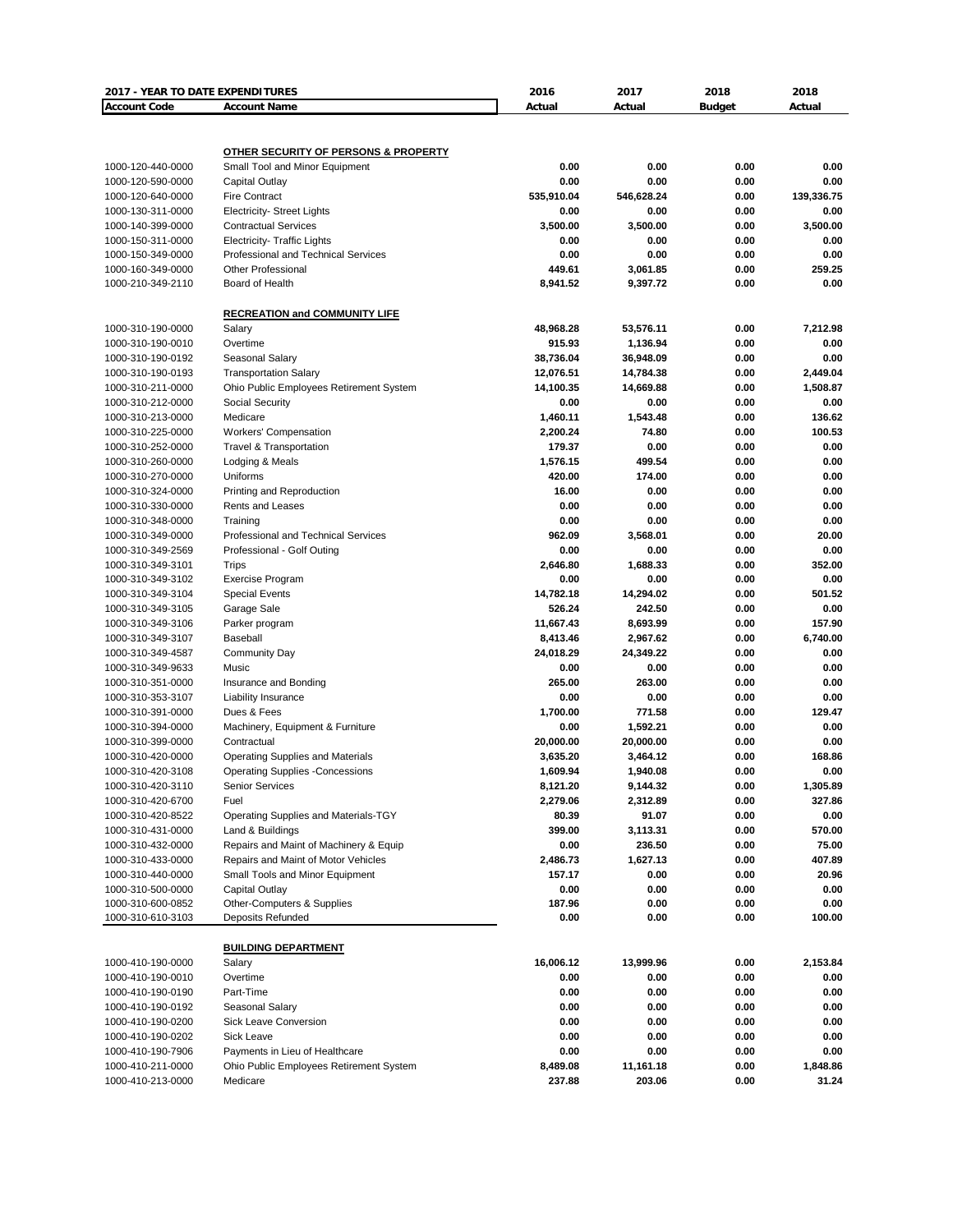| 2017 - YEAR TO DATE EXPENDITURES       |                                                       | 2016                   | 2017                   | 2018          | 2018                  |
|----------------------------------------|-------------------------------------------------------|------------------------|------------------------|---------------|-----------------------|
| <b>Account Code</b>                    | <b>Account Name</b>                                   | Actual                 | Actual                 | <b>Budget</b> | Actual                |
|                                        |                                                       |                        |                        |               |                       |
|                                        |                                                       |                        |                        |               |                       |
|                                        | <b>BUILDING DEPARTMENT (continued)</b>                |                        |                        |               |                       |
| 1000-410-221-0000                      | Medical/Hospitalization                               | 566.45                 | 0.00                   | 0.00          | 0.00                  |
| 1000-410-222-0000                      | Life Insurance                                        | 0.00                   | 0.00                   | 0.00          | 0.00                  |
| 1000-410-225-0000                      | <b>Workers' Compensation</b>                          | 544.37                 | 16.47                  | 0.00          | 24.96                 |
| 1000-410-240-0000                      | Unemployment Compensation                             | 0.00<br>31.10          | 0.00<br>639.82         | 0.00<br>0.00  | 0.00<br>0.00          |
| 1000-410-252-0000<br>1000-410-260-0000 | <b>Travel and Transportation</b><br>Lodging and Meals | 0.00                   | 0.00                   | 0.00          | 0.00                  |
| 1000-410-270-0000                      | Uniforms                                              | 0.00                   | 0.00                   | 0.00          | 0.00                  |
| 1000-410-320-0000                      | Communications, Printing and Advertising              | 0.00                   | 0.00                   | 0.00          | 0.00                  |
| 1000-410-348-0000                      | Training                                              | 0.00                   | 0.00                   | 0.00          | 0.00                  |
| 1000-410-349-0000                      | Professional and Technical Services                   | 29,197.69              | 24,963.00              | 0.00          | 3,939.50              |
| 1000-410-391-0000                      | Dues & Fees                                           | 492.05                 | 424.28                 | 0.00          | 85.85                 |
| 1000-410-394-0000                      | Machinery, Equipment & Furniture                      | 0.00                   | 0.00                   | 0.00          | 0.00                  |
| 1000-410-395-0000                      | Land and Land Improvements                            | 0.00                   | 0.00                   | 0.00          | 0.00                  |
| 1000-410-410-0000                      | Office Supplies and Materials                         | 828.28                 | 0.00                   | 0.00          | 0.00                  |
| 1000-410-410-0852                      | <b>Computers &amp; Supplies</b>                       | 520.32                 | 867.52                 | 0.00          | 86.76                 |
| 1000-410-420-0000                      | <b>Operating Supplies</b>                             | 441.50                 | 241.53                 | 0.00          | 0.99                  |
| 1000-410-420-6700                      | <b>FUEL</b>                                           | 0.00                   | 0.00                   | 0.00          | 0.00                  |
| 1000-410-433-0000                      | Repairs & Maint Motor Vehicles                        | 954.32                 | 0.00                   | 0.00          | 0.00                  |
| 1000-410-610-0000                      | <b>Deposits Refunded</b>                              | 0.00                   | 0.00                   | 0.00          | 0.00                  |
|                                        |                                                       |                        |                        |               |                       |
|                                        | <b>ENGINEERING</b>                                    |                        |                        |               |                       |
| 1000-490-190-0000                      | Salary                                                | 18,296.20              | 20,330.44              | 0.00          | 3,153.84              |
| 1000-490-211-0000                      | Ohio Public Employees Retirement System               | 2,561.50               | 2,822.56               | 0.00          | 441.54                |
| 1000-490-213-0000                      | Medicare                                              | 265.29                 | 294.72                 | 0.00          | 45.72                 |
| 1000-490-225-0000                      | <b>Workers' Compensation</b>                          | 345.06                 | 9.77                   | 0.00          | 15.85                 |
| 1000-490-346-0000                      | <b>Engineering Services</b>                           | 0.00                   | 0.00                   | 0.00          | 0.00                  |
| 1000-490-391-0000                      | Dues and Fees                                         | 0.00                   | 0.00                   | 0.00          | 0.00                  |
| 1000-490-399-0000                      | <b>Contractual Services-Engineering</b>               | 0.00                   | 0.00                   | 0.00          | 0.00                  |
|                                        |                                                       |                        |                        |               |                       |
|                                        | <b>UTILITIES</b>                                      |                        |                        | 0.00          |                       |
| 1000-519-311-0000<br>1000-529-313-0000 | Electricity<br><b>Natural Gas</b>                     | 80,469.27<br>20,990.95 | 66,799.66<br>21,555.67 | 0.00          | 11,967.43<br>7,428.98 |
| 1000-539-312-0000                      | Water and Sewage                                      | 1,520.18               | 2,788.53               | 0.00          | 1,489.65              |
| 1000-549-312-0000                      | Water and Sewage                                      | 690.00                 | 0.00                   | 0.00          | 843.05                |
| 1000-551-349-0000                      | Other- Professional and Technical Services            | 0.00                   | 0.00                   | 0.00          | 0.00                  |
| 1000-559-347-0000                      | <b>Planning Consultants</b>                           | 0.00                   | 0.00                   | 0.00          | 0.00                  |
| 1000-569-398-0000                      | Garbage and Trash Removal                             | 141,548.17             | 150,392.69             | 0.00          | 24,765.36             |
| 1000-592-349-0000                      | Other- Professional and Technical Services            | 0.00                   | 0.00                   | 0.00          | 3,895.86              |
| 1000-599-321-0000                      | Telephone                                             | 22,584.16              | 23,157.72              | 0.00          | 3,072.73              |
| 1000-599-329-0000                      | Other communications                                  | 14,736.35              | 28,392.44              | 0.00          | 988.84                |
|                                        |                                                       |                        |                        |               |                       |
|                                        | <b>SERVICE DEPARTMENT</b>                             |                        |                        |               |                       |
| 1000-620-190-0000                      | Salary                                                | 89,247.91              | 59,554.52              | 0.00          | 5,082.28              |
| 1000-620-190-0010                      | Overtime                                              | 3,711.07               | 2,366.66               | 0.00          | 2,136.69              |
| 1000-620-190-0190                      | Part-time                                             | 0.00                   | 0.00                   | 0.00          | 0.00                  |
| 1000-620-190-0193                      | Salary - Seasonal                                     | 0.00                   | 0.00                   | 0.00          | 0.00                  |
| 1000-620-190-0200                      | Sick Leave Conversion                                 | 0.00                   | 0.00                   | 0.00          | 0.00                  |
| 1000-620-190-0202                      | Sick Leave                                            | 416.00                 | 0.00                   | 0.00          | 4,088.54              |
| 1000-620-211-0000                      | Ohio Public Employees Retirement System               | 9,356.68               | 8,738.51               | 0.00          | 1,660.56              |
| 1000-620-213-0000                      | Medicare                                              | 1,502.94               | 870.96                 | 0.00          | 162.95                |
| 1000-620-221-0000                      | Medical/Hospitalization                               | 31,838.07              | 30,614.56              | 0.00          | 6,038.25              |
| 1000-620-222-0000                      | Life Insurance                                        | 344.50                 | 265.00                 | 0.00          | 75.00                 |
| 1000-620-225-0000                      | Workers' Compensation                                 | 2,168.45               | 45.89                  | 0.00          | 100.33                |
| 1000-620-252-0000                      | <b>Travel and Transportation</b>                      | 0.00                   | 0.00                   | 0.00          | 0.00                  |
| 1000-620-260-0000                      | Lodging and Meals                                     | 0.00                   | 0.00                   | 0.00          | 0.00                  |
| 1000-620-270-0000                      | Uniforms and Clothing                                 | 1,594.88               | 1,958.73               | 0.00          | 933.87                |
| 1000-620-330-0000                      | Rents and Leases                                      | 0.00                   | 0.00                   | 0.00          | 0.00                  |
| 1000-620-346-0000                      | <b>Engineering Services</b>                           | 0.00                   | 0.00                   | 0.00          | 0.00                  |
| 1000-620-348-0000                      | <b>Training Services</b>                              | 0.00                   | 0.00                   | 0.00          | 0.00                  |
| 1000-620-349-0000                      | Professional and Technical Services                   | 2,476.53               | 4,678.01               | 0.00          | 2,560.00              |
| 1000-620-391-0000                      | Dues and Fees                                         | 53.25                  | 0.00                   | 0.00          | 0.00                  |
| 1000-620-394-0000                      | Machinery, Equipment & Furniture                      | 0.00                   | 0.00                   | 0.00          | 0.00                  |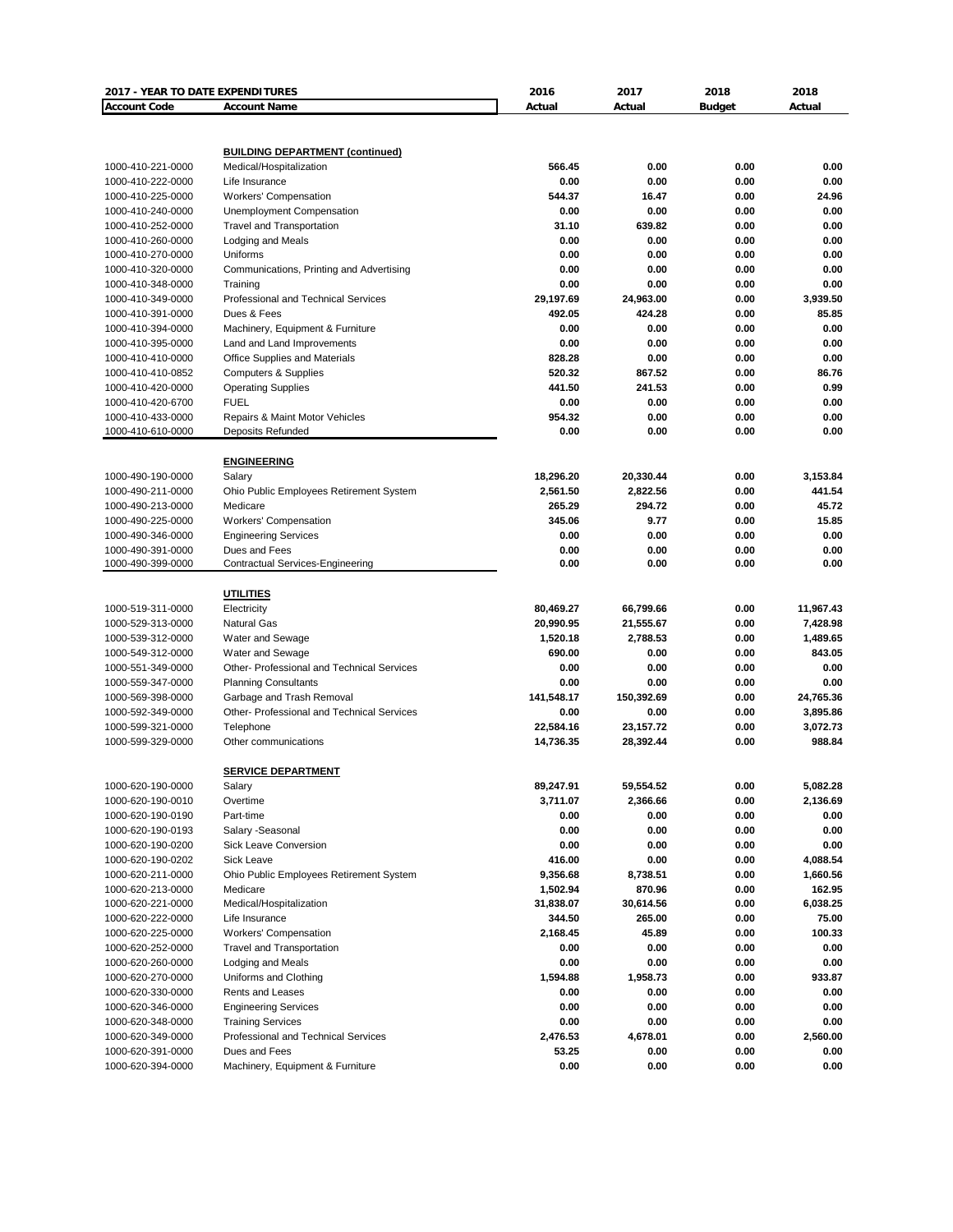| <b>2017 - YEAR TO DATE EXPENDITURES</b><br><b>Account Code</b> | <b>Account Name</b>                                                | 2016<br>Actual       | 2017<br>Actual      | 2018<br><b>Budget</b> | 2018<br>Actual     |
|----------------------------------------------------------------|--------------------------------------------------------------------|----------------------|---------------------|-----------------------|--------------------|
|                                                                |                                                                    |                      |                     |                       |                    |
|                                                                | <b>SERVICE DEPARTMENT (continued)</b>                              |                      |                     |                       |                    |
| 1000-620-395-5001                                              | Land and Improvements-Recycling                                    | 0.00                 | 0.00                | 0.00                  | 0.00               |
| 1000-620-420-0000                                              | <b>Operating Supplies and Materials</b>                            | 5,320.58             | 32.988.11           | 0.00                  | 2,682.10           |
| 1000-620-420-6700                                              | Fuel                                                               | 0.00                 | 0.00                | 0.00                  | 0.00               |
| 1000-620-431-0000                                              | Repairs and Maint of Buildings and Land                            | 67,667.20            | 72,765.05           | 0.00                  | 14,112.92          |
| 1000-620-431-6208<br>1000-620-431-6209                         | <b>Building Supplies</b><br><b>Hardware Supplies</b>               | 0.00<br>0.00         | 0.00<br>0.00        | 0.00<br>0.00          | 0.00<br>0.00       |
| 1000-620-432-0000                                              | R & M of Machinery & Equip                                         | 2,063.94             | 1,349.94            | 0.00                  | 174.50             |
| 1000-620-432-6220                                              | R & M of Machinery & Equip-Major                                   | 0.00                 | 0.00                | 0.00                  | 0.00               |
| 1000-620-432-6230                                              | R & M of Machinery & Equip-Minor                                   | 0.00                 | 0.00                | 0.00                  | 0.00               |
| 1000-620-433-0000                                              | R & M of Motor Vehicles                                            | 0.00                 | 0.00                | 0.00                  | 0.00               |
| 1000-620-433-6110                                              | R & M of Motor Vehicles                                            | 0.00                 | 0.00                | 0.00                  | 0.00               |
| 1000-620-433-6225                                              | R & M of Motor Vehicles                                            | 0.00                 | 0.00                | 0.00                  | 0.00               |
| 1000-620-433-6310                                              | R & M of Motor Vehicles                                            | 0.00<br>573.24       | 0.00<br>0.00        | 0.00                  | 0.00<br>0.00       |
| 1000-620-440-0000<br>1000-620-490-0000                         | Small Tools and Minor Equipment<br>Other - Supplies and Materials  | 0.00                 | 0.00                | 0.00<br>0.00          | 0.00               |
| 1000-620-490-0000-1                                            | <b>Other Operating Supplies</b>                                    | 0.00                 | 0.00                | 0.00                  | 0.00               |
| 1000-620-520-0000                                              | Equipment                                                          | 0.00                 | 0.00                | 0.00                  | 0.00               |
| 1000-620-640-0000                                              | Leaf Dumping                                                       | 0.00                 | 0.00                | 0.00                  | 0.00               |
| 1000-630-349-0000                                              | Professional and Technical Services                                | 0.00                 | 0.00                | 0.00                  | 0.00               |
| 1000-630-390-0000                                              | Contractual -Senior Snow plowing                                   | 0.00                 | 0.00                | 0.00                  | 0.00               |
| 1000-630-420-0000                                              | <b>Operating Supplies -Salt</b>                                    | 0.00                 | 0.00                | 0.00                  | 0.00               |
| 1000-630-432-6320                                              | R & M - Snow Plows                                                 | 0.00                 | 0.00                | 0.00                  | 0.00<br>5.749.69   |
| 1000-640-399-6201                                              | R & M-Sanitary Sewers                                              | 28,011.70            | 46,175.32           | 0.00                  |                    |
|                                                                | <b>MAYOR</b>                                                       |                      |                     |                       |                    |
| 1000-710-131-0000                                              | Salary - MAYOR                                                     | 57,887.96            | 57,887.96           | 0.00                  | 8,905.84           |
| 1000-710-131-7906                                              | Payments in Lieu of Healthcare                                     | 0.00                 | 0.00                | 0.00                  | 0.00               |
| 1000-710-211-0000<br>1000-710-213-0000                         | Ohio Public Employees Retirement System<br>Medicare                | 8,272.32<br>1,025.60 | 10,512.30<br>955.70 | 0.00<br>0.00          | 1,694.82<br>129.12 |
| 1000-710-221-0000                                              | Medical/Hospitalization                                            | 19,628.53            | 15,137.40           | 0.00                  | 2,820.06           |
| 1000-710-222-0000                                              | Life Insurance                                                     | 172.75               | 145.75              | 0.00                  | 45.00              |
| 1000-710-225-0000                                              | Workers' Compensation                                              | 1,256.00             | 36.68               | 0.00                  | 57.66              |
| 1000-710-252-0000                                              | <b>Travel and Transportation</b>                                   | 2,805.37             | 536.55              | 0.00                  | 0.00               |
| 1000-710-259-0000                                              | Other - Employee Reimbursements                                    | 0.00                 | 0.00                | 0.00                  | 0.00               |
| 1000-710-260-0000                                              | Housing & Meals                                                    | 3,901.31             | 3,164.47            | 0.00                  | 435.70             |
| 1000-710-324-0000                                              | Printing and Reproduction                                          | 0.00                 | 0.00                | 0.00                  | 0.00               |
| 1000-710-330-0000<br>1000-710-349-0000                         | <b>Rents and Leases</b><br>Professional and Technical Services     | 0.00<br>0.00         | 0.00<br>93.81       | 0.00<br>0.00          | 0.00<br>0.00       |
| 1000-710-349-7150                                              | <b>Education Expenses</b>                                          | 0.00                 | 0.00                | 0.00                  | 0.00               |
| 1000-710-391-0000                                              | Dues and Fees                                                      | 3,803.03             | 1,093.03            | 0.00                  | 1,053.03           |
| 1000-710-394-0000                                              | Machinery, Equipment & Furniture                                   | 0.00                 | 0.00                | 0.00                  | 0.00               |
| 1000-710-399-0000                                              | <b>Contractual Services</b>                                        | 0.00                 | 0.00                | 0.00                  | 0.00               |
| 1000-710-410-0000                                              | Office Supplies and Materials                                      | 216.24               | 138.01              | 0.00                  | 0.00               |
| 1000-710-420-0000                                              | Operating Supplies and Materials                                   | 201.10               | 123.19              | 0.00                  | 0.00               |
|                                                                | <b>COUNCIL</b>                                                     |                      |                     |                       |                    |
| 1000-715-111-0000                                              | Salaries - Council                                                 | 65,569.40            | 66,236.82           | 0.00                  | 10,223.92          |
| 1000-715-211-0000                                              | Ohio Public Employees Retirement System                            | 9,140.01             | 9,265.84            | 0.00                  | 1,308.82           |
| 1000-715-212-0000                                              | Social Security                                                    | 0.00                 |                     | 0.00                  | 0.00               |
| 1000-715-213-0000                                              | Medicare                                                           | 950.75               | 961.46              | 0.00                  | 148.24             |
| 1000-715-225-0000                                              | Workers' Compensation                                              | 1,392.76             | 39.46               | 0.00                  | 63.99              |
| 1000-715-252-0000<br>1000-715-260-0000                         | Travel and Transportation<br>Lodging & Meals                       | 0.00<br>0.00         | 0.00<br>0.00        | 0.00<br>0.00          | 0.00<br>0.00       |
| 1000-715-324-0000                                              | Printing and Reproduction                                          | 0.00                 | 0.00                | 0.00                  | 0.00               |
| 1000-715-325-0000                                              | Advertising                                                        | 0.00                 | 0.00                | 0.00                  | 0.00               |
| 1000-715-348-0000                                              | Training                                                           | 0.00                 | 0.00                | 0.00                  | 0.00               |
| 1000-715-349-0000                                              | Professional and Technical Services                                | 0.00                 | 0.00                | 0.00                  | 0.00               |
| 1000-715-349-7150                                              | <b>Education Exp</b>                                               | 0.00                 | 0.00                | 0.00                  | 0.00               |
| 1000-715-391-0000                                              | Dues and Fees                                                      | 0.00                 | 0.00                | 0.00                  | 0.00               |
| 1000-715-399-0000                                              | <b>Contractual Services</b>                                        | 0.00                 | 0.00                | 0.00                  | 0.00               |
| 1000-715-399-7150                                              | Contractual Services-Education Exp                                 | 0.00                 | 0.00                | 0.00                  | 0.00               |
| 1000-715-399-7151<br>1000-715-410-0000                         | Contractual Services- Master Plan<br>Office Supplies and Materials | 0.00<br>0.00         | 0.00<br>0.00        | 0.00<br>0.00          | 0.00<br>0.00       |
| 1000-715-420-0000                                              | <b>Operating Supplies and Materials</b>                            | 0.00                 | 0.00                | 0.00                  | 0.00               |
| 1000-715-600-6584                                              | Unemployment Compensation                                          | 0.00                 | 0.00                | 0.00                  | 0.00               |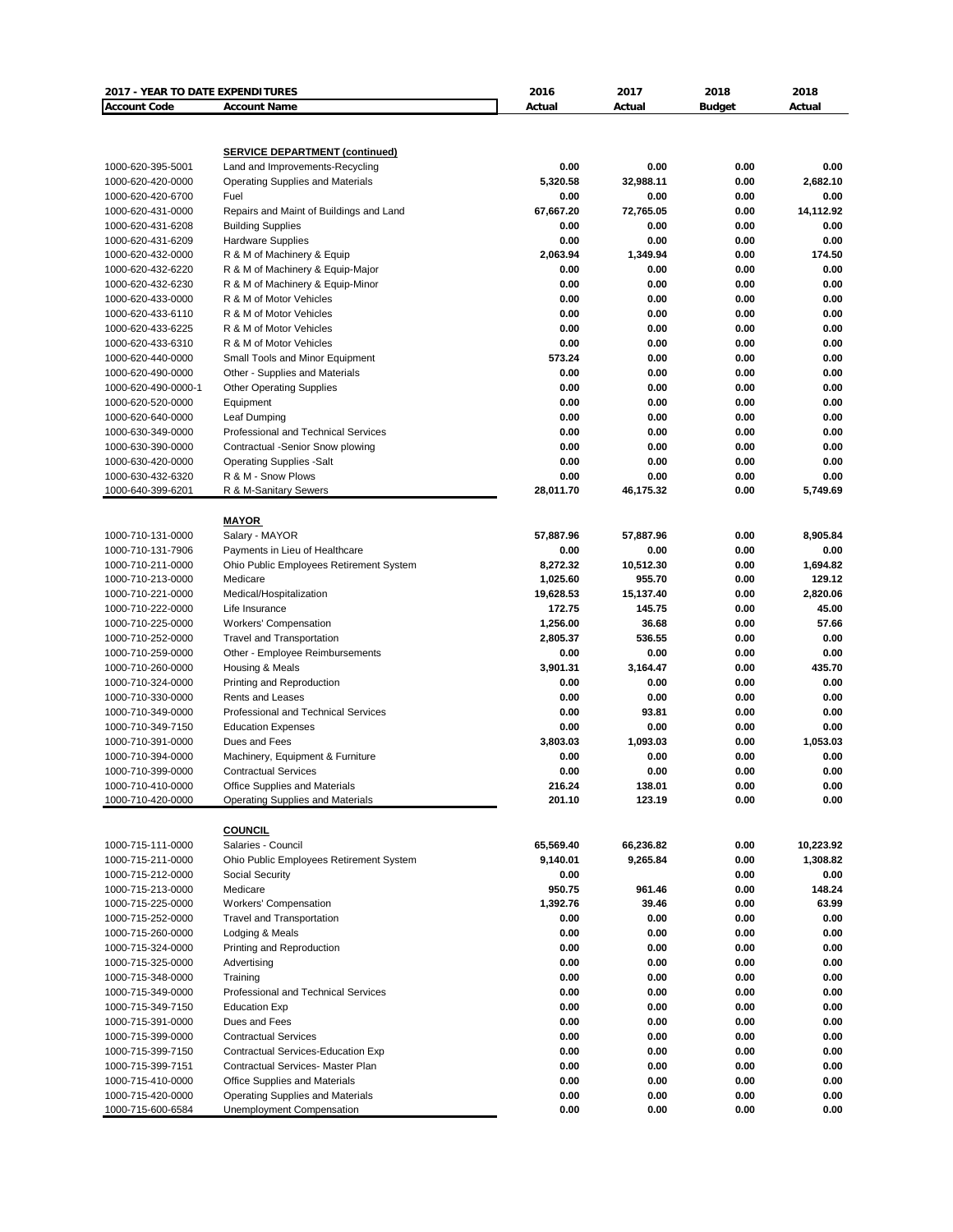| 2017 - YEAR TO DATE EXPENDITURES |                                                           | 2016      | 2017      | 2018          | 2018     |
|----------------------------------|-----------------------------------------------------------|-----------|-----------|---------------|----------|
| <b>Account Code</b>              | <b>Account Name</b>                                       | Actual    | Actual    | <b>Budget</b> | Actual   |
|                                  |                                                           |           |           |               |          |
|                                  |                                                           |           |           |               |          |
| 1000-720-141-0000                | <b>MAYOR'S COURT</b><br>Salary - Legal Counsel-Prosecutor | 31,780.83 | 26,307.72 | 0.00          | 3.692.32 |
| 1000-720-141-0141                | Magistrate                                                | 18,800.00 | 18,800.00 | 0.00          | 2,800.00 |
| 1000-720-190-0000                | Salary- Mayor's Court Clerk                               | 39,430.00 | 42,416.00 | 0.00          | 6,528.00 |
| 1000-720-190-0001                | <b>Community Diversion Program</b>                        | 0.00      | 0.00      | 0.00          | 0.00     |
| 1000-720-190-0010                | Overtime                                                  | 0.00      | 0.00      | 0.00          | 0.00     |
| 1000-720-190-0195                | Employee Uniform Allowance                                | 0.00      | 0.00      | 0.00          | 0.00     |
| 1000-720-190-0202                | Sick Leave                                                | 0.00      | 0.00      | 0.00          | 0.00     |
| 1000-720-211-0000                | Ohio Public Employees Retirement System                   | 11,036.94 | 9,922.52  | 0.00          | 1,430.84 |
| 1000-720-213-0000                | Medicare                                                  | 780.08    | 1,103.78  | 0.00          | 179.94   |
| 1000-720-221-0000                | Medical/Hospitalization                                   | 17,091.75 | 19,397.22 | 0.00          | 3,778.28 |
| 1000-720-222-0000                | Life Insurance                                            | 0.00      | 0.00      | 0.00          | 0.00     |
| 1000-720-225-0000                | <b>Workers' Compensation</b>                              | 1,480.04  | 41.93     | 0.00          | 68.00    |
| 1000-720-240-0000                | Unemployment Compensation                                 | 0.00      | 655.00    | 0.00          | 1,179.00 |
| 1000-720-252-0000                | <b>Travel &amp; Transportation</b>                        | 145.80    | 0.00      | 0.00          | 0.00     |
| 1000-720-260-0000                | Lodging & Meals                                           | 0.00      | 0.00      | 0.00          | 0.00     |
| 1000-720-270-0000                | Uniforms and Clothing                                     | 0.00      | 0.00      | 0.00          | 0.00     |
| 1000-720-340-0853                | <b>Technical Services-Software Support</b>                | 0.00      | 0.00      | 0.00          | 0.00     |
| 1000-720-348-0000                | Training                                                  | 350.00    | 270.00    | 0.00          | 0.00     |
| 1000-720-348-0001                | Training- Community Diversion                             | 0.00      | 0.00      | 0.00          | 0.00     |
| 1000-720-349-0000                | Other - Professional and Technicl Services                | 0.00      | 0.00      | 0.00          | 0.00     |
| 1000-720-391-0000                | Dues and Fees                                             | 770.00    | 675.00    | 0.00          | 75.00    |
| 1000-720-391-0001                | Dues and Fees (Community Diversion Program)               | 0.00      | 0.00      | 0.00          | 0.00     |
| 1000-720-394-0000                | Machinery, Equipment & Furniture                          | 0.00      | 0.00      | 0.00          | 0.00     |
| 1000-720-399-0000                | <b>Contractual Services</b>                               | 0.00      | 0.00      | 0.00          | 0.00     |
| 1000-720-410-0000                | Office Supplies and Materials                             | 1,515.50  | 2,745.44  | 0.00          | 137.98   |
| 1000-720-410-0001                | Office Supplies (Community Diversion)                     | 0.00      | 0.00      | 0.00          | 0.00     |
| 1000-720-420-0000                | <b>Operating Supplies and Materials</b>                   | 251.96    | 24.37     | 0.00          | 0.00     |
| 1000-720-640-0000                | Payment to Another Political Subdivision                  | 0.00      | 0.00      | 0.00          | 0.00     |
|                                  |                                                           |           |           |               |          |
|                                  | <b>BOARDS &amp; COMMISSIONS</b>                           |           |           |               |          |
| 1000-735-150-0000                | Compensation of Planning Commission                       | 1,710.00  | 2,054.93  | 0.00          | 240.00   |
| 1000-735-150-0701                | Compensation of Zoning Board Members                      | 2,722.48  | 2,782.32  | 0.00          | 320.00   |
| 1000-735-190-0000                | <b>Other- Personal Services</b>                           | 0.00      | 0.00      | 0.00          | 0.00     |
| 1000-735-211-0000                | <b>OPERS</b>                                              | 302.40    | 280.00    | 0.00          | 44.80    |
| 1000-735-211-0701                | OPERS-BZA                                                 | 213.15    | 257.60    | 0.00          | 33.60    |
| 1000-735-213-0000                | Medicare                                                  | 26.55     | 34.65     | 0.00          | 3.48     |
| 1000-735-213-0701                | Medicare-BZA                                              | 37.75     | 42.64     | 0.00          | 4.64     |
| 1000-735-225-0000                | <b>Workers' Compensation</b>                              | 44.95     | 1.27      | 0.00          | 2.07     |
| 1000-735-225-0701                | Workers' Compensation-BZA                                 | 88.81     | 2.51      | 0.00          | 4.08     |
| 1000-735-240-0701                | Unemployment Compensation                                 | 0.00      | 0.00      | 0.00          | 0.00     |
| 1000-735-252-0000                | Travel and Transportation                                 | 0.00      | 0.00      | 0.00          | 0.00     |
| 1000-735-349-000                 | <b>Professional Services</b>                              | 0.00      | 0.00      | 0.00          | 0.00     |
| 1000-735-410-0000                | Office Supplies and Materials                             | 0.00      | 0.00      | 0.00          | 0.00     |
|                                  | <b>AOS FEES</b>                                           |           |           | 0.00          | 0.00     |
| 1000-745-342-0000                | Auditor of State Audit Services                           | 16,071.50 | 1,845.00  | 0.00          | 0.00     |
| 1000-745-343-0000                | Uniform Accounting Network Fees                           | 4,296.00  | 3,870.00  | 0.00          | 0.00     |
|                                  | <b>SOLICITOR</b>                                          |           |           | 0.00          | 0.00     |
| 1000-750-141-0000                | Salary - Legal Counsel                                    | 62,001.30 | 60,000.00 | 0.00          | 0.00     |
| 1000-750-141-0001                | Salary - Legal Counsel-Comm Diversion                     | 0.00      | 0.00      | 0.00          | 0.00     |
| 1000-750-211-0000                | <b>OPERS</b>                                              | 1,843.89  | 0.00      | 0.00          | 0.00     |
| 1000-750-211-0001                | <b>OPERS-Community Diversion</b>                          | 0.00      | 0.00      | 0.00          | 0.00     |
| 1000-750-211-0001-1              | <b>OPERS (Community Diversion)</b>                        | 0.00      | 0.00      | 0.00          | 0.00     |
| 1000-750-213-0000                | Medicare                                                  | 340.58    | 0.00      | 0.00          | 0.00     |
| 1000-750-213-0001                | Medicare-Community Diversion                              | 0.00      | 0.00      | 0.00          | 0.00     |
| 1000-750-213-0001-1              | Medicare (Community Diversion Program)                    | 0.00      | 0.00      | 0.00          | 0.00     |
| 1000-750-225-0000                | <b>Workers' Compensation</b>                              | 1,170.26  | 0.00      | 0.00          | 53.77    |
| 1000-750-349-0000                | Professional and Technical Services                       | 20,056.87 | 3,935.50  | 0.00          | 0.00     |
| 1000-750-391-0000                | Dues & Fees                                               | 0.00      | 0.00      | 0.00          | 0.00     |
| 1000-750-399-0000                | <b>Contractual Services</b>                               | 54,936.12 | 14,221.30 | 0.00          | 75.00    |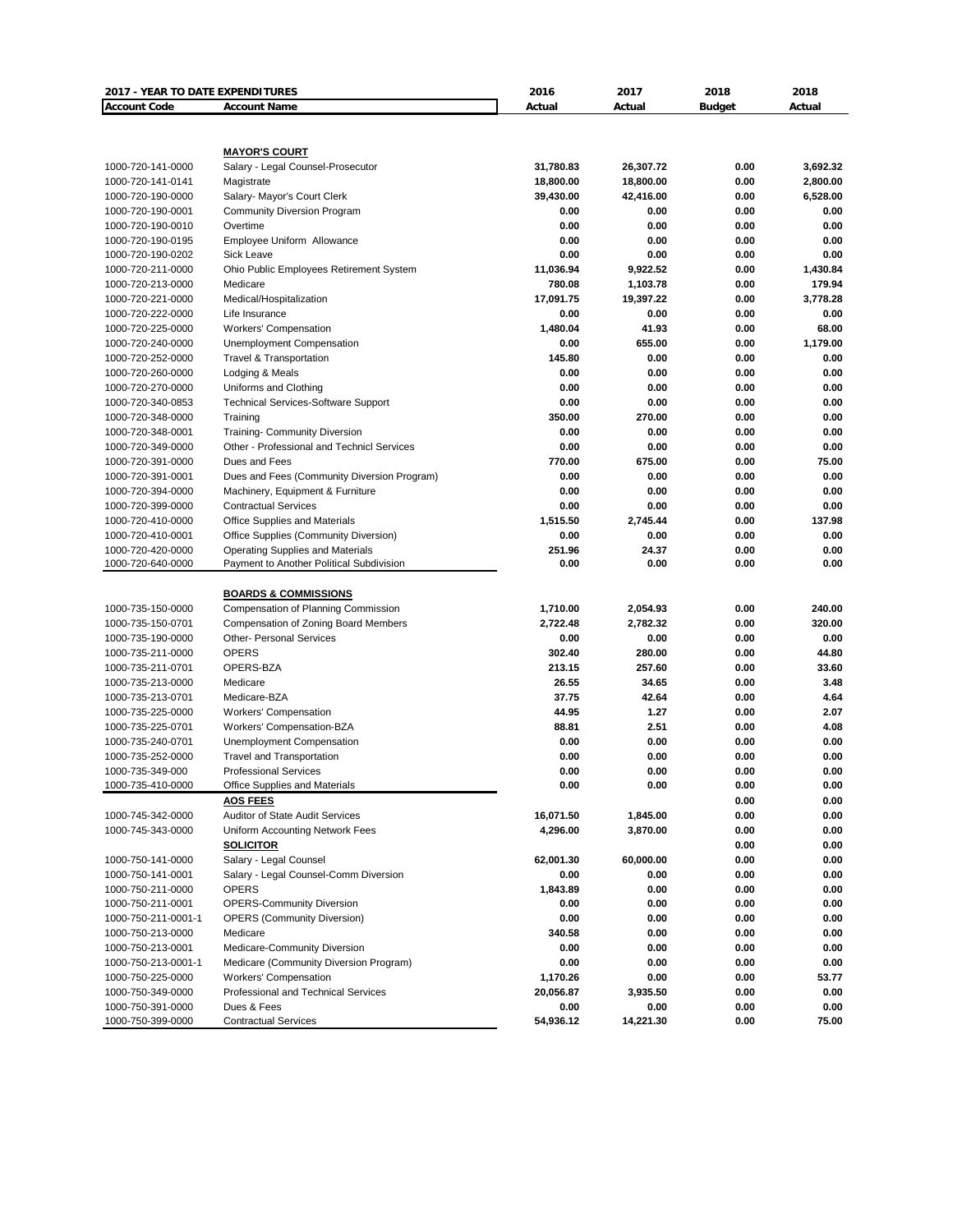| 2017 - YEAR TO DATE EXPENDITURES |                                            | 2016         | 2017         | 2018          | 2018       |
|----------------------------------|--------------------------------------------|--------------|--------------|---------------|------------|
| <b>Account Code</b>              | <b>Account Name</b>                        | Actual       | Actual       | <b>Budget</b> | Actual     |
|                                  |                                            |              |              |               |            |
|                                  |                                            |              |              |               |            |
|                                  | <b>INCOME TAX</b>                          |              |              |               |            |
| 1000-755-322-0000                | Postage                                    | 48.63        | 0.00         | 0.00          | 0.00       |
| 1000-755-342-0000                | <b>Auditing Services</b>                   | 0.00         | 0.00         | 0.00          | 0.00       |
| 1000-755-348-0000                | Training                                   | 0.00         | 0.00         | 0.00          | 0.00       |
| 1000-755-348-0000-1              | <b>Training Services</b>                   | 0.00         | 0.00         | 0.00          | 0.00       |
| 1000-755-349-0000                | <b>Other Technical Services-Software</b>   | 3,418.33     | 1,263.50     | 0.00          | 85.00      |
| 1000-755-349-0000-1              | <b>Other Contractual Services</b>          | 0.00         | 0.00         | 0.00          | 0.00       |
| 1000-755-391-0000                | Dues and Fees                              | 0.00         | 0.00         | 0.00          | 0.00       |
| 1000-755-391-0000-1              | Dues and Fees                              | 0.00         | 0.00         | 0.00          | 0.00       |
| 1000-755-399-0000                | <b>Contractual Services</b>                | 0.00         | 0.00         | 0.00          | 0.00       |
| 1000-755-420-0000                | <b>Operating Supplies</b>                  | 0.00         | 0.00         | 0.00          | 0.00       |
| 1000-760-690-0000                | Tax Refunds                                | 248,889.49   | 74,543.16    | 0.00          | 0.00       |
|                                  |                                            |              |              |               |            |
|                                  | <b>ADMINISTRATIVE &amp; FINANCE</b>        |              |              |               |            |
| 1000-790-190-0000                | Salary                                     | 213,950.38   | 210,751.16   | 0.00          | 28,706.13  |
| 1000-790-190-0010                | Overtime                                   | 0.00         | 0.00         | 0.00          | 0.00       |
| 1000-790-190-0190                | Part-time                                  | 17,879.16    | 3,072.84     | 0.00          | 1,825.21   |
| 1000-790-190-0192                | Salary Seasonal                            | 0.00         | 0.00         | 0.00          | 0.00       |
| 1000-790-190-0200                | Sick Leave conversion                      | 0.00         | 0.00         | 0.00          | 0.00       |
| 1000-790-190-0202                | Sick Leave                                 | 4,376.17     | 2,487.13     | 0.00          | 504.10     |
| 1000-790-190-7906                | Payments in Lieu of Healthcare             | 0.00         | 0.00         | 0.00          | 0.00       |
| 1000-790-211-0000                | <b>OPERS</b>                               | 30,282.17    | 28,957.78    | 0.00          | 4,054.86   |
| 1000-790-213-0000                | Medicare                                   | 3,250.07     | 2,920.14     | 0.00          | 424.44     |
| 1000-790-221-0000                | Medical/Hospitalization                    | 52,921.25    | 51,948.81    | 0.00          | 9,954.28   |
| 1000-790-222-0000                | Life Insurance                             | 699.50       | 304.75       | 0.00          | 225.00     |
| 1000-790-222-1790                | Life Insurance-RETIREE                     | 1,937.96     | 1,363.16     | 0.00          | 37.80      |
| 1000-790-225-0000                | <b>Workers' Compensation</b>               | 4,089.18     | 162.71       | 0.00          | 187.26     |
| 1000-790-252-0000                | <b>Travel and Transportation</b>           | 779.29       | 181.60       | 0.00          | 7.00       |
| 1000-790-260-0000                | Meals & Lodging                            | 2,305.05     | 742.58       | 0.00          | 24.98      |
| 1000-790-322-0000                | Postage                                    | 3,200.00     | 3,233.95     | 0.00          | 400.00     |
| 1000-790-323-0000                | Postage Machine Rental                     | 767.99       | 174.00       | 0.00          | 522.00     |
| 1000-790-324-0000                | Printing and Reproduction                  | 1,354.19     | 1,157.64     | 0.00          | 56.22      |
| 1000-790-324-0005                | Printing and Reproduction                  | 17,491.54    | 121.08       | 0.00          | 0.00       |
| 1000-790-325-0000                | Advertising                                | 6,169.40     | 1,023.47     | 0.00          | 440.96     |
| 1000-790-330-0000                | Rents and Leases                           | 0.00         | 0.00         | 0.00          | 0.00       |
| 1000-790-345-0000                | <b>Election Expenses</b>                   | 2,120.25     | 0.00         | 0.00          | 0.00       |
| 1000-790-348-0000                | Training                                   | 591.66       | 300.00       | 0.00          | 65.00      |
| 1000-790-349-0000                | <b>Professional and Technical Services</b> | 126,798.66   | 170,606.01   | 0.00          | 25,633.24  |
| 1000-790-351-0000                | Insurance and Bonding                      | 53,066.00    | 55,887.00    | 0.00          | 28,238.00  |
| 1000-790-391-0000                | Dues and Fees                              | 11,054.24    | 16,672.57    | 0.00          | 3,252.92   |
| 1000-790-394-0000                | Machinery, Equipment & Furniture           | 14,160.59    | 944.98       | 0.00          | 0.00       |
| 1000-790-399-0000                | <b>Contractual Services</b>                | 1,679.19     | 8,344.49     | 0.00          | 814.32     |
| 1000-790-410-0000                | <b>Office Supplies and Materials</b>       | 3,761.41     | 4.022.80     | 0.00          | 592.05     |
| 1000-790-420-0000                | Operating Supplies and Materials           | 3,680.14     | 3,230.57     | 0.00          | 698.65     |
| 1000-790-431-0000                | R & M of Buildings and Land                | 0.00         | 390.20       | 0.00          | 236.41     |
| 1000-790-432-0000                | R & M of Machinery & Equip                 | 65.16        | 1,735.00     | 0.00          | 0.00       |
| 1000-790-490-0000                | Econ Dev - Supplies & Materials            | 298.65       | 0.00         | 0.00          | 0.00       |
| 1000-790-640-0000                | Payment to County Treasurer                | 0.00         | 17.14        | 0.00          | 0.00       |
|                                  | <b>CAPITAL &amp; TRANSFERS</b>             |              |              |               |            |
| 1000-800-520-0000                | Equipment                                  |              |              | 0.00          | 0.00       |
| 1000-910-910-0000                | Transfers - Out OP&F                       | 159,000.00   | 489,000.00   | 0.00          | 0.00       |
| 1000-910-910-0620                | Transfers - Out S.C.M.R. & Int             | 660,000.00   | 500,000.00   | 0.00          | 0.00       |
| 1000-910-910-0000-1              | Transfers - Out VETERAN'S MEM              | 0.00         | 0.00         | 0.00          | 0.00       |
| 1000-910-910-4901                | Transfers - Out Interest to Capital        | 110,000.00   | 100,000.00   | 0.00          | 0.00       |
| 1000-910-910-0000-2              | Transfers - Out Water Meter Repair         | 0.00         | 0.00         | 0.00          | 0.00       |
| 1000-920-920-0000                | Advances - Out                             | 0.00         | 0.00         | 0.00          | 0.00       |
| 1000-930-930-0000                | Contingencies                              | 0.00         | 0.00         | 0.00          | 0.00       |
|                                  |                                            | 5,724,853.36 | 5,556,220.78 | 0.00          | 751,140.70 |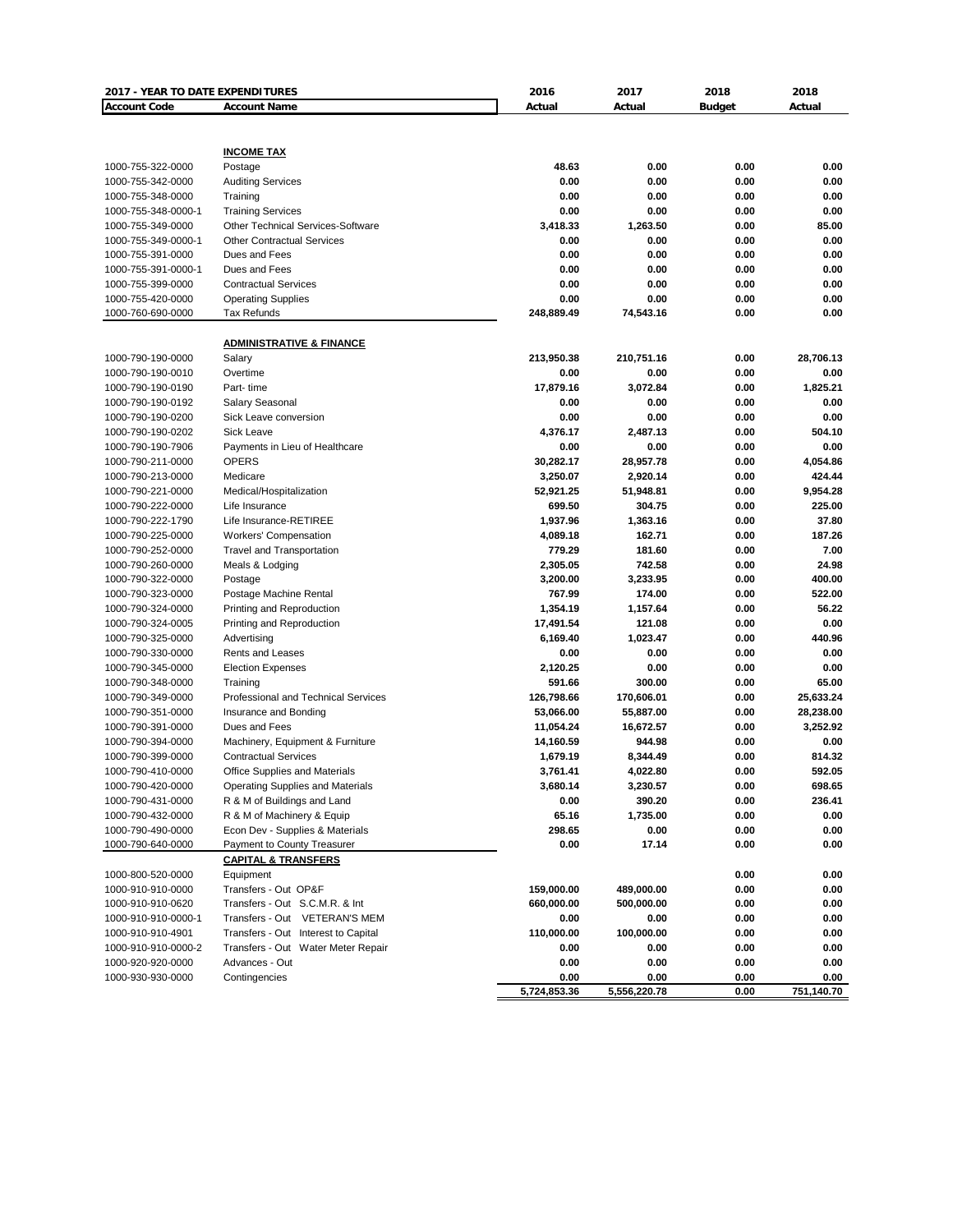| 2017 - YEAR TO DATE EXPENDITURES       |                                                | 2016                 | 2017               | 2018          | 2018                |
|----------------------------------------|------------------------------------------------|----------------------|--------------------|---------------|---------------------|
| <b>Account Code</b>                    | <b>Account Name</b>                            | Actual               | Actual             | <b>Budget</b> | Actual              |
|                                        |                                                |                      |                    |               |                     |
| <b>SCMR Fund</b><br>2011-620-190-0000  | Salary                                         | 423,502.56           | 391,054.16         | 0.00          | 64,770.05           |
| 2011-620-190-0010                      | Overtime                                       | 16,622.99            | 21,813.40          | 0.00          | 15,600.04           |
| 2011-620-190-0190                      | Part-time                                      | 0.00                 | 0.00               | 0.00          | 0.00                |
| 2011-620-190-0192                      | Salary - Seasonal                              | 0.00                 | 0.00               | 0.00          | 0.00                |
| 2011-620-190-0200                      | Sick Leave conversion                          | 316.32               | 0.00               | 0.00          | 0.00                |
| 2011-620-190-0202                      | Sick Leave                                     | 11,338.65            | 22,230.56          | 0.00          | 2,339.12            |
| 2011-620-190-0203                      | <b>Injury Pay</b>                              | 0.00                 | 0.00               | 0.00          | 0.00                |
| 2011-620-190-7906                      | In Lieu of Healthcare                          | 0.00                 | 0.00               | 0.00          | 0.00                |
| 2011-620-211-0000                      | Ohio Public Employees Retirement System        | 55,776.16            | 52,293.70          | 0.00          | 9,320.79            |
| 2011-620-213-0000                      | Medicare                                       | 4,127.41             | 4,332.28           | 0.00          | 805.57              |
| 2011-620-221-0000<br>2011-620-222-0000 | Medical/Hospitalization                        | 78,408.17            | 59,739.48          | 0.00<br>0.00  | 12,898.42<br>285.00 |
| 2011-620-225-0000                      | Life Insurance<br><b>Workers' Compensation</b> | 1,498.50<br>6,616.30 | 1,311.75<br>195.33 | 0.00          | 303.63              |
| 2011-620-252-0000                      | Travel and Transportation                      | 24.00                | 0.00               | 0.00          | 0.00                |
| 2011-620-259-0000                      | <b>Sick Leave Conversion</b>                   | 0.00                 | 0.00               | 0.00          | 0.00                |
| 2011-620-260-0000                      | Lodging and Meals                              | 0.00                 | 0.00               | 0.00          | 0.00                |
| 2011-620-270-0000                      | Uniforms and Clothing                          | 2.650.29             | 1,656.42           | 0.00          | 144.18              |
| 2011-620-325-0000                      | Advertising                                    | 0.00                 | 0.00               | 0.00          | 0.00                |
| 2011-620-346-0000                      | <b>Engineering Services</b>                    | 0.00                 | 0.00               | 0.00          | 0.00                |
| 2011-620-348-0000                      | Training                                       | 522.00               | 60.00              | 0.00          | 0.00                |
| 2011-620-349-0000                      | <b>Professional and Technical Services</b>     | 15,836.52            | 13,424.53          | 0.00          | 1,265.64            |
| 2011-620-391-0000                      | Dues and Fees                                  | 617.43               | 222.78             | 0.00          | 0.00                |
| 2011-620-420-0000                      | Operating Supplies and Materials               | 69,620.30            | 47,881.41          | 0.00          | 2,287.37            |
| 2011-620-420-6700                      | Fuel                                           | 20,268.26            | 20,842.52          | 0.00          | 6,442.98            |
| 2011-620-431-0000                      | R & M of Buildings and Land                    | 4,018.66             | 26,837.97          | 0.00          | 0.00                |
| 2011-620-432-0000                      | R & M of Machinery & Equip                     | 4,102.22             | 6,388.74           | 0.00          | 2,627.83            |
| 2011-620-433-0000                      | Repairs and Maintenance of Motor Vehicles      | 31,946.43            | 21,936.08          | 0.00          | 3,014.90            |
| 2011-620-440-0000                      | Minor equipment                                | 0.00                 | 0.00               | 0.00          | 0.00                |
| 2011-630-420-0000                      | Materials-Salt, Cold Patch & Gravel            | 110,227.39           | 64,091.14          | 0.00          | 16,336.60           |
| 2011-630-432-0000                      | Repairs and Maintenance - Snow Plows           | 0.00                 | 0.00               | 0.00          | 0.00                |
| 2011-800-555-0000                      | Streets, Highways, Sidewalks and Curbs         | 0.00                 | 0.00               | 0.00          | 0.00                |
| 2011-920-920-0000                      | Advances - Out                                 | 0.00                 | 0.00               | 0.00          | 0.00                |
|                                        |                                                | 858,040.56           | 756,312.25         | 0.00          | 138,442.12          |
| <b>State Highway Fund</b>              |                                                |                      |                    |               |                     |
| 2021-610-430-4569                      | Repairs and Maintenance-Signals                | 0.00                 | 0.00               | 0.00          | 0.00                |
| 2021-620-420-0000                      | Materials-Salt                                 | 0.00                 | 0.00               | 0.00          | 0.00                |
| 2021-650-349-0000                      | Professional and Technical Services            | 0.00                 | 0.00               | 0.00          | 0.00                |
| 2021-620-431-0000                      | R & M of Buildings and Land                    | 0.00                 | 0.00               | 0.00          | 0.00                |
| 2021-630-432-0000                      | R & M of Machinery & Equip                     | 0.00                 | 0.00               | 0.00          | 0.00                |
| 2021-800-555-0000                      | Streets, Highways, Sidewalks and Curbs         | 0.00                 | 0.00               | 0.00          | 0.00                |
| 2021-800-555-0802                      | Streets, Highways, Sidewalks and Curbs         | 0.00                 | 0.00               | 0.00          | 0.00                |
| 2021-800-590-0802                      | Other - Capital Outlay                         | 0.00                 | 0.00               | 0.00          | 0.00                |
| 2021-800-590-0803                      | Advances - Out                                 | 0.00                 | 0.00               | 0.00          | 0.00                |
| 2021-650-349-0000-1                    | Other-Professional & Technical Services        | 0.00                 | 0.00               | 0.00          | 0.00                |
| 2021-800-555-0000-1                    | Streets, Highways, Sidewalks and Curbs         | 0.00                 | 0.00               | 0.00<br>0.00  | 0.00                |
|                                        |                                                | 0.00                 | 0.00               | 0.00          | 0.00                |
|                                        |                                                |                      |                    |               |                     |
| <b>Law Enforcement Trust Fund</b>      |                                                |                      |                    |               |                     |
| 2091-110-100-0101                      | <b>Personal Services-DARE</b>                  | 0.00                 | 0.00               | 0.00          | 0.00                |
| 2091-110-213-0000                      | Medicare                                       | 0.00                 | 0.00               | 0.00          | 0.00                |
| 2091-110-348-0000                      | Training                                       | 0.00                 | 0.00               | 0.00          | 0.00                |
| 2091-110-349-0102                      | Professional Services                          | 3,742.24             | 3,105.30           | 0.00          | 487.13              |
| 2091-110-420-0000                      | <b>Operating Supplies and Materials</b>        | 1,042.50             | 666.34             | 0.00          | 0.00                |
| 2091-110-420-0101                      | Operating Supplies and Materials-DARE          | 0.00                 | 0.00               | 0.00          | 0.00                |
| 2091-110-640-0000                      | Payment to Another Political Subdivision       | 0.00                 | 0.00               | 0.00          | 0.00                |
| 2091-800-520-0000                      | Equipment                                      | 0.00<br>4,784.74     | 0.00<br>3,771.64   | 0.00<br>0.00  | 0.00<br>487.13      |
|                                        |                                                |                      |                    |               |                     |
| Motor Vehicle License Tax Fund         |                                                |                      |                    |               |                     |
| 2101-610-420-0000                      | <b>Operating Supplies and Materials</b>        | 0.00                 | 0.00               | 0.00          | 0.00                |
| 2101-760-431-0000                      | R & M of Buildings and Land                    | 0.00                 | 0.00               | 0.00          | 0.00                |
| 2101-760-432-0000                      | R & M of Machinery & Equip                     | 0.00                 | 0.00               | 0.00          | 0.00                |
| 2101-800-555-0000                      | Streets, Highways, Sidewalks and Curbs         | 0.00                 | 0.00               | 0.00          | 0.00                |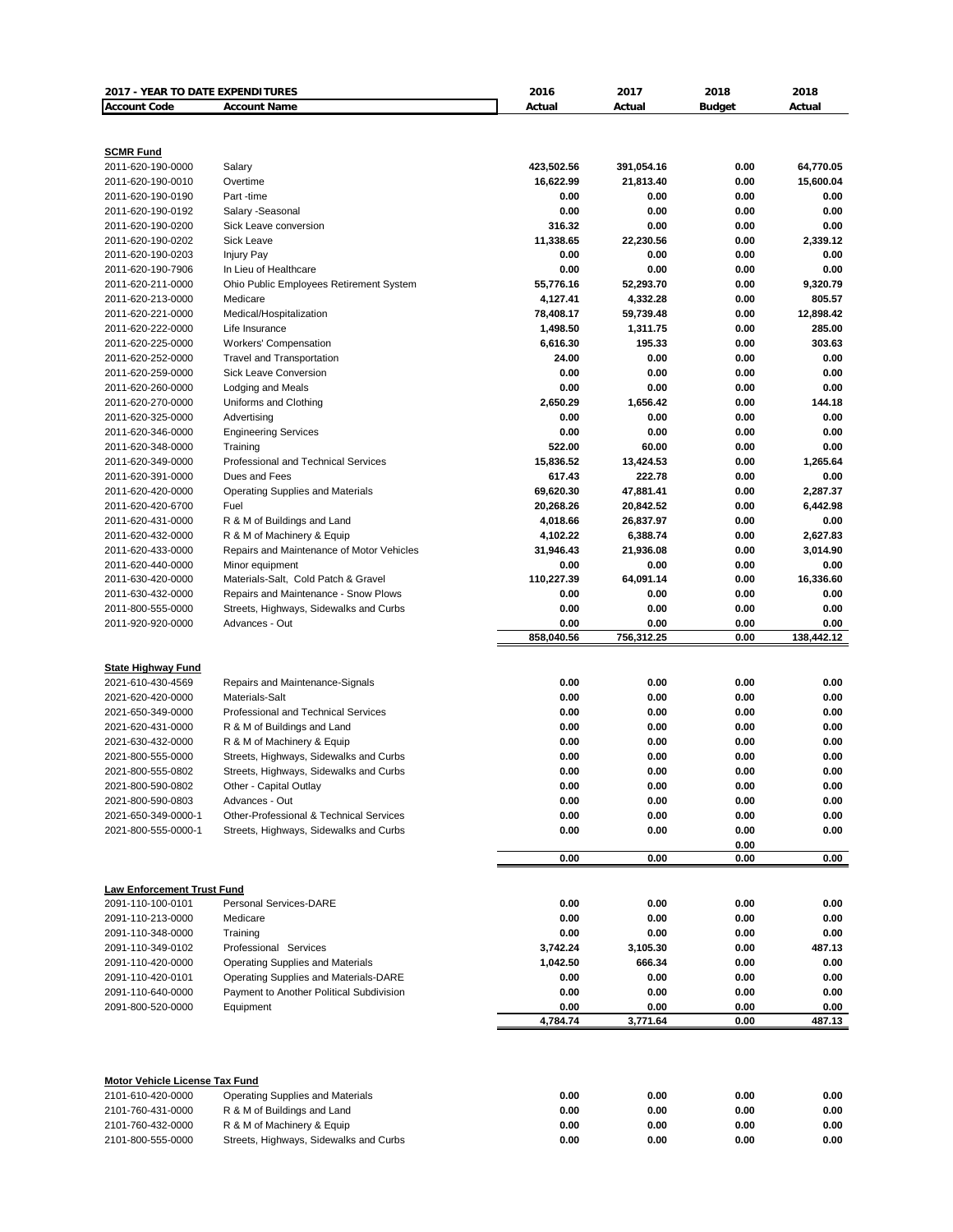| 2017 - YEAR TO DATE EXPENDITURES                         |                                                                       | 2016                 | 2017                   | 2018          | 2018                   |
|----------------------------------------------------------|-----------------------------------------------------------------------|----------------------|------------------------|---------------|------------------------|
| <b>Account Code</b>                                      | <b>Account Name</b>                                                   | Actual               | Actual                 | <b>Budget</b> | Actual                 |
|                                                          |                                                                       | 0.00                 | 0.00                   | 0.00          | 0.00                   |
|                                                          |                                                                       |                      |                        |               |                        |
| <b>Police Pension Fund</b>                               |                                                                       |                      |                        |               |                        |
| 2131-110-215-0000                                        | Ohio Police and Fire Pension Fund                                     | 187,114.80           | 174,288.75             | 0.00          | 0.00                   |
| 2131-110-344-0000                                        | <b>Property Tax Collection Fees</b>                                   | 535.75               | 557.25                 | 0.00          | 0.00                   |
| 2131-110-345-0000                                        | <b>Election Expense</b>                                               | 0.00                 | 0.00                   | 0.00          | 0.00                   |
| 2131-910-910-0000                                        | Transfer out                                                          | 0.00                 | 0.00                   | 0.00          | 0.00                   |
|                                                          |                                                                       | 187,650.55           | 174,846.00             | 0.00          | 0.00                   |
| <b>Water Meter &amp; Repair Fund</b>                     |                                                                       |                      |                        |               |                        |
| 2901-539-312-0000                                        | Water and Sewage                                                      | 0.00                 | 0.00                   | 0.00          | 0.00                   |
| 2901-539-431-0000                                        | R & M of Buildings and Land                                           | 0.00                 | 0.00                   | 0.00          | 0.00                   |
| 2901-800-560-0000                                        | <b>Utility Distribution Systems</b>                                   | 8,847.36<br>8,847.36 | 10,371.88<br>10,371.88 | 0.00<br>0.00  | 10,371.88<br>10,371.88 |
| <b>FEMA Fund</b>                                         |                                                                       |                      |                        |               |                        |
| 2902-110-420-0000                                        | <b>Operating Supplies and Materials</b>                               | 0.00<br>0.00         | 0.00<br>0.00           | 0.00<br>0.00  | 0.00<br>0.00           |
|                                                          |                                                                       |                      |                        |               |                        |
| <b>Mayor's Court Computer Fund</b><br>2903-720-340-0000  | Pro and Tech Services                                                 | 0.00                 | 0.00                   | 0.00          | 0.00                   |
| 2903-720-340-0853                                        | <b>Technical &amp; Software</b>                                       | 0.00                 | 0.00                   | 0.00          | 0.00                   |
| 2903-720-394-0000                                        | Machinery, Equipment & Furniture                                      | 0.00                 | 0.00                   | 0.00          | 0.00                   |
| 2903-720-410-0000                                        | <b>Office Supplies</b>                                                | 0.00                 | 0.00                   | 0.00          | 0.00                   |
| 2903-720-420-0001                                        | Operating Supplies - Comm Diversion                                   | 0.00                 | 0.00                   | 0.00          | 0.00                   |
| 2903-720-600-0852                                        | <b>Computers &amp; Supplies</b>                                       | 1,948.00             | 2,246.37               | 0.00          | 2,026.00               |
| 2903-800-520-0000                                        | Equipment                                                             | 0.00                 | 0.00                   | 0.00          | 0.00                   |
|                                                          |                                                                       | 1,948.00             | 2,246.37               | 0.00          | 2,026.00               |
| <b>Special Bond Retirement Fund</b>                      |                                                                       | 0.00                 | 0.00                   |               |                        |
| 3101-740-344-0000<br>3101-800-346-4905                   | <b>Property Tax Collection Fees</b><br>Eng services -Dunham san sewer | 0.00                 | 0.00                   | 0.00<br>0.00  | 0.00<br>0.00           |
| 3101-850-710-0000                                        | Principal                                                             | 0.00                 | 0.00                   | 0.00          | 0.00                   |
| 3101-850-710-4905-1                                      | Principal                                                             | 0.00                 | 1,720,000.00           | 0.00          | 0.00                   |
| 3101-850-720-0000                                        | Interest                                                              | 0.00                 | 0.00                   | 0.00          | 0.00                   |
| 3101-850-710-4905                                        | Principal-Dunham Rd Sanitary Sewer                                    | 1,275,000.00         | 0.00                   | 0.00          | 0.00                   |
| 3101-850-710-4906                                        | Principal- Dunham Rd Water Main Rehab                                 | 34,702.80            | 18,594.18              | 0.00          | 20,281.23              |
| 3101-850-720-4906                                        | Interest                                                              | 20,893.88            | 36,087.05              | 0.00          | 0.00                   |
| 3101-850-790-0000                                        | Other - Debt Service                                                  | 4,726.26             | 6,954.00               | 0.00          | 0.00                   |
| 3101-850-790-0000-1                                      | Other - Debt Service                                                  | 0.00                 | 0.00                   | 0.00          | 0.00                   |
| 3101-850-790-4905                                        | Other - Debt service                                                  | 0.00                 | 0.00                   | 0.00          | 0.00                   |
|                                                          | <b>Walton Road</b>                                                    | 0.00                 | 0.00                   | 0.00          | 0.00                   |
|                                                          | Alex/Dunham Traffic                                                   | 0.00                 | 0.00                   | 0.00          | 0.00                   |
|                                                          |                                                                       | 1,335,322.94         | 1,781,635.23           | 0.00          | 20,281.23              |
| <b>Third Party Services</b>                              |                                                                       |                      |                        |               |                        |
| 4101-790-620-3110                                        | Senior Lawn Care & Benevolent Events                                  | 0.00                 | 0.00                   | 0.00          | 0.00                   |
| 4101-800-610-6589                                        | Deposits Refunded                                                     | 0.00                 | 0.00                   | 0.00          | 0.00                   |
| 4101-800-620-0000                                        | Deposits Applied                                                      | 0.00                 | 0.00                   | 0.00          | 0.00                   |
|                                                          |                                                                       | 0.00                 | 0.00                   | 0.00          | 0.00                   |
|                                                          |                                                                       |                      |                        |               |                        |
| <b>Issue I and II Capital Funds</b><br>4201-800-555-0000 | Streets, Highways, Sidewalks and Curbs                                | 0.00                 | 0.00                   | 0.00          | 0.00                   |
| 4201-800-560-4905                                        | <b>Utility Distribution Systems</b>                                   | 0.00                 | 0.00                   | 0.00          | 0.00                   |
| 4201-800-560-4906                                        | <b>Utility Distribution Systems</b>                                   | 0.00                 | 0.00                   | 0.00          | 0.00                   |
| 4201-920-920-0000                                        | Advances Out                                                          | 0.00                 | 0.00                   | 0.00          | 0.00                   |
|                                                          |                                                                       | 0.00                 | 0.00                   | 0.00          | 0.00                   |
|                                                          |                                                                       |                      |                        |               |                        |
| <b>Capital Improvements Fund</b>                         |                                                                       |                      |                        |               |                        |
| 4901-410-610-0000                                        | Deposits Refunded                                                     | 0.00                 | 0.00                   | 0.00          | 0.00                   |
| 4901-800-312-0000                                        | Water & sewage                                                        | 0.00                 | 0.00                   | 0.00          | 0.00                   |
| 4901-800-325-0000                                        | Advertising                                                           | 1,522.41             | 449.32                 | 0.00          | 0.00                   |
| 4901-800-346-0000                                        | <b>Engineering Services</b>                                           | 0.00                 | 0.00                   | 0.00          | 0.00                   |
| 4901-800-349-0000                                        | Other- Pro services                                                   | 242,479.88           | 133,830.78             | 0.00          | 8,224.00               |
| 4901-800-420-0480                                        | Advertising                                                           | 0.00                 | 0.00                   | 0.00          | 0.00                   |
| 4901-800-433-0000                                        | Repairs and Main. Of Motor Vehicles                                   | 0.00                 | 15,300.00              | 0.00          | 0.00                   |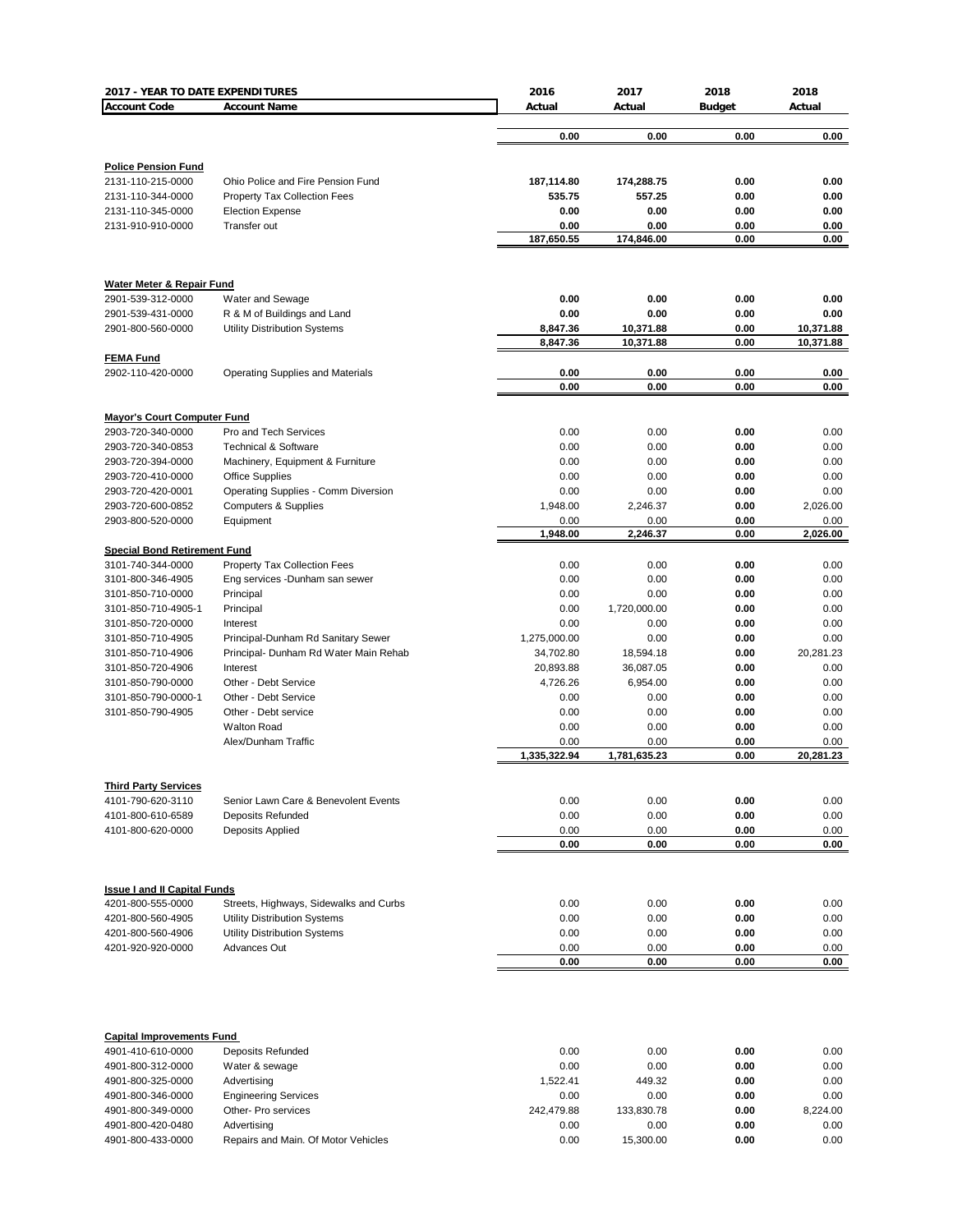| 2017 - YEAR TO DATE EXPENDITURES        |                                                       | 2016          | 2017          | 2018          | 2018         |
|-----------------------------------------|-------------------------------------------------------|---------------|---------------|---------------|--------------|
| <b>Account Code</b>                     | <b>Account Name</b>                                   | Actual        | Actual        | <b>Budget</b> | Actual       |
|                                         |                                                       |               |               |               |              |
| 4901-800-510-0000                       | Land and Land Improvements                            | 379,182.97    | 63,240.48     | 0.00          | 0.00         |
| 4901-800-510-0489                       | Land and Land Imp Sagamore Creek                      | 0.00          | 0.00          | 0.00          | 0.00         |
| 4901-800-510-0491                       | Land and Land Improvements-Egbert Rd                  | 0.00          | 0.00          | 0.00          | 0.00         |
| 4901-800-520-0000                       | Equipment                                             | 13,315.23     | 18.973.06     | 0.00          | 0.00         |
| 4901-800-520-0480                       | Equipment                                             | 0.00          | 0.00          | 0.00          | 0.00         |
| 4901-800-520-0481                       | Equipment-Police                                      | 0.00          | 0.00          | 0.00          | 0.00         |
| 4901-800-520-0483                       | Equipment                                             | 0.00          | 0.00          | 0.00          | 0.00         |
| 4901-800-520-0484                       | Equipment-Service Dept                                | 0.00          | 0.00          | 0.00          | 0.00         |
| 4901-800-520-0487                       | Equipment- Finance Computer Upgrade                   | 0.00          | 0.00          | 0.00          | 0.00         |
| 4901-800-530-0000                       | Buildings & Structures- Toiletry & Sinks              | 463,805.50    | 107,348.41    | 0.00          | 0.00         |
| 4901-800-530-0000-1                     | <b>Buildings and Other Structures</b>                 | 0.00          | 0.00          | 0.00          | 0.00         |
| 4901-800-530-5896                       | <b>Buildings and Other Structures</b>                 | 0.00          | 0.00          | 0.00          | 0.00         |
| 4901-800-540-0000                       | Machinery, and Equip-                                 | 0.00          | 2,650.00      | 0.00          | 0.00         |
| 4901-800-540-0487                       | Equipment- Finance Computer Upgrade                   | 0.00          | 0.00          | 0.00          | 0.00         |
| 4901-800-550-0000                       | Motor Vehicles - Recreation                           | 5,819.12      | 0.00          | 0.00          | 0.00         |
| 4901-800-550-0000-1                     | Motor Vehicles - Road Dept                            | 0.00          | 0.00          | 0.00          | 0.00         |
| 4901-800-550-0488                       | Motor Vehicles- POLICE                                | 0.00          | 122,374.26    | 0.00          | 0.00         |
| 4901-800-555-0000                       | Streets, Highways, Sidewalks and Curbs                | 219.069.82    | 51.741.20     | 0.00          | 0.00         |
| 4901-800-555-6202                       | Streets, Highways, Sidewalks and Curbs (Storm Sewers) | 0.00          | 71,343.93     | 0.00          | 0.00         |
| 4901-800-560-0000                       | Utility Distribution Systems                          | 147.50        | 0.00          | 0.00          | 0.00         |
| 4901-800-560-0803                       | Utility Systems-Alexander Storm Sewer                 | 0.00          | 0.00          | 0.00          | 0.00         |
| 4901-800-560-4905                       | Utility Systems-Dunham Rd Sanitary                    | 0.00          | 0.00          | 0.00          | 0.00         |
| 4901-800-560-4906                       | Utility Systems-Dunham Rd Water Main                  | 0.00          | 0.00          | 0.00          | 0.00         |
| 4901-800-560-4908                       | Utility Systems-Dunham Rd Resurfacing                 | 0.00          | 0.00          | 0.00          | 0.00         |
|                                         |                                                       |               | 0.00          |               |              |
| 4901-800-690-0000                       | Other - Engineering<br>Culvert                        | 0.00          | 0.00          | 0.00          | 0.00<br>0.00 |
| 4901-800-690-0801                       | <b>Other Capital</b>                                  | 0.00          |               | 0.00          |              |
| 4901-800-690-6523                       | Other-Storm damage                                    | 0.00          | 0.00          | 0.00          | 0.00         |
| 4901-990-990-0000                       | Other - Other Financing Uses                          | 2,221.74      | 0.00          | 0.00          | 0.00         |
| 4901-910-910-0000                       | Transfers - Out (Debt Service)                        | 170,000.00    | 50,000.00     | 0.00          | 0.00         |
| 4901-920-920-0000                       | Advances Out (capital Lease)                          | 0.00          | 0.00          | 0.00          | 0.00         |
|                                         |                                                       | 1,497,564.17  | 637,251.44    | 0.00          | 8,224.00     |
| <b>Veteran's Memorial Fund</b>          |                                                       |               |               |               |              |
| 4902-800-349-0000                       | <b>Professional Services</b>                          | 573.00        | 308.36        | 0.00          | 0.00         |
| 4902-800-530-0000                       | <b>Buildings and Other Structures</b>                 | 1,237.50      | 2,782.43      | 0.00          | 0.00         |
|                                         |                                                       | 1,810.50      | 3,090.79      | 0.00          | 0.00         |
| <b>Building Bond Fund</b>               |                                                       |               |               |               |              |
| 7001-410-610-0000                       | <b>Deposits Refunded</b>                              | 0.00          | 0.00          | 0.00          | 0.00         |
| 7001-910-910-0000                       | Transfers - Out                                       | 0.00          | 0.00          | 0.00          | 0.00         |
|                                         |                                                       | 0.00          | 0.00          | 0.00          | 0.00         |
|                                         |                                                       |               |               |               |              |
|                                         |                                                       |               |               |               |              |
| <b>Unclaimed Monies Fund</b>            |                                                       |               |               |               |              |
| 9101-790-690-0000                       | Other - Other                                         | 0.00          | 0.00          | 0.00          | 0.00         |
|                                         |                                                       | 0.00          | 0.00          | 0.00          | 0.00         |
| <b>Unclaimed Monies Fund</b>            |                                                       |               |               |               |              |
|                                         |                                                       |               |               | 0.00          | 0.00         |
| 9901-410-610-0000                       | Deposits Refunded                                     | 7,545.76      | 2,050.00      |               |              |
| 9901-410-620-0000                       | Deposits Applied                                      | 0.00          | 0.00          | 0.00          | 0.00         |
| 9901-790-690-0000                       | Other - Other                                         | 0.00          | 0.00          | 0.00          | 0.00         |
| 9901-790-690-3110                       | <b>Other-Senior Services</b>                          | 0.00          | 0.00          | 0.00          | 0.00         |
|                                         |                                                       | 0.00          | 0.00          | 0.00          | 0.00         |
|                                         |                                                       |               |               |               |              |
| <b>Mayor's Court</b>                    |                                                       | 0.00          | 0.00          | 0.00          | 0.00         |
| 9902-720-620-0000                       | Deposits Applied                                      | 300,544.31    | 303,999.33    | 0.00          | 42,768.83    |
|                                         |                                                       |               |               |               |              |
| <b>Second Party Service</b>             |                                                       |               |               |               |              |
| 9903-110-349-0013                       | Professional Serv - Animal Fund                       | 520.00        | 585.00        | 0.00          | 0.00         |
| 9903-310-420-0007                       | Operating Exp. Benevolent Fund General                | 731.99        | 422.62        | 0.00          | 200.00       |
| 9903-310-420-0008                       | Operating Exp. Benevolent Fund Events                 | 0.00          | 0.00          | 0.00          | 0.00         |
| 9903-730-620-3110                       | Deposits Applied (Senior Services)                    | 32,244.00     | 33,813.00     | 0.00          | 0.00         |
|                                         |                                                       | 33,495.99     | 34,820.62     | 0.00          | 200.00       |
|                                         |                                                       |               |               |               |              |
| <b>Walton Hills/Sagamore Hills JEDD</b> |                                                       |               |               |               |              |
| 9904-790-640-0000                       | Payment to another political subdivision              | 368,751.61    | 352,172.15    | 0.00          | 105,318.08   |
| 9904-910-910-0000                       | Transfers - Out                                       | 391,560.99    | 485,788.60    | 0.00          | 0.00         |
|                                         |                                                       | 760,312.60    | 837,960.75    | 0.00          | 105,318.08   |
|                                         |                                                       |               |               |               |              |
|                                         | <b>TOTALS</b>                                         | 10,722,720.84 | 10,104,577.08 | 0.00          | 1,079,259.97 |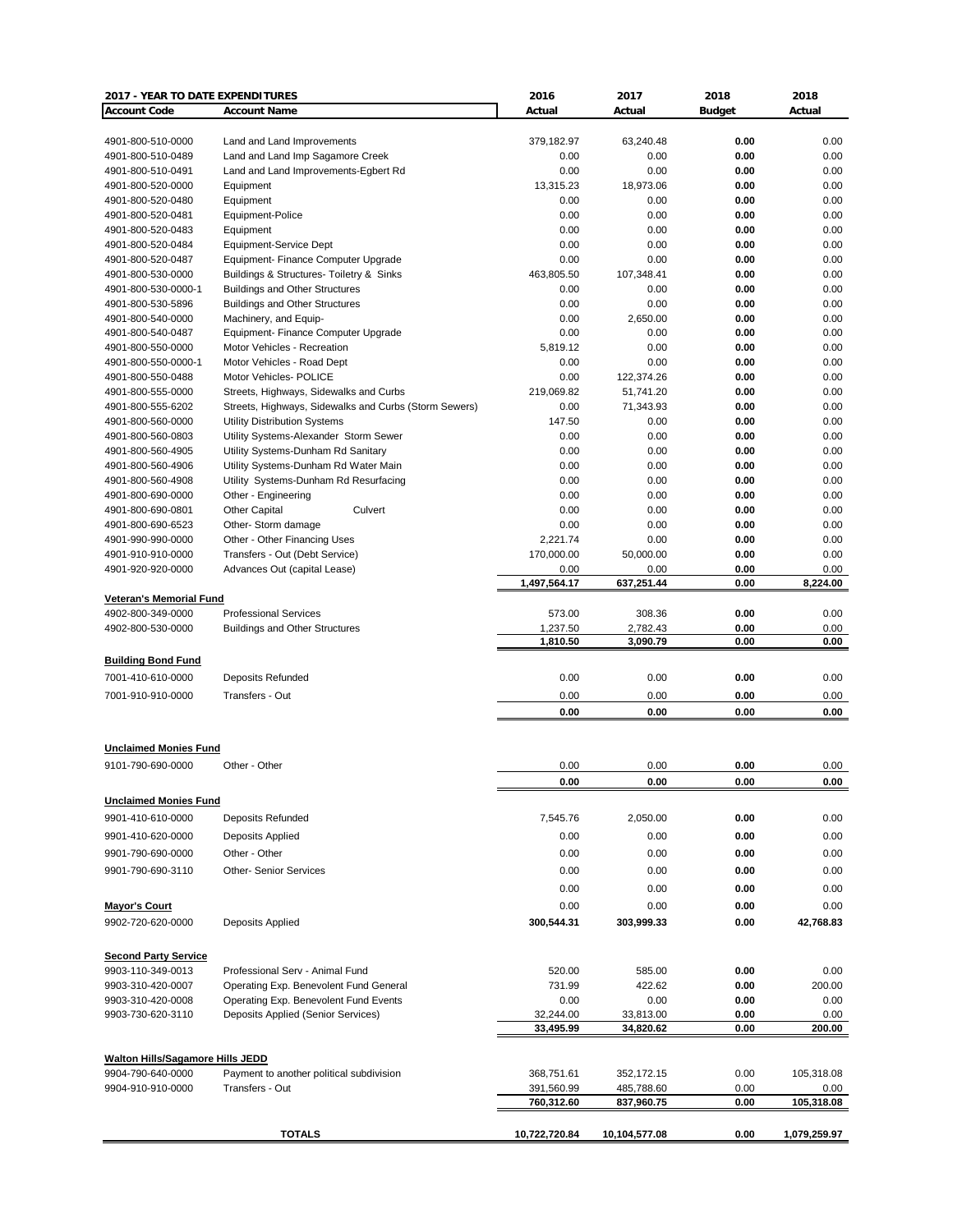|                                   |                                         | 2016<br>Actual       | 2017<br>Actual       | 2018<br><b>Budget</b>    | 2018<br>Actual       |
|-----------------------------------|-----------------------------------------|----------------------|----------------------|--------------------------|----------------------|
|                                   | <b>GENERAL FUND #1000</b>               |                      |                      |                          |                      |
| Balance - January 1st             |                                         | 1,943,854.82         | 1,224,404.90         | 0.00                     | 276,565.87           |
| <b>Revenues</b>                   |                                         |                      |                      |                          |                      |
| <b>Municipal Income Tax</b>       |                                         | 3,956,125.37         | 3,504,076.94         |                          | 624,277.40           |
|                                   | Income Tax                              | 3,950,550.93         | 3,503,831.01         | 388,720.64<br>388,720.64 | 624,277.40           |
|                                   | Public Utility - Net Profit Tax         | 5,574.44             | 245.93               | 0.00                     | 0.00                 |
| <b>Other Local Taxes</b>          |                                         | 9,930.60             | 11,484.28            | 91.08                    | 91.08                |
|                                   | Admissions                              | 9,505.60             | 9,754.64             | 91.08                    | 91.08                |
|                                   | <b>Special Assessments</b>              | 425.00               | 1,729.64             | 0.00                     | 0.00                 |
| Licenses & Permits & Inspections  |                                         | 52,020.86            | 41,785.88            | 5,615.42                 | 8,328.63             |
|                                   | <b>Building Permits</b>                 | 14,448.66            | 14,501.68            | 1,515.42                 | 2,278.63             |
|                                   | Tap Fees                                | 0.00                 | 0.00                 | 0.00                     | 0.00                 |
|                                   | Zoning                                  | 17,832.20            | 8,669.20             | 50.00                    | 100.00               |
|                                   | <b>Street Opening</b>                   | 200.00               | 400.00               | 0.00                     | 0.00                 |
|                                   | Other                                   | 19,540.00            | 18,215.00            | 4,050.00                 | 5,950.00             |
| Intergovernmental                 |                                         | 66,444.63            | 67,795.39            | 6,559.60                 | 16,267.95            |
|                                   | Grants                                  | 13,825.79            | 12,676.78            | 5,098.94                 | 12,984.62            |
|                                   | Shared Taxes and Permits (Track)        | 22,196.58            | 28,569.50            | 0.00                     | 0.00                 |
|                                   | Local Gov't Fund - State of Ohio        | 25,728.71            | 20,454.16            | 1,460.66                 | 3,283.33             |
|                                   | Local Gov't Fund - County               | 0.00                 | 0.00                 | 0.00                     | 0.00                 |
|                                   | Cigarette Tax - Ohio                    | 74.25                | 74.25                | 0.00                     | 0.00                 |
|                                   | Liquor & Beer Permits - Ohio            | 4,619.30             | 6,020.70             | 0.00                     | 0.00                 |
|                                   | Estate (Inheritance) Tax<br>Other       | 0.00<br>0.00         | 0.00<br>0.00         | 0.00<br>0.00             | 0.00<br>0.00         |
|                                   |                                         |                      |                      |                          |                      |
| <b>Charges for Services</b>       |                                         | 276,803.98           | 241,954.09           | 6,215.50                 | 56,670.50            |
|                                   | Concessions                             | 3,631.75             | 2,154.00             | 0.00                     | 0.00                 |
|                                   | <b>Recreation Entry Fees</b>            | 6,853.39             | 10,593.60            | 243.00                   | 558.00               |
|                                   | Cultural & Recreation                   | 15,967.00            | 19,930.00            | 0.00                     | 643.00               |
|                                   | Comm. Room                              | 3,000.00             | 10,605.00            | 3,770.00                 | 6,019.00             |
|                                   | Antenna Lease                           | 0.00                 | 0.00                 | 0.00                     | 0.00                 |
|                                   | Cable TV<br>Fire                        | 35,238.93            | 30,227.63<br>200.00  | 0.00<br>0.00             | 0.00<br>0.00         |
|                                   | Other                                   | 0.00<br>212,112.91   | 168,243.86           | 2,202.50                 | 49,450.50            |
|                                   |                                         |                      |                      |                          |                      |
| <b>Interest</b>                   | <b>Interest Earnings</b>                | 2,679.48<br>2,679.48 | 4,720.72<br>4,720.72 | 602.32<br>602.32         | 1,165.13<br>1,165.13 |
|                                   |                                         |                      |                      |                          |                      |
| <b>Municipal Court</b>            |                                         | 209,380.11           | 202,969.19           | 14,956.34                | 30,227.39            |
|                                   | <b>Court Fines</b>                      | 137,002.55           | 122,875.38           | 8,360.00                 | 18,079.30            |
|                                   | Court Costs                             | 66,883.71            | 69,593.81            | 4,957.15                 | 10,108.90            |
|                                   | Forfeiture                              | 5,493.85             | 10,500.00            | 1,639.19                 | 2,039.19             |
|                                   | <b>Witness Fees</b>                     | 0.00                 | 0.00                 | 0.00                     | 0.00                 |
| <b>All Other Revenue</b>          |                                         | 432,018.41           | 533,108.93           | 1,697.32                 | 2,742.59             |
|                                   | Special Assessments - Direct            | 0.00                 | 0.00                 | 0.00                     | 0.00                 |
|                                   | <b>Unclaimed Property</b>               | 0.00                 | 0.00                 | 0.00                     | 0.00                 |
|                                   | Prisoner Housing (County)               | 0.00                 | 0.00                 | 0.00                     | 0.00                 |
|                                   | Donations and Contributions             | 3,267.00             | 5,864.00             | 0.00                     | 0.00                 |
|                                   | Garage Sale                             | 854.00               | 631.00               | 0.00                     | 0.00                 |
|                                   | <b>Asset Sales</b>                      | 0.00                 | 0.00                 | 0.00                     | 0.00                 |
|                                   | Other                                   | 427,897.41           | 526,613.93           | 1,697.32                 | 2,742.59             |
| <b>Operating Transfers - In</b>   |                                         | 0.00                 | 0.00                 | 0.00                     | 0.00                 |
|                                   | Transfer In (Political Subdivision Fund | 0.00                 | 0.00                 | 0.00                     | 0.00                 |
|                                   | Advances In                             | 0.00                 | 0.00                 | 0.00                     | 0.00                 |
| <b>Non Revenue</b>                |                                         | 0.00                 | 0.00                 | 0.00                     | 0.00                 |
|                                   | Miscellaneous Revenue                   | 0.00                 | 0.00                 | 0.00                     | 0.00                 |
|                                   | RITA Refund                             | 0.00                 | 0.00                 | 0.00                     | 0.00                 |
|                                   | Other - Adjustment                      | 0.00                 | 0.00                 | 0.00                     | 0.00                 |
| <b>Total Receipts</b>             |                                         | 5,005,403.44         | 4,607,895.42         | 424,458.22               | 739,770.67           |
| <b>Total Receipts and Balance</b> |                                         | 6,949,258.26         | 5,832,300.32         | 424,458.22               | 1,016,336.54         |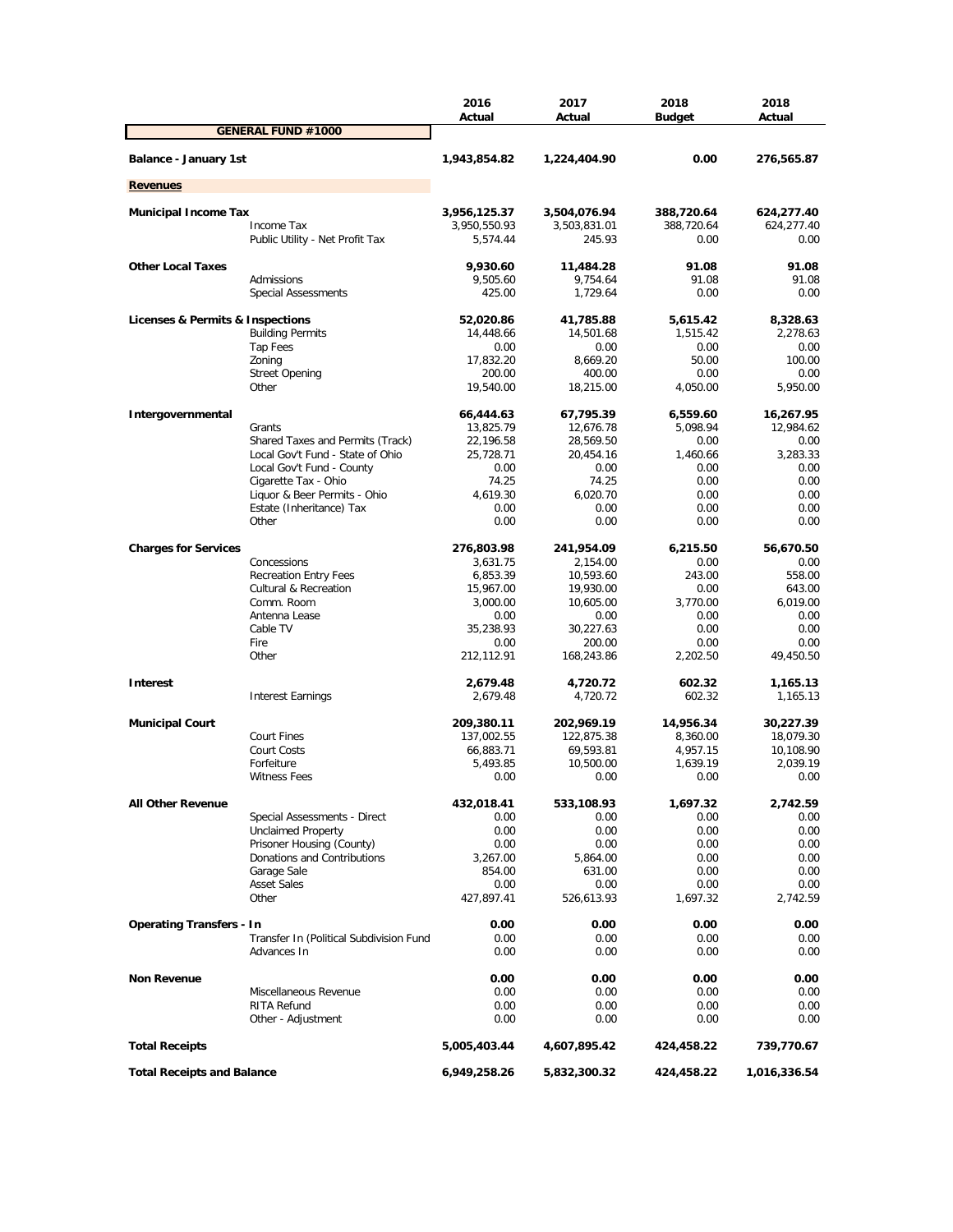|                                        |                                                                | 2016<br>Actual             | 2017<br>Actual             | 2018<br><b>Budget</b> | 2018<br>Actual          |
|----------------------------------------|----------------------------------------------------------------|----------------------------|----------------------------|-----------------------|-------------------------|
| <b>GENERAL FUND (continued)</b>        |                                                                |                            |                            |                       |                         |
| <b>Expenditures</b>                    |                                                                |                            |                            |                       |                         |
|                                        |                                                                |                            |                            |                       |                         |
| <b>Police</b>                          |                                                                | 2,121,147.11               | 2,031,420.07               | 0.00                  | 323,157.20              |
|                                        | Personal Services & Benefits<br>Other Operations & Maintenance | 1,920,254.25<br>200,892.86 | 1,757,734.81<br>273,685.26 | 0.00<br>0.00          | 286,484.65<br>36,672.55 |
|                                        | Capital Outlay                                                 | 0.00                       | 0.00                       | 0.00                  | 0.00                    |
| Fire                                   |                                                                | 535,910.04                 | 546,628.24                 | 0.00                  | 139,336.75              |
|                                        | Other Operations & Maintenance                                 | 535,910.04                 | 546,628.24                 | 0.00                  | 139,336.75              |
| Health                                 |                                                                | 8,941.52                   | 9,397.72                   | 0.00                  | 0.00                    |
|                                        | Personal Services & Benefits<br>Other Operations & Maintenance | 0.00<br>8,941.52           | 0.00<br>9,397.72           | 0.00<br>0.00          | 0.00<br>0.00            |
| <b>Recreation &amp; Community Life</b> |                                                                | 224,587.12                 | 223,767.12                 | 0.00                  | 22,285.39               |
|                                        | Personal Services & Benefits                                   | 120,212.98                 | 123,233.22                 | 0.00                  | 11,408.04               |
|                                        | Other Operations & Maintenance                                 | 104,374.14                 | 100,533.90                 | 0.00                  | 10,877.35               |
|                                        | Capital Outlay                                                 |                            |                            |                       |                         |
| <b>Housing and Building</b>            |                                                                | 58,309.16                  | 52,516.82                  | 0.00                  | 8,172.00                |
|                                        | Personal Services & Benefits<br>Other Operations & Maintenance | 25,875.00<br>32,434.16     | 26,020.49<br>26,496.33     | 0.00<br>0.00          | 4,058.90<br>4,113.10    |
|                                        |                                                                |                            |                            |                       |                         |
| Engineering                            |                                                                | 21,468.05                  | 23,457.49                  | 0.00                  | 3,656.95                |
|                                        | Personal Services & Benefits<br>Other Operations & Maintenance | 21,468.05<br>0.00          | 23,457.49<br>0.00          | 0.00<br>0.00          | 3,656.95<br>0.00        |
|                                        |                                                                |                            |                            |                       |                         |
| <b>Basic Utility</b>                   |                                                                | 282,539.08                 | 293,086.71                 | 0.00                  | 54,451.90               |
|                                        | Electricity                                                    | 80,469.27                  | 66,799.66                  | 0.00                  | 11,967.43               |
|                                        | Natural Gas<br>Water & Sewage                                  | 20,990.95<br>1,520.18      | 21,555.67<br>2,788.53      | 0.00<br>0.00          | 7,428.98<br>1,489.65    |
|                                        | Sewer Fees - Residential                                       | 690.00                     | 0.00                       | 0.00                  | 843.05                  |
|                                        | Refuse                                                         | 141,548.17                 | 150,392.69                 | 0.00                  | 24,765.36               |
|                                        | Telephone & Communications                                     | 37,320.51                  | 51,550.16                  | 0.00                  | 4,061.57                |
|                                        | Internet Port and Data Access                                  |                            |                            | 0.00                  | 3,895.86                |
| <b>Service</b>                         |                                                                | 246,346.94                 | 262,371.26                 | 0.00                  | 45,557.68               |
|                                        | Personal Services & Benefits                                   | 140,180.50                 | 104,414.83                 | 0.00                  | 20,278.47               |
|                                        | Other Operations & Maintenance                                 | 106,166.44                 | 157,956.43                 | 0.00                  | 25,279.21               |
| Mayor                                  |                                                                | 99,170.21                  | 89,824.85                  | 0.00                  | 15,141.23               |
|                                        | Personal Services & Benefits                                   | 94,949.84                  | 88,376.81                  | 0.00                  | 14,088.20               |
|                                        | Other Operations & Maintenance                                 | 4,220.37                   | 1,448.04                   | 0.00                  | 1,053.03                |
| Council                                |                                                                | 77,052.92                  | 76,503.58                  | 0.00                  | 11,744.97               |
|                                        | Personal Services & Benefits                                   | 77,052.92                  | 76,503.58                  | 0.00                  | 11,744.97               |
|                                        | Other Operations & Maintenance                                 | 0.00                       | 0.00                       | 0.00                  | 0.00                    |
| <b>Municipal Court</b>                 |                                                                | 123,432.90                 | 122,358.98                 | 0.00                  | 19,869.36               |
|                                        | Personal Services & Benefits                                   | 120,545.44                 | 118,644.17                 | 0.00                  | 19,656.38               |
|                                        | Other Operations & Maintenance                                 | 2,887.46                   | 3,714.81                   | 0.00                  | 212.98                  |
| <b>Clerk Treasurer</b>                 |                                                                | 0.00                       | 0.00                       | 0.00                  | 0.00                    |
|                                        | Personal Services & Benefits<br>Other Operations & Maintenance |                            |                            |                       |                         |
|                                        |                                                                |                            |                            |                       |                         |
| <b>Planning Commission</b>             |                                                                | 2,083.90                   | 2,370.85                   | 0.00                  | 290.35                  |
|                                        | Personal Services & Benefits                                   | 2,083.90                   | 2,370.85                   | 0.00                  | 290.35                  |
| <b>Zoning Commission</b>               |                                                                | 3,062.19                   | 3,085.07                   | 0.00                  | 362.32                  |
|                                        | Personal Services & Benefits                                   | 3,062.19                   | 3,085.07                   | 0.00                  | 362.32                  |
|                                        | Other Operations & Maintenance                                 | 0.00                       | 0.00                       | 0.00                  | 0.00                    |
| Law                                    |                                                                | 140,349.02                 | 78,156.80                  | 0.00                  | 128.77                  |
|                                        | Personal Services & Benefits                                   | 65,356.03                  | 60,000.00                  | 0.00                  | 53.77                   |
|                                        | Other Operations & Maintenance                                 | 74,992.99                  | 18,156.80                  | 0.00                  | 75.00                   |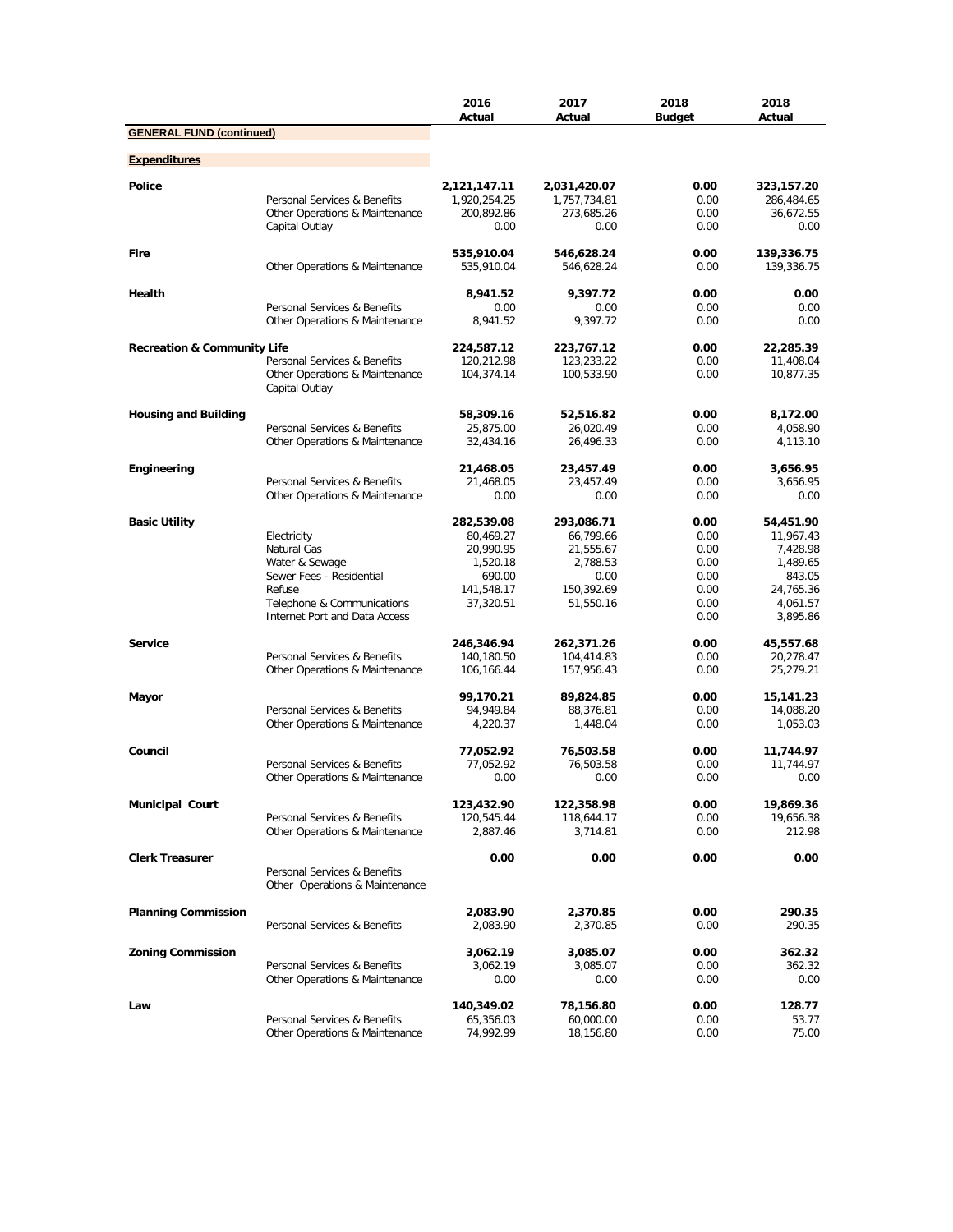|                                   |                                                  | 2016<br>Actual | 2017<br>Actual | 2018<br><b>Budget</b> | 2018<br>Actual |
|-----------------------------------|--------------------------------------------------|----------------|----------------|-----------------------|----------------|
| <b>GENERAL FUND (continued)</b>   |                                                  |                |                |                       |                |
| Income tax                        | Personal Services & Benefits                     | 252,356.45     | 75,806.66      | 0.00                  | 85.00          |
|                                   | Other Operations & Maintenance                   | 252,356.45     | 75,806.66      | 0.00                  | 85.00          |
| <b>General Office</b>             |                                                  | 599,096.75     | 576,468.56     | 0.00                  | 106,900.83     |
|                                   | Personal Services & Benefits                     | 332,470.18     | 302,892.66     | 0.00                  | 45,951.06      |
|                                   | Other Operations & Maintenance                   | 262,330.57     | 269,705.90     | 0.00                  | 60,949.77      |
|                                   | <b>UAN Fees</b>                                  | 4,296.00       | 3,870.00       | 0.00                  | 0.00           |
|                                   | Capital Outlay                                   | 0.00           | 0.00           | 0.00                  | 0.00           |
| <b>Total General Government</b>   |                                                  | 1,296,604.34   | 1,024,575.35   | 0.00                  | 154,522.83     |
| Non-Departmental                  |                                                  | 929,000.00     | 1,089,000.00   | 0.00                  | 0.00           |
|                                   | <b>Transfers</b>                                 | 929,000.00     | 1,089,000.00   | 0.00                  | 0.00           |
|                                   | Advances Out                                     | 0.00           | 0.00           | 0.00                  | 0.00           |
|                                   | Other Operations & Maintenance                   | 0.00           | 0.00           | 0.00                  | 0.00           |
| <b>Total Disbursements</b>        |                                                  | 5,724,853.36   | 5,556,220.78   | 0.00                  | 751,140.70     |
| <b>Adjustments</b>                |                                                  | 0.00           | 486.33         | 0.00                  | 0.00           |
| <b>Cash Balance</b>               |                                                  | 1,224,404.90   | 276,565.87     | 424,458.22            | 265,195.84     |
| <b>Less: Encumbrances</b>         |                                                  | 48,988.00      | 255,996.13     | 0.00                  | 1,213,509.09   |
| <b>Unencumbered Balance</b>       |                                                  | 1,175,416.90   | 20,569.74      | 424,458.22            | (948,313.25)   |
|                                   |                                                  |                |                |                       |                |
|                                   | SCMR Fund #2011                                  |                |                |                       |                |
| Balance - January 1st             |                                                  | 128,561.33     | 100,087.01     | 0.00                  | 24,019.26      |
| <b>Revenues</b>                   |                                                  | 829,566.24     | 680,244.50     | 25,185.27             | 38,240.95      |
|                                   | Gasoline Excise Tax                              | 112,069.70     | 115,022.25     | 8,384.42              | 18,840.93      |
|                                   | State Motor Vehicle License Tax                  | 55,503.79      | 64,045.30      | 16,800.85             | 19,400.02      |
|                                   | Interest                                         | 0.00           | 0.00           | 0.00                  | 0.00           |
|                                   | Other                                            | 1.992.75       | 1.176.95       | 0.00                  | 0.00           |
|                                   | Advances In                                      | 0.00           | 0.00           | 0.00                  | 0.00           |
|                                   | Transfers-In                                     | 660,000.00     | 500,000.00     | 0.00                  | 0.00           |
| <b>Total Receipts and Balance</b> |                                                  | 958,127.57     | 780,331.51     | 25,185.27             | 62,260.21      |
| <b>Expenditures</b>               |                                                  | 858,040.56     | 756,312.25     | 0.00                  | 138,442.12     |
|                                   | Personal Services & Benefits                     | 600,881.35     | 554,627.08     | 0.00                  | 106,466.80     |
|                                   | Other Operations & Maintenance<br>Capital Outlay | 257,159.21     | 201,685.17     | 0.00                  | 31,975.32      |

| <b>Total Disbursements</b>  | 858,040.56 | 756.312.25  | 0.00      | 138,442.12   |
|-----------------------------|------------|-------------|-----------|--------------|
| Adjustments                 | 0.00       | 0.00        | 0.00      | 0.00         |
| <b>Cash Balance</b>         | 100,087.01 | 24.019.26   | 25,185.27 | (76.181.91)  |
| Less: Encumbrances          | 4,867.90   | 36.106.02   | 0.00      | 134,501.98   |
| <b>Unencumbered Balance</b> | 95,219.11  | (12.086.76) | 25.185.27 | (210.683.89) |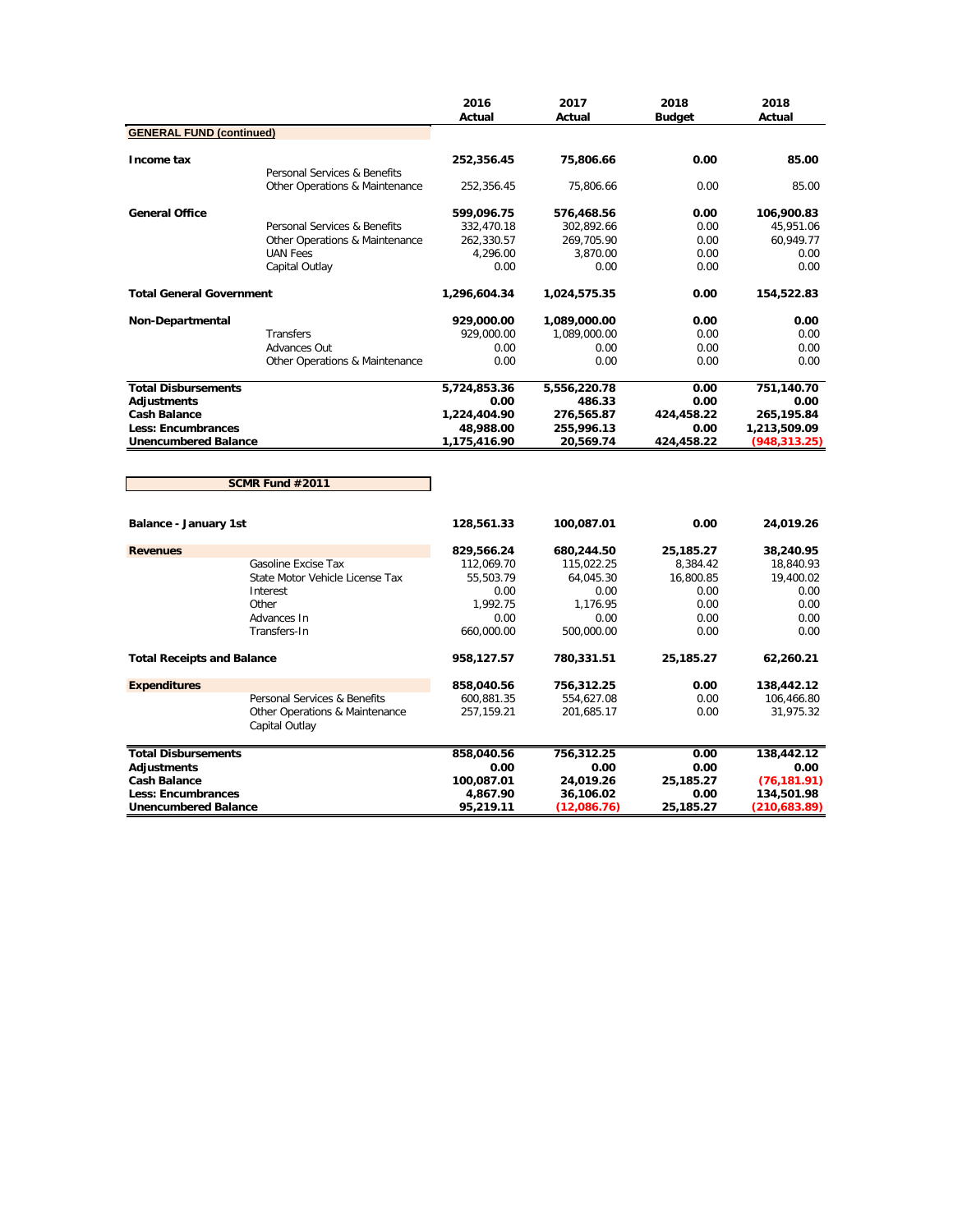|                                                   |                                                                                  | 2016<br>Actual | 2017<br>Actual | 2018<br>Budget | 2018<br>Actual |
|---------------------------------------------------|----------------------------------------------------------------------------------|----------------|----------------|----------------|----------------|
| State Highway Fund #2021                          |                                                                                  |                |                |                |                |
| Balance - January 1st                             |                                                                                  | 3,807.60       | 20,420.32      | 0.00           | 30,536.65      |
| <b>Revenues</b>                                   |                                                                                  | 16,612.72      | 10,116.33      | 0.00           | 1,058.56       |
|                                                   | Gasoline Excise Tax                                                              | 9,086.76       | 5,659.65       | 0.00           | 847.82         |
|                                                   | State Motor Vehicle License Tax                                                  | 7,525.96       | 4,456.68       | 0.00           | 210.74         |
|                                                   | Interest                                                                         | 0.00           | 0.00           | 0.00           | 0.00           |
|                                                   | Other                                                                            | 0.00           | 0.00           | 0.00           | 0.00           |
| <b>Total Receipts and Balance</b>                 |                                                                                  | 20,420.32      | 30,536.65      | 0.00           | 31,595.21      |
| <b>Expenditures</b>                               |                                                                                  | 0.00           | 0.00           | 0.00           | 0.00           |
|                                                   | Personal Services & Benefits<br>Other Operations & Maintenance<br>Capital Outlay | 0.00           | 0.00           | 0.00           | 0.00           |
| <b>Total Disbursements</b>                        |                                                                                  | 0.00           | 0.00           | 0.00           | 0.00           |
| Adjustments                                       |                                                                                  |                |                |                |                |
| <b>Cash Balance</b>                               |                                                                                  | 20,420.32      | 30,536.65      | 0.00           | 31,595.21      |
| Less: Encumbrances<br><b>Unencumbered Balance</b> |                                                                                  | 0.00           | 0.00           | 0.00<br>0.00   | 0.00           |
|                                                   |                                                                                  | 20,420.32      | 30,536.65      |                | 31,595.21      |
|                                                   |                                                                                  |                |                |                |                |
| Law Enforcement Trust Fund #2091                  |                                                                                  |                |                |                |                |
| Balance - January 1st                             |                                                                                  | 2,139.98       | 2,741.05       | 0.00           | 19,072.51      |
| <b>Revenues</b>                                   |                                                                                  | 5,385.81       | 20,103.10      | 50.00          | 85.00          |
|                                                   | Fines                                                                            | 1,922.00       | 1,910.00       | 50.00          | 85.00          |
|                                                   | Grant                                                                            | 0.00           | 0.00           | 0.00           | 0.00           |
|                                                   | Other                                                                            | 3,463.81       | 18,193.10      | 0.00           | 0.00           |
|                                                   | Transfers In                                                                     | 0.00           | 0.00           | 0.00           | 0.00           |
| <b>Total Receipts and Balance</b>                 |                                                                                  | 7,525.79       | 22,844.15      | 50.00          | 19,157.51      |
| <b>Expenditures</b>                               |                                                                                  | 4,784.74       | 3,771.64       | 0.00           | 487.13         |
|                                                   | Personal Services & Benefits                                                     | 0.00           | 0.00           | 0.00           | 0.00           |
|                                                   | Other Operations & Maintenance                                                   | 4,784.74       | 3,771.64       | 0.00           | 487.13         |
|                                                   | Capital Outlay                                                                   | 0.00           | 0.00           | 0.00           | 0.00           |
| <b>Total Disbursements</b>                        |                                                                                  | 4,784.74       | 3,771.64       | 0.00           | 487.13         |
| Adjustments                                       |                                                                                  | 0.00           | 0.00           | 0.00           | 0.00           |
| <b>Cash Balance</b>                               |                                                                                  | 2,741.05       | 19,072.51      | 50.00          | 18,670.38      |
| <b>Less: Encumbrances</b>                         |                                                                                  | 0.00           | 350.00         | 0.00           | 2,317.87       |
| <b>Unencumbered Balance</b>                       |                                                                                  | 2,741.05       | 18,722.51      | 50.00          | 16,352.51      |
|                                                   | Motor Vehicle License Tax #2101                                                  |                |                |                |                |
|                                                   |                                                                                  |                |                |                |                |
| Balance - January 1st                             |                                                                                  | 168,457.72     | 194,331.43     | 0.00           | 216,157.04     |
| <b>Revenues</b>                                   |                                                                                  | 25,873.71      | 21,825.61      | 2,366.19       | 4,241.19       |
|                                                   | State Motor Vehicle License Tax                                                  | 25,873.71      | 21,825.61      | 2,366.19       | 4,241.19       |
|                                                   | Interest                                                                         | 0.00           | 0.00           | 0.00           | 0.00           |
| <b>Total Receipts and Balance</b>                 |                                                                                  | 194,331.43     | 216,157.04     | 2,366.19       | 220,398.23     |
| <b>Expenditures</b>                               |                                                                                  | 0.00           | 0.00           | 0.00           | 0.00           |
|                                                   | Other Operations & Maintenance                                                   | 0.00           | 0.00           | 0.00           | 0.00           |
|                                                   | Capital Outlay                                                                   | 0.00           | 0.00           | 0.00           | 0.00           |
| <b>Total Disbursements</b><br><b>Adjustments</b>  |                                                                                  | 0.00           | 0.00           | 0.00           | 0.00           |
| <b>Cash Balance</b>                               |                                                                                  | 194,331.43     | 216,157.04     | 2,366.19       | 220,398.23     |
| Less: Encumbrances                                |                                                                                  | 0.00           | 0.00           | 0.00           | 0.00           |
| <b>Unencumbered Balance</b>                       |                                                                                  | 194,331.43     | 216,157.04     | 2,366.19       | 220,398.23     |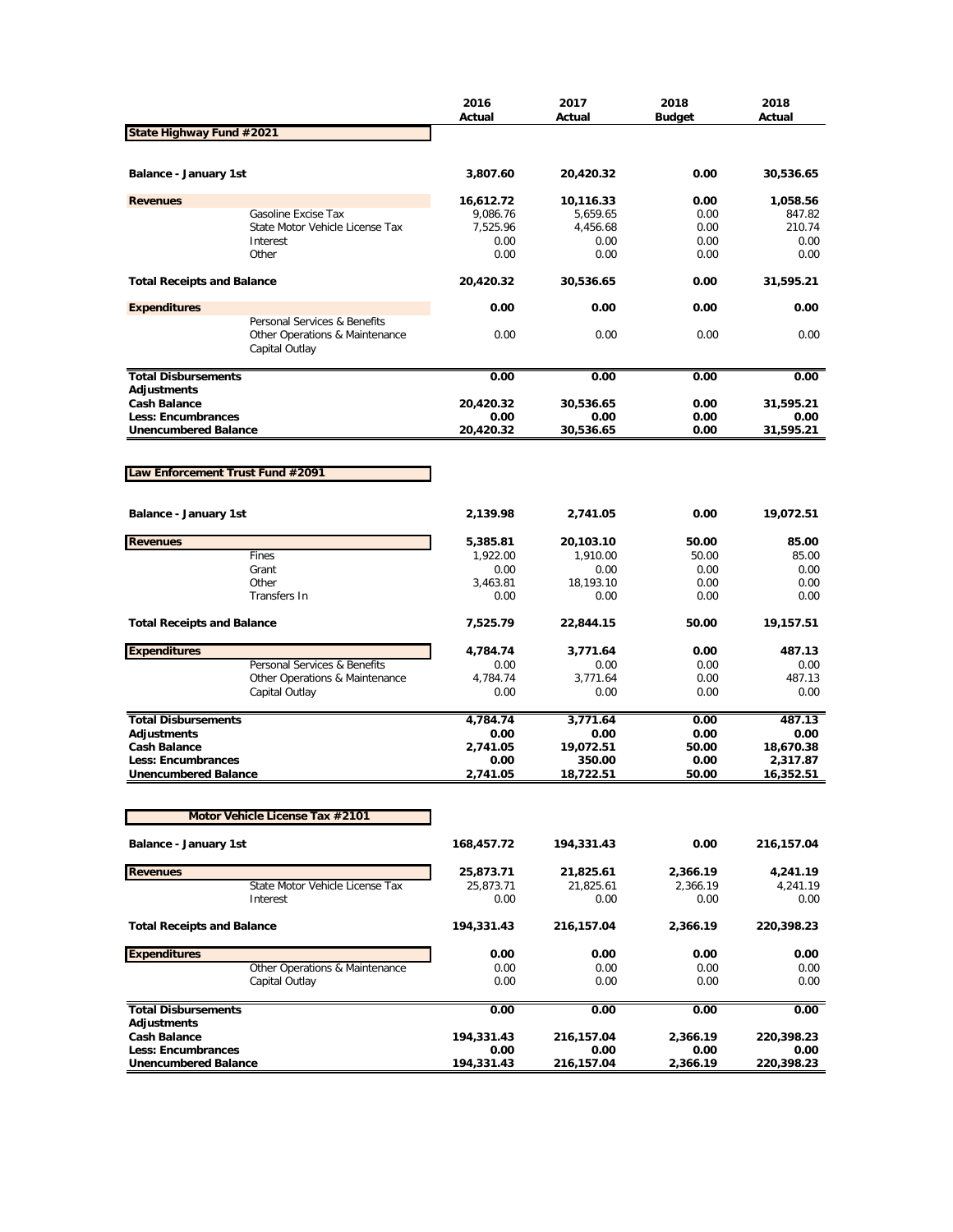|                                                   |                                                  | 2016<br>Actual   | 2017<br>Actual   | 2018<br><b>Budget</b> | 2018<br>Actual |
|---------------------------------------------------|--------------------------------------------------|------------------|------------------|-----------------------|----------------|
|                                                   | Police Pension Fund #2131                        |                  |                  |                       |                |
| <b>Balance - January 1st</b>                      |                                                  | 19,160.12        | 19,646.94        | 0.00                  | 6,353.97       |
| <b>Revenues</b>                                   |                                                  | 188,137.37       | 161,553.03       | 0.00                  | 0.00           |
|                                                   | Real Estate & Public Utility                     | 34,936.91        | 38,394.80        | 0.00                  | 0.00           |
|                                                   | <b>Tangible Personal Property</b>                | 0.00             | 0.00             | 0.00                  | 0.00           |
|                                                   | Homestead<br>Rollback                            | 3,200.46<br>0.00 | 3,158.23<br>0.00 | 0.00<br>0.00          | 0.00<br>0.00   |
|                                                   | CAT Tax                                          | 0.00             | 0.00             | 0.00                  | 0.00           |
|                                                   | Other - State Shared Taxes & Per                 | 0.00             | 0.00             | 0.00                  | 0.00           |
|                                                   | Transfer in                                      | 150,000.00       | 120,000.00       | 0.00                  | 0.00           |
| <b>Total Receipts and Balance</b>                 |                                                  | 207,297.49       | 181,199.97       | 0.00                  | 6,353.97       |
| <b>Expenditures</b>                               |                                                  | 187,650.55       | 174,846.00       | 0.00                  | 0.00           |
|                                                   | <b>Employers Share</b>                           | 187,114.80       | 174,288.75       | 0.00                  | 0.00           |
|                                                   | County fees                                      | 535.75           | 557.25           | 0.00                  | 0.00           |
| <b>Total Disbursements</b><br><b>Adjustments</b>  |                                                  | 187,650.55       | 174,846.00       | 0.00                  | 0.00           |
| <b>Cash Balance</b>                               |                                                  | 19,646.94        | 6,353.97         | 0.00                  | 6,353.97       |
| Less: Encumbrances                                |                                                  | 0.00             | 0.00             | 0.00                  | 0.00           |
| <b>Unencumbered Balance</b>                       |                                                  | 19,646.94        | 6,353.97         | 0.00                  | 6,353.97       |
|                                                   | Water Meter & Repair Fund #2901                  |                  |                  |                       |                |
| <b>Balance - January 1st</b>                      |                                                  | 1,017.19         | 1,569.83         | 1,217.19              | 347.95         |
| <b>Revenues</b>                                   |                                                  | 9,400.00         | 9,150.00         | 0.00                  | 0.00           |
|                                                   | Tap Fees                                         | 400.00           | 150.00           | 0.00                  | 0.00           |
|                                                   | Interest<br>Transfer (General Fund)              | 9,000.00         | 9,000.00         | 0.00                  | 0.00           |
| <b>Total Receipts and Balance</b>                 |                                                  | 10,417.19        | 10,719.83        | 1,217.19              | 347.95         |
| <b>Expenditures</b>                               |                                                  | 8,847.36         | 10,371.88        | 0.00                  | 10,371.88      |
|                                                   | Other Operations & Maintenance                   | 8,847.36         | 10,371.88        | 0.00                  | 10,371.88      |
| <b>Total Disbursements</b>                        |                                                  | 8,847.36         | 10,371.88        | 0.00                  | 10,371.88      |
| <b>Adjustments</b>                                |                                                  | 0.00             | 0.00             | 0.00                  | 0.00           |
| <b>Cash Balance</b>                               |                                                  | 1,569.83         | 347.95           | 1,217.19              | (10, 023.93)   |
| Less: Encumbrances<br><b>Unencumbered Balance</b> |                                                  | 0.00             | 0.00             | 0.00                  | 0.00           |
|                                                   |                                                  | 1,569.83         | 347.95           | 1,217.19              | (10, 023.93)   |
|                                                   | <b>FEMA #2902</b>                                |                  |                  |                       |                |
| Balance - January 1st                             |                                                  | 0.00             | 0.00             | 0.00                  | 0.00           |
| <b>Revenues</b>                                   |                                                  | 0.00             | 0.00             | 0.00                  | 0.00           |
|                                                   | Donations and Contributions                      | 0.00             | 0.00             | 0.00                  | 0.00           |
|                                                   | Transfer (General Fund)                          | 0.00             | 0.00             | 0.00                  | 0.00           |
| <b>Total Receipts and Balance</b>                 |                                                  | 0.00             | 0.00             | 0.00                  | 0.00           |
| <b>Expenditures</b>                               |                                                  | 0.00             | 0.00             | 0.00                  | 0.00           |
|                                                   | Personal Services & Benefits                     | 0.00             | 0.00             | 0.00                  | 0.00           |
|                                                   | Other Operations & Maintenance<br>Capital Outlay | 0.00<br>0.00     | 0.00<br>0.00     | 0.00<br>0.00          | 0.00<br>0.00   |
|                                                   |                                                  |                  |                  |                       |                |
| <b>Total Disbursements</b>                        |                                                  | 0.00             | 0.00             | 0.00                  | 0.00           |
| <b>Cash Balance</b>                               |                                                  | 0.00             | 0.00             | 0.00                  | 0.00           |
| Less: Encumbrances<br><b>Unencumbered Balance</b> |                                                  | 0.00<br>0.00     | 0.00<br>0.00     | 0.00<br>0.00          | 0.00<br>0.00   |
|                                                   |                                                  |                  |                  |                       |                |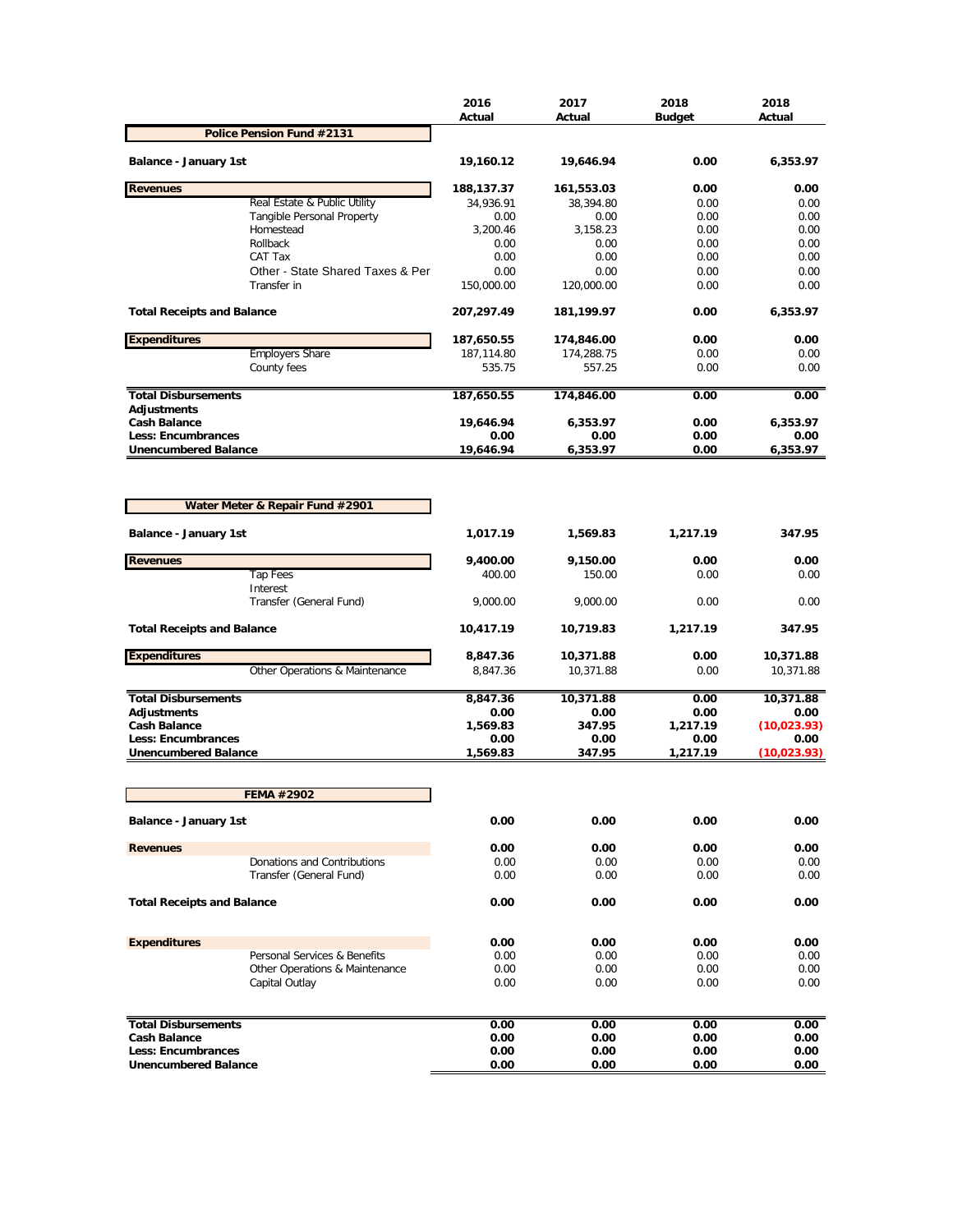|                                                          | 2016<br>Actual    | 2017<br>Actual        | 2018<br><b>Budget</b> | 2018<br>Actual       |
|----------------------------------------------------------|-------------------|-----------------------|-----------------------|----------------------|
| Mayor's Court Computer #2903                             |                   |                       |                       |                      |
| <b>Balance - January 1st</b>                             | 17,800.68         | 21,882.68             | 0.00                  | 25,126.31            |
| <b>Revenues</b>                                          | 6,030.00          | 5,490.00              | 360.00                | 740.00               |
| <b>Court Fines</b>                                       | 6,030.00          | 5,490.00              | 360.00                | 740.00               |
| <b>Total Receipts and Balance</b>                        | 23,830.68         | 27,372.68             | 360.00                | 25,866.31            |
| <b>Expenditures</b>                                      | 1,948.00          | 2,246.37              | 0.00                  | 2,026.00             |
| Other Operations & Maintenance                           | 0.00              | 0.00                  | 0.00                  | 0.00                 |
| Capital Outlay                                           | 1,948.00          | 2,246.37              | 0.00                  | 2.026.00             |
| <b>Total Disbursements</b>                               | 1,948.00          | 2,246.37              | 0.00                  | 2,026.00             |
| <b>Adjustments</b>                                       | 0.00              | 0.00                  | 0.00                  | 0.00                 |
| <b>Cash Balance</b>                                      | 21,882.68         | 25,126.31             | 360.00                | 23,840.31            |
| <b>Less: Encumbrances</b><br><b>Unencumbered Balance</b> | 0.00<br>21,882.68 | 0.00<br>25,126.31     | 0.00<br>360.00        | 0.00<br>23,840.31    |
|                                                          |                   |                       |                       |                      |
| Special Bond Retirement #3101                            |                   |                       |                       |                      |
| <b>Balance - January 1st</b>                             | 1,050.42          | 15,555.48             | 0.00                  | 6,574.25             |
| <b>Revenues</b>                                          | 1,349,828.00      | 1,772,654.00          | 0.00                  | 0.00                 |
| Special Assessments                                      | 0.00              | 0.00                  | 0.00                  | 0.00                 |
| <b>Bond/Note Proceeds</b>                                | 1,179,828.00      | 1,722,654.00          | 0.00                  | 0.00                 |
| Transfer In - Capital                                    | 170,000.00        | 50,000.00             | 0.00                  | 0.00                 |
| Interest                                                 | 0.00              | 0.00                  | 0.00                  | 0.00                 |
| <b>Total Receipts and Balance</b>                        | 1,350,878.42      | 1,788,209.48          | 0.00                  | 6,574.25             |
| <b>Expenditures</b>                                      | 1,335,322.94      | 1,781,635.23          | 0.00                  | 20,281.23            |
| Principal                                                | 1,309,702.80      | 1,738,594.18          | 0.00                  | 20,281.23            |
| Interest                                                 | 25,620.14         | 43,041.05             | 0.00                  | 0.00                 |
| Other<br>County fees                                     | 0.00<br>0.00      | 0.00<br>0.00          | 0.00<br>0.00          | 0.00<br>0.00         |
|                                                          |                   |                       |                       |                      |
| <b>Total Disbursements</b>                               | 1,335,322.94      | 1,781,635.23          | 0.00                  | 20,281.23            |
| Adjustments                                              | 0.00              | 0.00                  | 0.00                  | 0.00                 |
| <b>Cash Balance</b><br>Less: Encumbrances                | 15,555.48<br>0.00 | 6,574.25<br>18,037.93 | 0.00<br>0.00          | (13, 706.98)<br>0.00 |
| <b>Unencumbered Balance</b>                              | 15,555.48         | (11,463.68)           | 0.00                  | (13,706.98)          |
| <b>Bond Construction Fund #4101</b>                      |                   |                       |                       |                      |
|                                                          |                   |                       |                       |                      |
| <b>Balance - January 1st</b>                             | 0.00              | 0.00                  | 0.00                  | 0.00                 |
| <b>Revenues</b>                                          | 0.00              | 0.00                  | 0.00                  | 0.00                 |
| Transfers - in<br>Other                                  | 0.00<br>0.00      | 0.00<br>0.00          | 0.00<br>0.00          | 0.00<br>0.00         |
| <b>Total Receipts and Balance</b>                        | 0.00              | 0.00                  | 0.00                  | 0.00                 |
|                                                          |                   |                       |                       |                      |
| <b>Expenditures</b>                                      | 0.00              | 0.00                  | 0.00                  | 0.00                 |
| Other Operations & Maintenance                           | 0.00              | 0.00                  | 0.00                  | 0.00                 |
| <b>Total Disbursements</b><br><b>Adjustments</b>         | 0.00              | 0.00                  | 0.00                  | 0.00                 |
| <b>Cash Balance</b>                                      | 0.00              | 0.00                  | 0.00                  | 0.00                 |
| <b>Less: Encumbrances</b>                                | 0.00              | 0.00                  | 0.00                  | 0.00                 |
| <b>Unencumbered Balance</b>                              | 0.00              | 0.00                  | 0.00                  | 0.00                 |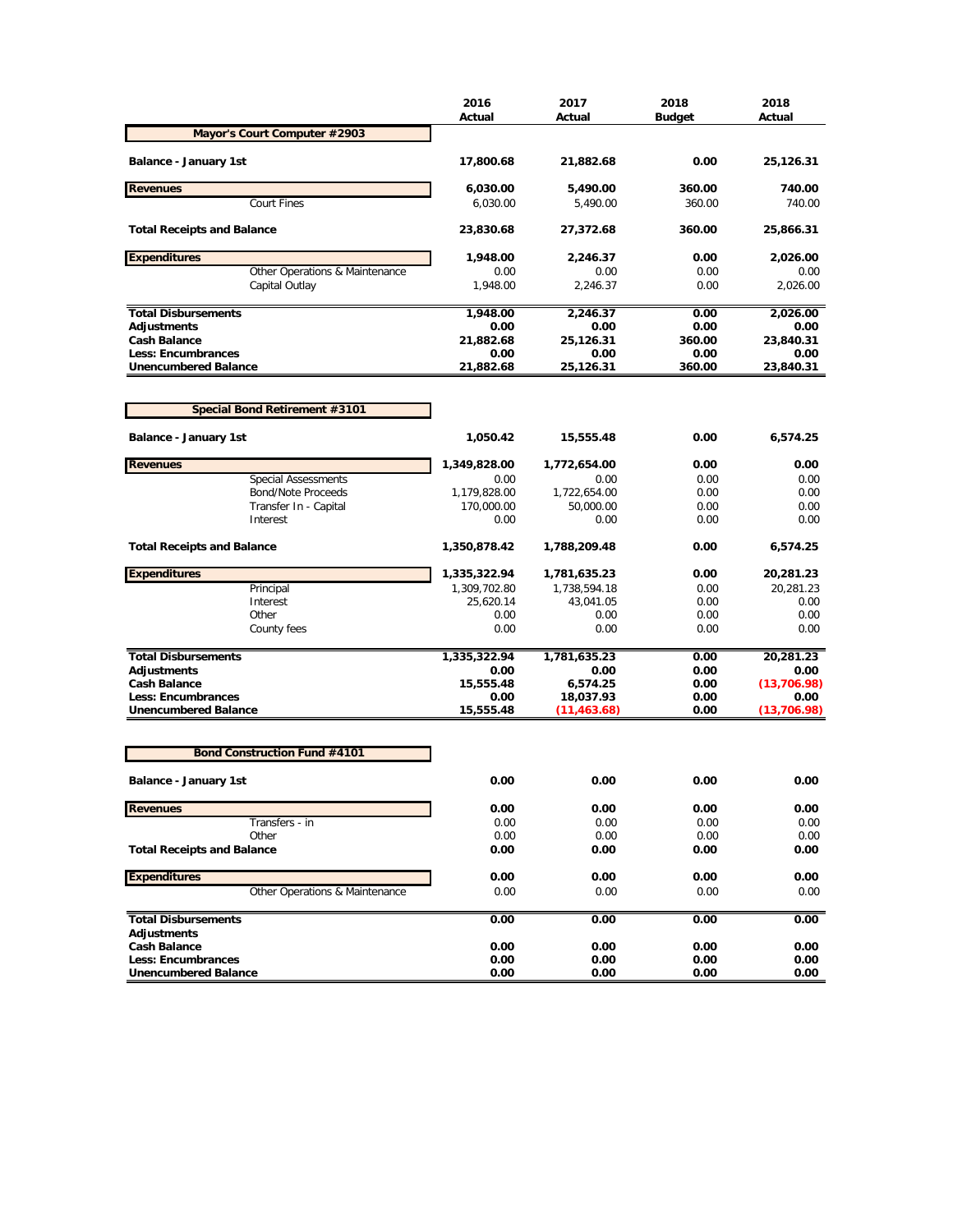|                                                          |                                                        | 2016<br>Actual          | 2017<br>Actual             | 2018<br><b>Budget</b> | 2018<br>Actual             |
|----------------------------------------------------------|--------------------------------------------------------|-------------------------|----------------------------|-----------------------|----------------------------|
|                                                          | Issue I and II - Capital Funds #4201                   |                         |                            |                       |                            |
| Balance - January 1st                                    |                                                        | 0.00                    | 0.00                       | 0.00                  | 0.00                       |
| <b>Revenues</b>                                          |                                                        | 0.00                    | 0.00                       | 0.00                  | 0.00                       |
|                                                          | <b>Special Assessments</b>                             | 0.00                    | 0.00                       | 0.00                  | 0.00                       |
|                                                          | Other                                                  | 0.00                    | 0.00                       | 0.00                  | 0.00                       |
| <b>Total Receipts and Balance</b>                        | Transfer - In                                          | 0.00                    | 0.00                       | 0.00                  | 0.00                       |
| <b>Expenditures</b>                                      |                                                        | 0.00                    | 0.00                       | 0.00                  | 0.00                       |
|                                                          | Sreets, Sidewalks, Highways & Curbs                    | 0.00                    | 0.00                       | 0.00                  | 0.00                       |
|                                                          | Dunham - Water & Sewer                                 | 0.00                    | 0.00                       | 0.00                  | 0.00                       |
|                                                          | <b>Transfers Out</b>                                   | 0.00                    | 0.00                       | 0.00                  | 0.00                       |
| <b>Total Disbursements</b>                               | Adjustments                                            | 0.00                    | 0.00                       | 0.00                  | 0.00                       |
| <b>Adjustments</b>                                       |                                                        |                         |                            |                       |                            |
| <b>Cash Balance</b>                                      |                                                        | 0.00                    | 0.00                       | 0.00                  | 0.00                       |
| <b>Less: Encumbrances</b>                                |                                                        | 0.00                    | 0.00                       | 0.00                  | 0.00                       |
| <b>Unencumbered Balance</b>                              |                                                        | 0.00                    | 0.00                       | 0.00                  | 0.00                       |
|                                                          |                                                        |                         |                            |                       |                            |
|                                                          | Capital Improvement Fund #4901                         |                         |                            |                       |                            |
| <b>Balance - January 1st</b>                             |                                                        | 562,415.01              | 167,353.96                 | 0.00                  | 47,677.43                  |
| <b>Revenues</b>                                          |                                                        | 1,102,503.12            | 517,574.91                 | 1,440.00              | 2,979.00                   |
|                                                          | Grants<br>Interest                                     | 369,546.93              | 16,687.66                  | 0.00                  | 0.00                       |
|                                                          | Other                                                  | 19,125.00<br>583,096.19 | 0.00<br>25,336.00          | 0.00<br>1,440.00      | 0.00<br>2,979.00           |
|                                                          | Sewer Fees                                             | 20,735.00               | 15,551.25                  | 0.00                  | 0.00                       |
|                                                          | Transfers - in                                         | 110,000.00              | 460,000.00                 | 0.00                  | 0.00                       |
| <b>Total Receipts and Balance</b>                        |                                                        | 1,664,918.13            | 684,928.87                 | 1,440.00              | 50,656.43                  |
| <b>Expenditures</b>                                      |                                                        | 1,497,564.17            | 637,251.44                 | 0.00                  | 8,224.00                   |
|                                                          | Capital Outlay                                         | 1,327,564.17            | 587,251.44                 | 0.00                  | 8,224.00                   |
|                                                          | Advances - Out                                         | 0.00                    | 0.00                       | 0.00                  | 0.00                       |
|                                                          | Transfer - Out/Debt Service                            | 170,000.00              | 50,000.00                  | 0.00                  | 0.00                       |
| <b>Total Disbursements</b>                               |                                                        | 1,497,564.17            | 637,251.44                 | 0.00                  | 8,224.00                   |
| <b>Adjustments</b>                                       |                                                        | 0.00                    | 0.00                       | 0.00                  | 0.00                       |
| <b>Cash Balance</b>                                      |                                                        | 167,353.96              | 47,677.43                  | 1,440.00              | 42,432.43                  |
| <b>Less: Encumbrances</b><br><b>Unencumbered Balance</b> |                                                        | 142,180.00<br>25,173.96 | 131,056.22<br>(83, 378.79) | 0.00<br>1,440.00      | 141,776.00<br>(99, 343.57) |
|                                                          |                                                        |                         |                            |                       |                            |
|                                                          | <b>Veteran's Memorial Fund #4902</b>                   |                         |                            |                       |                            |
| Balance - January 1st                                    |                                                        | 6,888.56                | 5,772.51                   | 0.00                  | 3,403.50                   |
| <b>Revenues</b>                                          |                                                        | 694.45                  | 721.78                     | 88.02                 | 137.77                     |
|                                                          | Transfers - in                                         | 0.00                    | 0.00<br>721.78             | 0.00                  | 0.00                       |
| <b>Total Receipts and Balance</b>                        | Other                                                  | 694.45<br>7,583.01      | 6,494.29                   | 88.02<br>88.02        | 137.77<br>3,541.27         |
|                                                          |                                                        |                         |                            |                       |                            |
| <b>Expenditures</b>                                      |                                                        | 1,810.50                | 3,090.79                   | 0.00                  | 0.00                       |
|                                                          | Other Operations & Maintenance<br><b>Transfers Out</b> | 1,810.50                | 3,090.79                   | 0.00                  | 0.00                       |
| <b>Total Disbursements</b>                               |                                                        | 1,810.50                | 3,090.79                   | 0.00                  | 0.00                       |
| <b>Adjustments</b>                                       |                                                        | 0.00                    | 0.00                       | 0.00                  | 0.00                       |
| <b>Cash Balance</b>                                      |                                                        | 5,772.51                | 3,403.50                   | 88.02                 | 3,541.27                   |
| Less: Encumbrances                                       |                                                        | 0.00                    | 0.00                       | 0.00                  | 0.00                       |
| <b>Unencumbered Balance</b>                              |                                                        | 5,772.51                | 3,403.50                   | 88.02                 | 3,541.27                   |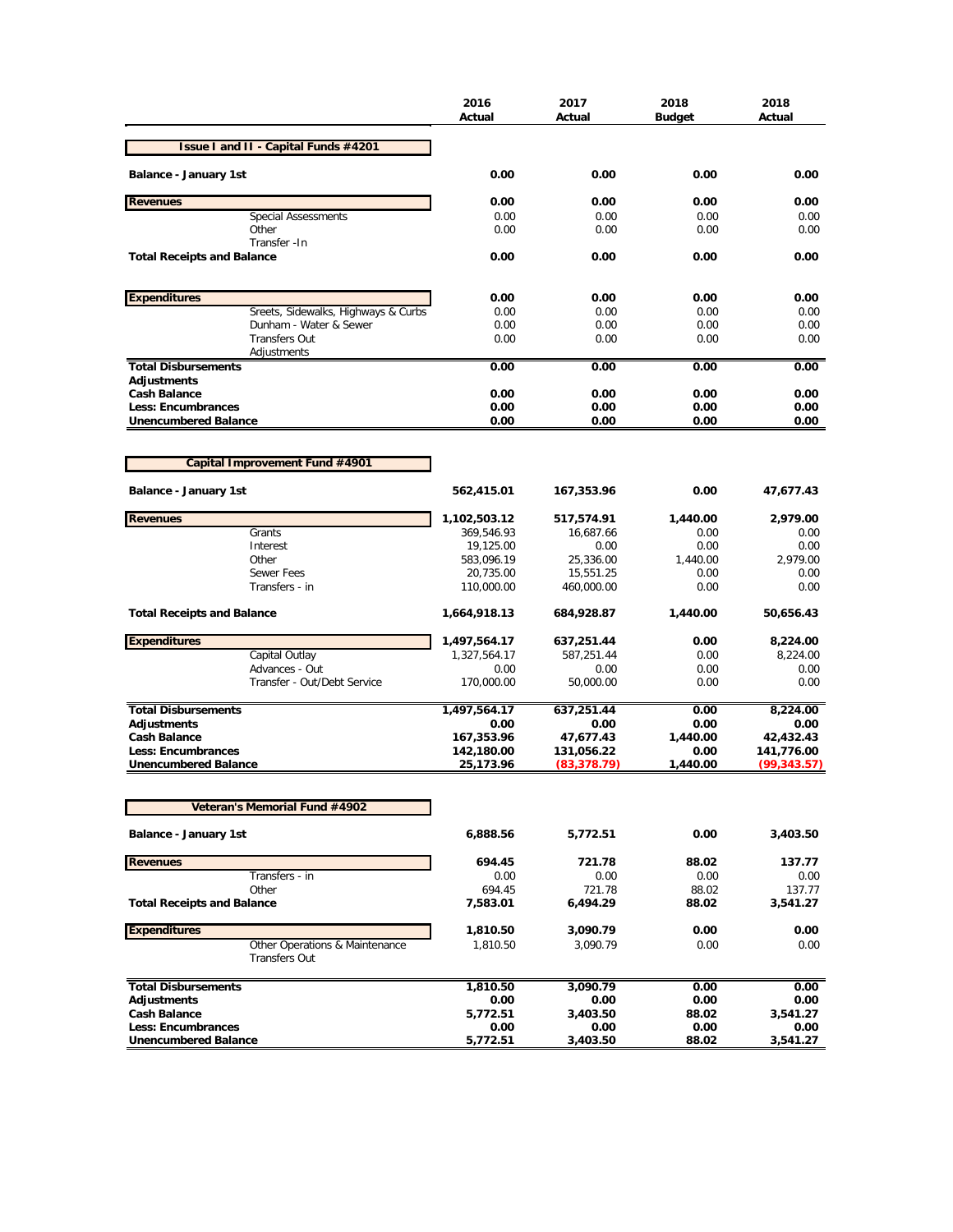|                                   | 2016<br>Actual | 2017<br>Actual | 2018<br><b>Budget</b> | 2018<br>Actual |
|-----------------------------------|----------------|----------------|-----------------------|----------------|
| <b>Building Bond Fund #7001</b>   |                |                |                       |                |
| Balance - January 1st             | 0.00           | 0.00           | 0.00                  | 0.00           |
| <b>Revenues</b>                   | 0.00           | 0.00           | 0.00                  | 0.00           |
| Transfers - in                    | 0.00           | 0.00           | 0.00                  | 0.00           |
| Other                             | 0.00           | 0.00           | 0.00                  | 0.00           |
| <b>Total Receipts and Balance</b> | 0.00           | 0.00           | 0.00                  | 0.00           |
| <b>Expenditures</b>               | 0.00           | 0.00           | 0.00                  | 0.00           |
| Other Operations & Maintenance    | 0.00           | 0.00           | 0.00                  | 0.00           |
| <b>Transfers Out</b>              | 0.00           | 0.00           | 0.00                  | 0.00           |
| <b>Total Disbursements</b>        | 0.00           | 0.00           | 0.00                  | 0.00           |
| <b>Cash Balance</b>               | 0.00           | 0.00           | 0.00                  | 0.00           |
| <b>Less: Encumbrances</b>         | 0.00           | 0.00           | 0.00                  | 0.00           |
| <b>Unencumbered Balance</b>       | 0.00           | 0.00           | 0.00                  | 0.00           |
|                                   |                |                |                       |                |
| <b>Unclaimed Monies #9101</b>     |                |                |                       |                |
| Balance - January 1st             | 50.00          | 50.00          | 50.00                 | 50.00          |
| <b>Revenues</b>                   | 0.00           | 0.00           | 0.00                  | 0.00           |
| Other                             | 0.00           | 0.00           | 0.00                  | 0.00           |
| <b>Total Receipts and Balance</b> | 50.00          | 50.00          | 50.00                 | 50.00          |
| <b>Expenditures</b>               | 0.00           | 0.00           | 0.00                  | 0.00           |
| Other Operations & Maintenance    | 0.00           | 0.00           | 0.00                  | 0.00           |
| <b>Total Disbursements</b>        | 0.00           | 0.00           | 0.00                  | 0.00           |
| <b>Adjustments</b>                | 0.00           | 0.00           | 0.00                  | 0.00           |
| <b>Cash Balance</b>               | 50.00          | 50.00          | 50.00                 | 50.00          |
| Less: Encumbrances                |                |                |                       |                |
| <b>Unencumbered Balance</b>       | 50.00          | 50.00          | 50.00                 | 50.00          |
|                                   |                |                |                       |                |
| <b>Building Bonds #9901</b>       |                |                |                       |                |
| Balance - January 1st             | 131,116.99     | 126,071.23     | 131,116.99            | 129,021.23     |
| <b>Revenues</b>                   | 2,500.00       | 5,000.00       | 0.00                  | 0.00           |
| Other                             | 2,500.00       | 5,000.00       | 0.00                  | 0.00           |
| <b>Total Receipts and Balance</b> | 133,616.99     | 131,071.23     | 131,116.99            | 129,021.23     |
| <b>Expenditures</b>               | 7,545.76       | 2,050.00       | 0.00                  | 0.00           |
| Other Operations & Maintenance    | 7,545.76       | 2,050.00       | 0.00                  | 0.00           |
| <b>Total Disbursements</b>        | 7,545.76       | 2,050.00       | 0.00                  | 0.00           |
| <b>Adjustments</b>                | 0.00           | 0.00           | 0.00                  | 0.00           |
| Cash Balance                      | 126,071.23     | 129,021.23     | 131,116.99            | 129,021.23     |
| <b>Less: Encumbrances</b>         | 0.00           | 0.00           | 0.00                  | 0.00           |
| <b>Unencumbered Balance</b>       | 126,071.23     | 129,021.23     | 131,116.99            | 129,021.23     |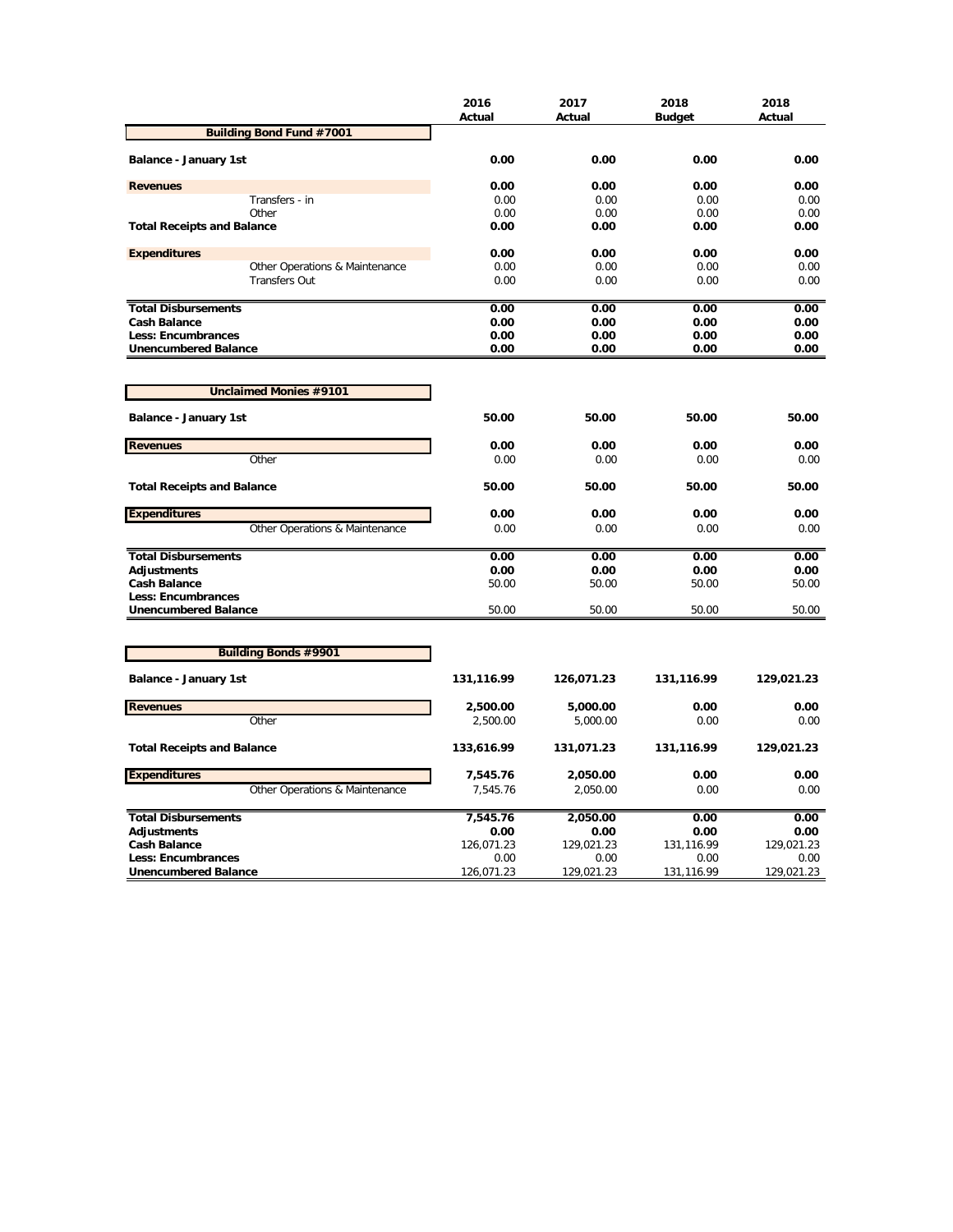|                                                     | 2016       | 2017       | 2018          | 2018      |
|-----------------------------------------------------|------------|------------|---------------|-----------|
|                                                     | Actual     | Actual     | <b>Budget</b> | Actual    |
| <b>Building Bonds #9901</b><br>Mayor's Court - 9902 |            |            |               |           |
| Balance - January 1st                               | 23,052.60  | 28,686.94  | 23,052.60     | 27,324.26 |
| <b>Revenues</b>                                     | 306,178.65 | 302,636.65 | 21,368.40     | 38,350.00 |
| Other                                               | 306.178.65 | 302.636.65 | 21.368.40     | 38,350.00 |
| <b>Total Receipts and Balance</b>                   | 329,231.25 | 331,323.59 | 44,421.00     | 65,674.26 |
| <b>Expenditures</b>                                 | 300,544.31 | 303.999.33 | 0.00          | 42,768.83 |
| Other Operations & Maintenance                      | 300.544.31 | 303.999.33 | 0.00          | 42,768.83 |
| <b>Total Disbursements</b>                          | 300,544.31 | 303,999.33 | 0.00          | 42,768.83 |
| Adjustments                                         | 0.00       | 0.00       | 0.00          | 0.00      |
| <b>Cash Balance</b>                                 | 28.686.94  | 27,324.26  | 44.421.00     | 22.905.43 |
| <b>Less: Encumbrances</b>                           | 0.00       | 0.00       | 0.00          | 0.00      |
| <b>Unencumbered Balance</b>                         | 28,686.94  | 27,324.26  | 44,421.00     | 22,905.43 |

| Second Party Service #9903        |           |           |          |           |
|-----------------------------------|-----------|-----------|----------|-----------|
| <b>Balance - January 1st</b>      | 5,952.47  | 7.262.18  | 5,952.47 | 11,828.41 |
| <b>Revenues</b>                   | 34,805.70 | 39,386.85 | 70.00    | 70.00     |
| Other                             | 34.805.70 | 39.386.85 | 70.00    | 70.00     |
| <b>Total Receipts and Balance</b> | 40,758.17 | 46.649.03 | 6,022.47 | 11,898.41 |
| <b>Expenditures</b>               | 33,495.99 | 34,820.62 | 0.00     | 200.00    |
| Other Operations & Maintenance    | 33.495.99 | 34.820.62 | 0.00     | 200.00    |
| <b>Total Disbursements</b>        | 33,495.99 | 34.820.62 | 0.00     | 200.00    |
| Adjustments                       | 0.00      | 0.00      | 0.00     | 0.00      |
| <b>Cash Balance</b>               | 7.262.18  | 11.828.41 | 6.022.47 | 11.698.41 |
| Less: Encumbrances                | 0.00      | 0.00      | 0.00     | 0.00      |
| <b>Unencumbered Balance</b>       | 7.262.18  | 11.828.41 | 6.022.47 | 11.698.41 |

|                                             | <b>Walton Hills/Sagamore Hills JEDD</b> |               |                  |            |               |  |
|---------------------------------------------|-----------------------------------------|---------------|------------------|------------|---------------|--|
| Balance - January 1st                       |                                         | 164,511.76    | 179,413.27       | 0.00       | 105,318.08    |  |
| <b>Revenues</b>                             |                                         | 775,214.11    | 763,865.56       | 63,080.69  | 123,287.44    |  |
|                                             | Other                                   | 775,214.11    | 763.865.56       | 63.080.69  | 123,287.44    |  |
| <b>Total Receipts and Balance</b>           |                                         | 939,725.87    | 943,278.83       | 63,080.69  | 228,605.52    |  |
| <b>Expenditures</b>                         |                                         | 760,312.60    | 837,960.75       | 0.00       | 105,318.08    |  |
|                                             | Other Operations & Maintenance          | 760,312.60    | 837,960.75       | 0.00       | 105,318.08    |  |
| <b>Total Disbursements</b>                  |                                         | 760,312.60    | 837,960.75       | 0.00       | 105,318.08    |  |
| <b>Adjustments</b>                          |                                         | 0.00          | 0.00             | 0.00       | 0.00          |  |
| <b>Cash Balance</b>                         |                                         | 179,413.27    | 105,318.08       | 63,080.69  | 123,287.44    |  |
| <b>Less: Encumbrances</b>                   |                                         | 0.00          | 0.00             | 0.00       | 0.00          |  |
| <b>Unencumbered Balance</b>                 |                                         | 179,413.27    | 105,318.08       | 63,080.69  | 123,287.44    |  |
| Village Total - All Funds                   |                                         |               |                  |            |               |  |
| Balance - January 1st<br><b>Adjustments</b> |                                         | 3,179,837.25  | 2,115,249.73     | 161,389.25 | 929,376.72    |  |
| <b>Total Revenues</b>                       |                                         | 9,658,133.32  | 8,918,217.74     | 475,386.10 | 948,960.58    |  |
| <b>Total Disbursements</b>                  |                                         | 10,722,720.84 | 10,104,577.08    | 0.00       | 1,079,259.97  |  |
| <b>Cash Balance</b>                         |                                         | 2,115,249.73  | 928,890.39       | 636,775.35 | 799,077.33    |  |
| <b>Less: Encumbrances</b>                   |                                         | 196,035.90    | 441,546.30       | 0.00       | 1,492,104.94  |  |
| <b>Unencumbered Balance</b>                 |                                         | 1,919,213.83  | 487.344.09       | 636,775.35 | (693,027.61)  |  |
| <b>PY Pos - CY Payments</b>                 |                                         | 378,785.38    |                  |            |               |  |
|                                             | SURPLUS (DEFICIT)                       | (685, 802.14) | (1, 186, 359.34) | 475,386.10 | (130, 299.39) |  |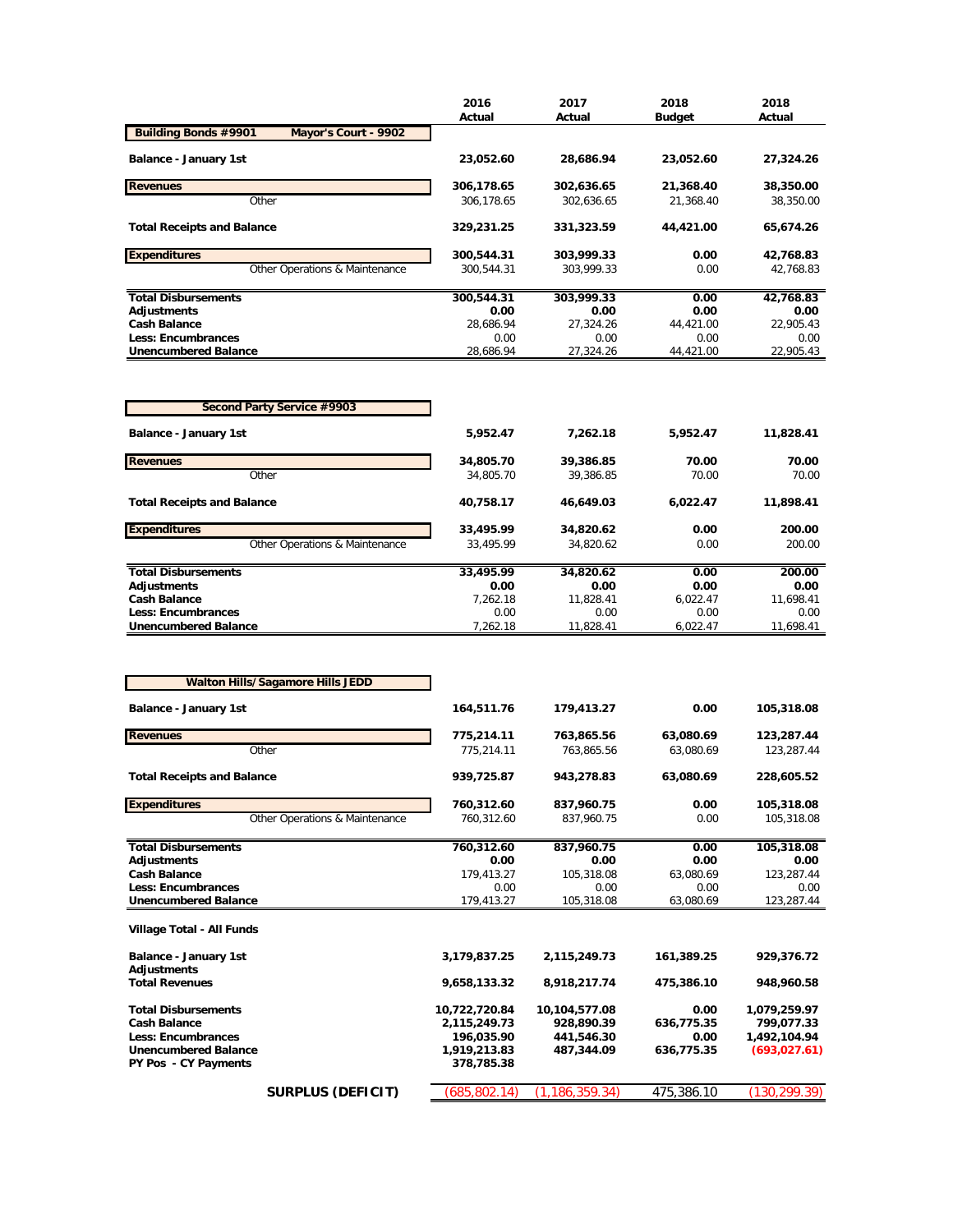## **Fund Summary June 2017**

| Fund#                | <b>Fund Name</b>                 | <b>Beginning Balance</b> | <b>Adjustments</b>       | <b>Year to Date Revenue</b> | <b>Total Beginning</b><br><b>Balance &amp; Revenue</b> |                          | <b>YTD Expenditures Cash Fund Balance Purchase Orders</b> |             | <b>Unencumbered</b><br><b>Fund Balance</b> |
|----------------------|----------------------------------|--------------------------|--------------------------|-----------------------------|--------------------------------------------------------|--------------------------|-----------------------------------------------------------|-------------|--------------------------------------------|
| 1000                 | General                          | 276,565.87               |                          | 739,770.67                  | 1,016,336.54                                           | 751,140.70               | 265,195.84                                                | ,213,509.09 | (948, 313.25)                              |
| 2011                 | <b>Street Construction Fund</b>  | 24,019.26                |                          | 38,240.95                   | 62,260.21                                              | 138,442.12               | (76, 181.91)                                              | 134,501.98  | (210, 683.89)                              |
| 2021                 | State Highway Fund               | 30,536.65                |                          | 1,058.56                    | 31,595.21                                              |                          | 31,595.21                                                 |             | 31,595.21                                  |
| 2091                 | Law Enforcement Trust Fund       | 19,072.51                |                          | 85.00                       | 19,157.51                                              | 487.13                   | 18,670.38                                                 | 2,317.87    | 16,352.51                                  |
| 2101                 | Motor Vehicle License Tax Fund   | 216,157.04               |                          | 4,241.19                    | 220,398.23                                             |                          | 220,398.23                                                |             | 220,398.23                                 |
| 2131                 | Police Pension Fund              | 6,353.97                 |                          |                             | 6,353.97                                               |                          | 6,353.97                                                  |             | 6,353.97                                   |
| 2901                 | Water Meter & Repair Fund        | 347.95                   |                          |                             | 347.95                                                 | 10,371.88                | (10, 023.93)                                              |             | (10,023.93)                                |
| 2903                 | Mayor's Court Computer Fund      | 25,126.31                |                          | 740.00                      | 25,866.31                                              | 2,026.00                 | 23,840.31                                                 |             | 23,840.31                                  |
| 3101                 | Special Bond Retirement Fund     | 6,574.25                 | $\overline{a}$           |                             | 6,574.25                                               | 20,281.23                | (13,706.98)                                               |             | (13,706.98)                                |
| 4101                 | <b>Bond Construction</b>         |                          | $\overline{\phantom{a}}$ |                             |                                                        |                          |                                                           |             |                                            |
| 4201                 | <b>Issue II Capital Projects</b> |                          |                          |                             |                                                        | $\overline{\phantom{a}}$ |                                                           |             |                                            |
| 4901                 | Capital Improvement Fund         | 47,677.43                |                          | 2,979.00                    | 50,656.43                                              | 8,224.00                 | 42,432.43                                                 | 141,776.00  | (99, 343.57)                               |
| 4902                 | Veteran's Memorial               | 3,403.50                 |                          | 137.77                      | 3,541.27                                               | $\overline{\phantom{0}}$ | 3,541.27                                                  |             | 3,541.27                                   |
| 9101                 | <b>Unclaimed Monies</b>          | 50.00                    |                          |                             | 50.00                                                  |                          | 50.00                                                     |             | 50.00                                      |
| 9901                 | <b>Building Bonds</b>            | 129,021.23               |                          |                             | 129,021.23                                             |                          | 129,021.23                                                |             | 129,021.23                                 |
| 9902                 | Mayor's Court                    | 27,324.26                |                          | 38,350.00                   | 65,674.26                                              | 42,768.83                | 22,905.43                                                 |             | 22,905.43                                  |
| 9903                 | Second Party Service             | 11,828.41                | $\overline{\phantom{a}}$ | 70.00                       | 11,898.41                                              | 200.00                   | 11,698.41                                                 |             | 11,698.41                                  |
| 9904                 | <b>JEDD</b>                      | 105,318.08               |                          | 123,287.44                  | 228,605.52                                             | 105,318.08               | 123,287.44                                                |             | 123,287.44                                 |
| <b>Report Totals</b> |                                  | 929,376.72               | 0.00                     | 948,960.58                  | 878,337.30,ا                                           | 1,079,259.97             | 799,077.33                                                | 492,104.94, | (693, 027.61)                              |